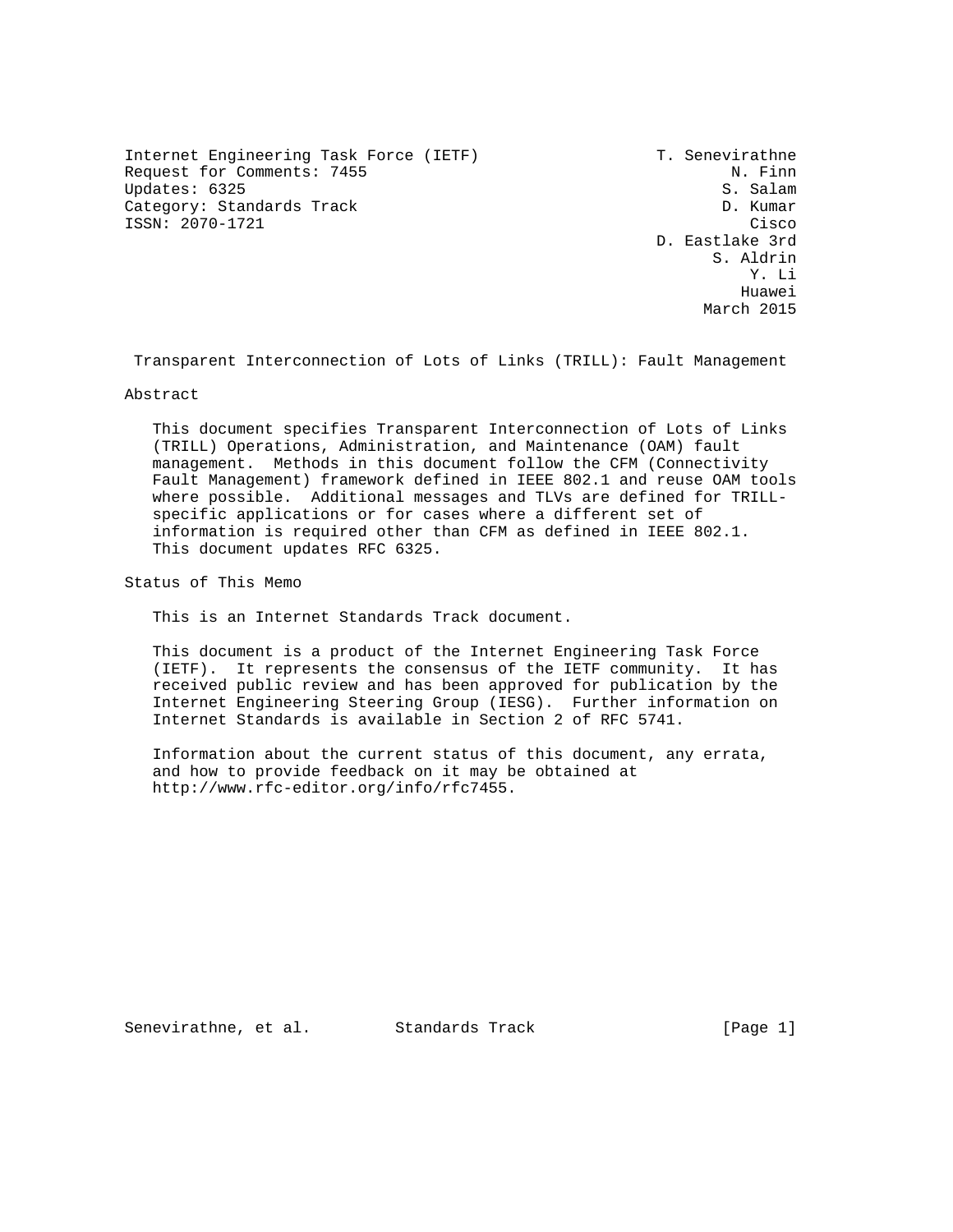## Copyright Notice

 Copyright (c) 2015 IETF Trust and the persons identified as the document authors. All rights reserved.

 This document is subject to BCP 78 and the IETF Trust's Legal Provisions Relating to IETF Documents

 (http://trustee.ietf.org/license-info) in effect on the date of publication of this document. Please review these documents carefully, as they describe your rights and restrictions with respect to this document. Code Components extracted from this document must include Simplified BSD License text as described in Section 4.e of the Trust Legal Provisions and are provided without warranty as described in the Simplified BSD License.

Senevirathne, et al. Standards Track [Page 2]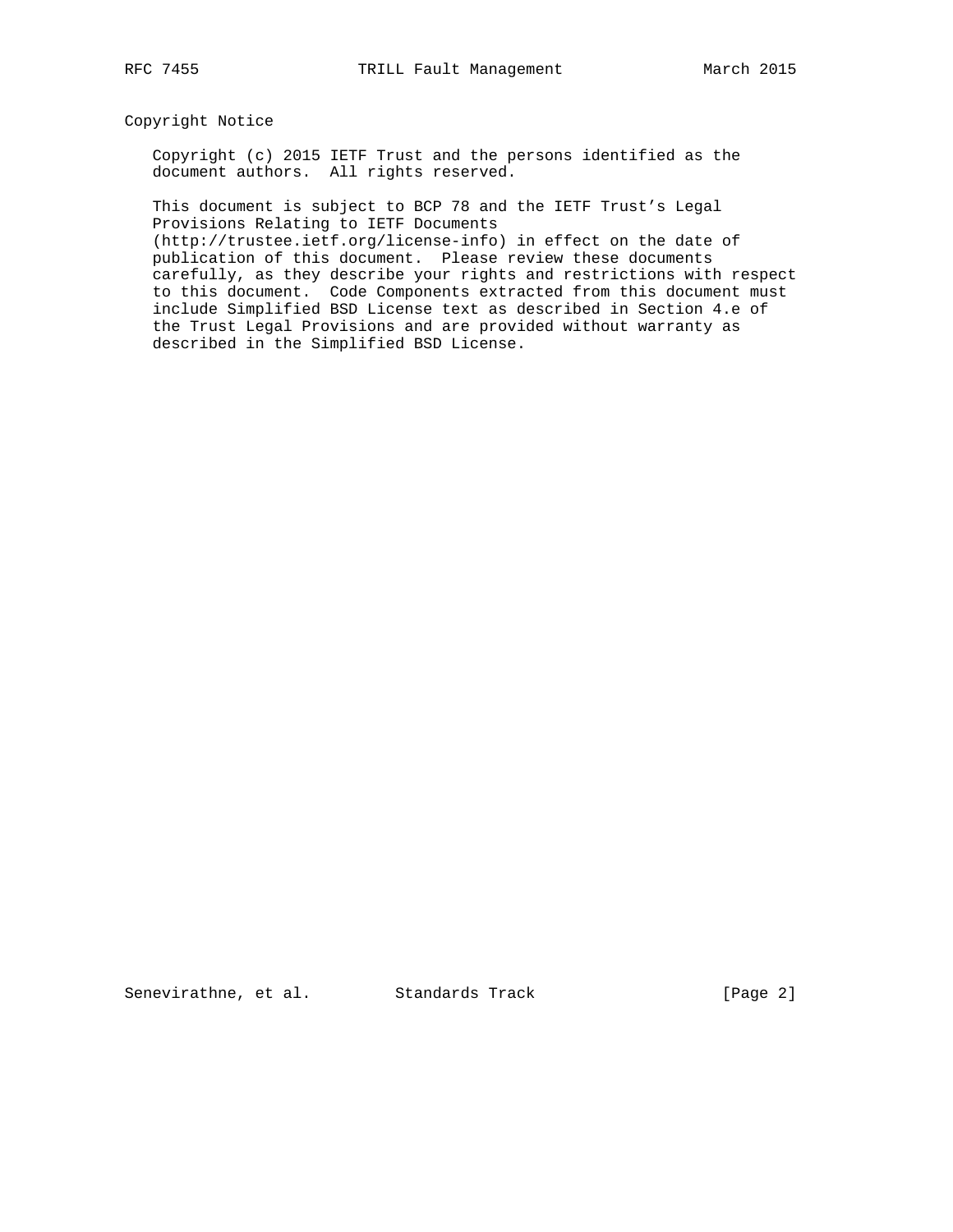# Table of Contents

|  | 3.1. Identification of TRILL OAM Frames  8           |
|--|------------------------------------------------------|
|  |                                                      |
|  | 3.2.1. Handling of TRILL Frames with the "A" Flag  9 |
|  |                                                      |
|  | 3.4. Identification of the OAM Message 10            |
|  | 4. TRILL OAM Layering vs. IEEE Layering 11           |
|  | 4.1. Processing at the ISS Layer 12                  |
|  | 4.1.1. Receive Processing 12                         |
|  | 4.1.2. Transmit Processing 12                        |
|  | 4.2. End-Station VLAN and Priority Processing 12     |
|  | 4.2.1. Receive Processing 12                         |
|  | 4.2.2. Transmit Processing 12                        |
|  | 4.3. TRILL Encapsulation and Decapsulation Layer 12  |
|  | 4.3.1. Receive Processing for Unicast Packets 12     |
|  | 4.3.2. Transmit Processing for Unicast Packets 13    |
|  | 4.3.3. Receive Processing for Multicast Packets 14   |
|  | 4.3.4. Transmit Processing of Multicast Packets 15   |
|  |                                                      |
|  | 5. Maintenance Associations (MAs) in TRILL 17        |
|  |                                                      |
|  |                                                      |
|  |                                                      |
|  |                                                      |
|  |                                                      |
|  | 8.2. TRILL-Specific OAM OpCodes 26                   |
|  |                                                      |
|  |                                                      |
|  | 8.4.1. Common TLVs between CFM and TRILL 27          |
|  | 8.4.2. TRILL OAM-Specific TLVs 27                    |
|  | 8.4.3. TRILL OAM Application Identifier TLV 28       |
|  | 8.4.4. Out-of-Band Reply Address TLV 30              |
|  | 8.4.5. Diagnostic Label TLV 31                       |
|  | 8.4.6. Original Data Payload TLV 32                  |
|  |                                                      |
|  | 8.4.8. Previous RBridge Nickname TLV 33              |
|  | 8.4.9. Next-Hop RBridge List TLV 34                  |
|  | 8.4.10. Multicast Receiver Port Count TLV 34         |
|  | 8.4.11. Flow Identifier TLV 35                       |
|  |                                                      |
|  | 8.4.12. Reflector Entropy TLV 36                     |
|  | 8.4.13. Authentication TLV 37                        |

Senevirathne, et al. Standards Track [Page 3]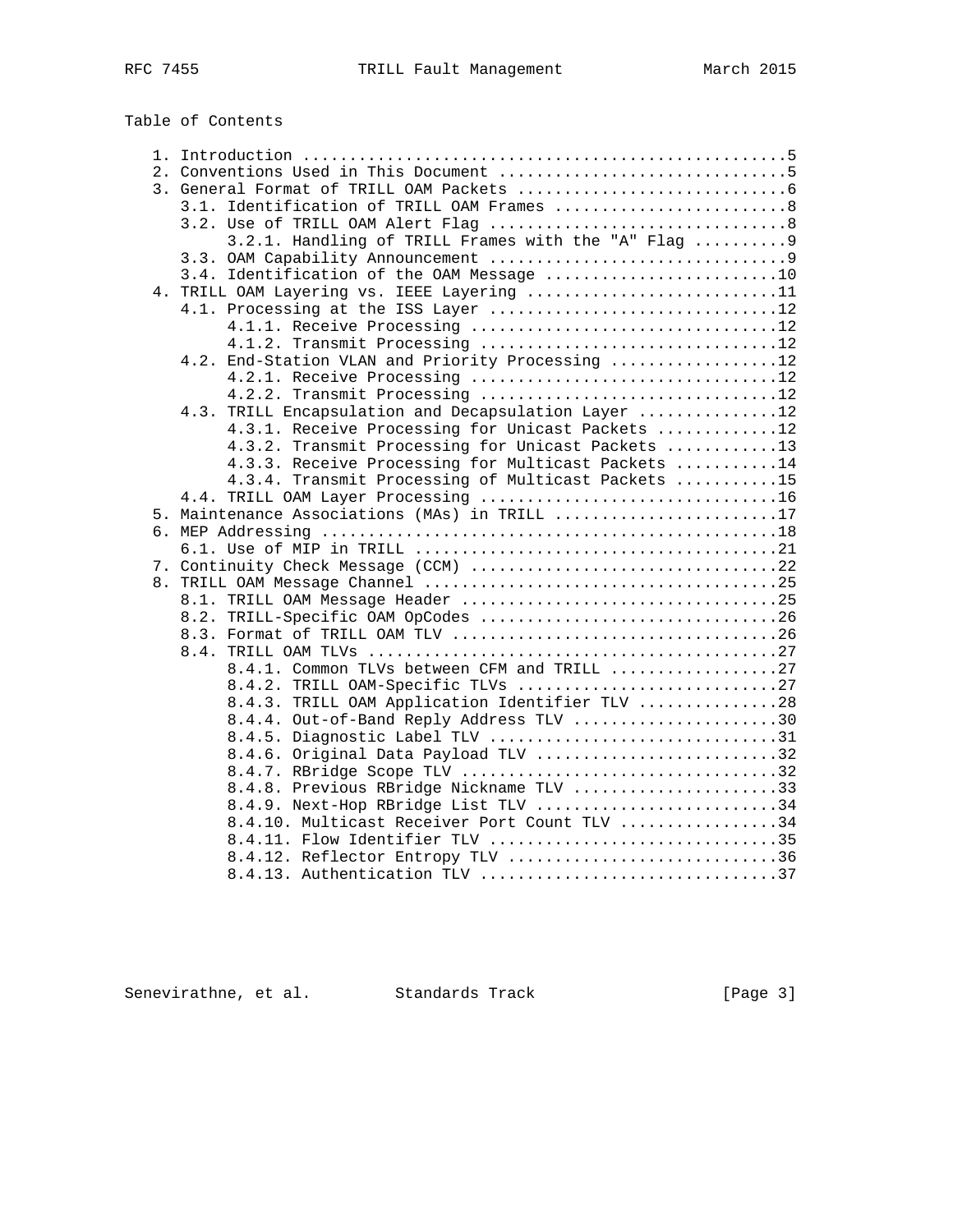| 9.2.1. Actions by Originator RBridge 39                       |
|---------------------------------------------------------------|
| 9.2.2. Intermediate RBridge 39                                |
| 9.2.3. Destination RBridge 40                                 |
|                                                               |
|                                                               |
| 10.1.1. Actions by Originator RBridge 41                      |
| 10.1.2. Intermediate RBridge 42                               |
| 10.1.3. Destination RBridge 43                                |
| 11. Multi-Destination Tree Verification Message (MTVM) 43     |
|                                                               |
|                                                               |
| 11.2.1. Actions by Originator RBridge 44                      |
|                                                               |
| 11.2.3. In-Scope RBridges 45                                  |
| 12. Application of Continuity Check Message (CCM) in TRILL 46 |
|                                                               |
|                                                               |
| 12.2.1. Actions by Originator RBridge 48                      |
| 12.2.2. Intermediate RBridge 49                               |
|                                                               |
|                                                               |
|                                                               |
|                                                               |
|                                                               |
|                                                               |
|                                                               |
| 15.4. Return Codes and Sub-codes 53                           |
| 15.5. TRILL Nickname Address Family 54                        |
|                                                               |
|                                                               |
|                                                               |
| Appendix A. Backwards Compatibility 57                        |
| Maintenance Point (MEP/MIP) Model 57<br>A.1.                  |
| Data-Plane Encoding and Frame Identification 57<br>A.2.       |
|                                                               |
|                                                               |
|                                                               |
|                                                               |

Senevirathne, et al. Standards Track [Page 4]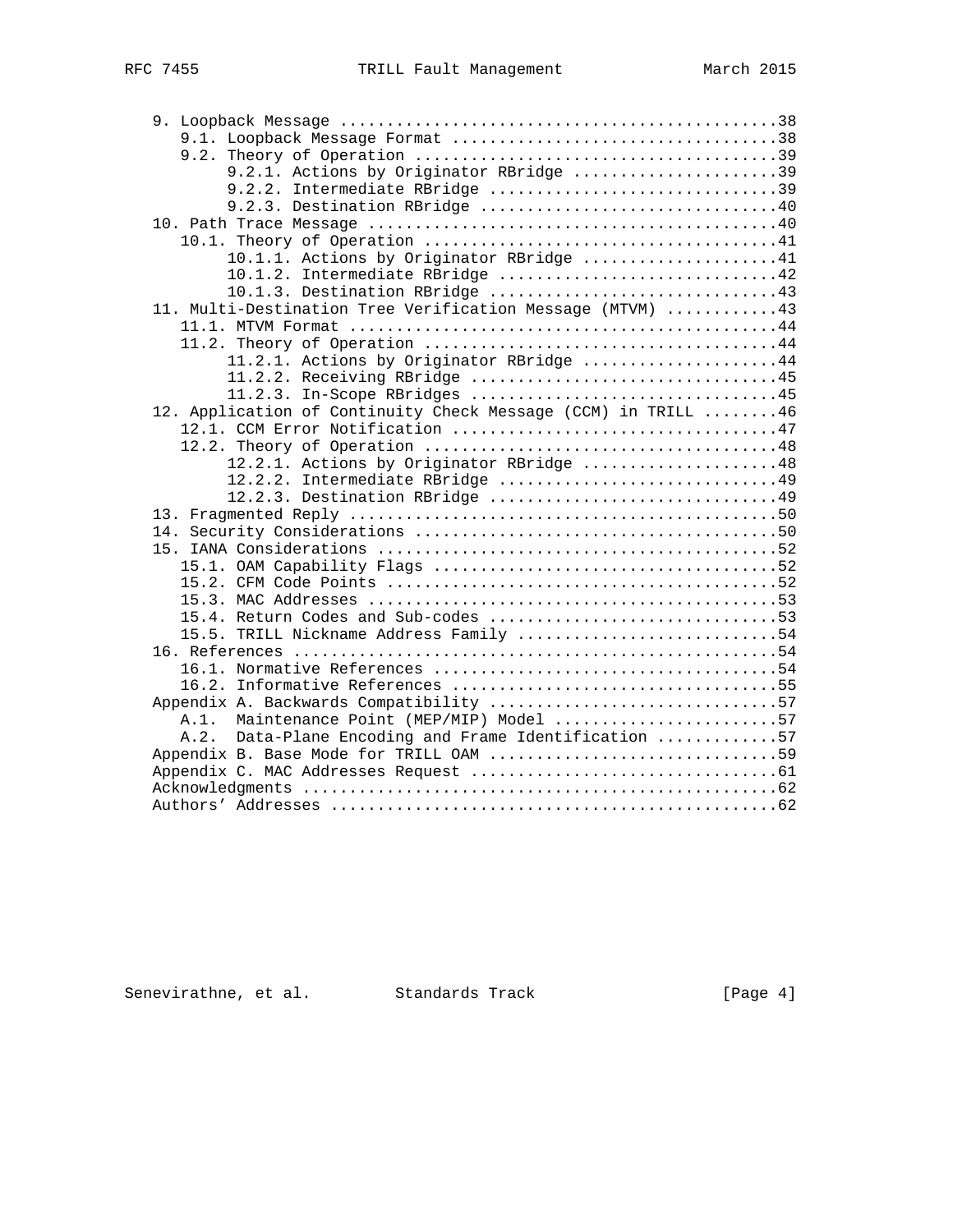# 1. Introduction

 The general structure of TRILL OAM messages is presented in [RFC7174]. TRILL OAM messages consist of six parts: Link Header, TRILL Header, Flow Entropy, OAM Ethertype, OAM Message Channel, and Link Trailer.

 The OAM Message Channel carries various control information and OAM related data between TRILL switches, also known as RBridges or Routing Bridges.

 A common OAM Message Channel representation can be shared between different technologies. This consistency between different OAM technologies promotes nested fault monitoring and isolation between technologies that share the same OAM framework.

 The TRILL OAM Message Channel is formatted as specified in IEEE Connectivity Fault Management (CFM) [8021Q].

 The ITU-T Y.1731 [Y1731] standard utilizes the same messaging format as [8021Q] OAM messages where applicable. This document takes a similar stance and reuses [8021Q] in TRILL OAM. It is assumed that readers are familiar with [8021Q] and [Y1731]. Readers who are not familiar with these documents are encouraged to review them.

 This document specifies TRILL OAM fault management. It updates [RFC6325] as specified in Section 3.1. TRILL performance monitoring is specified in [RFC7456].

### 2. Conventions Used in This Document

 The key words "MUST", "MUST NOT", "REQUIRED", "SHALL", "SHALL NOT", "SHOULD", "SHOULD NOT", "RECOMMENDED", "MAY", and "OPTIONAL" in this document are to be interpreted as described in RFC 2119 [RFC2119].

 Capitalized IANA Considerations terms such as "Standards Action" are to be interpreted as described in [RFC5226].

Acronyms used in the document include the following:

CCM - Continuity Check Message [8021Q]

- DA Destination Address
- ECMP Equal-Cost Multipath
- FGL Fine-Grained Label

Senevirathne, et al. Standards Track [Page 5]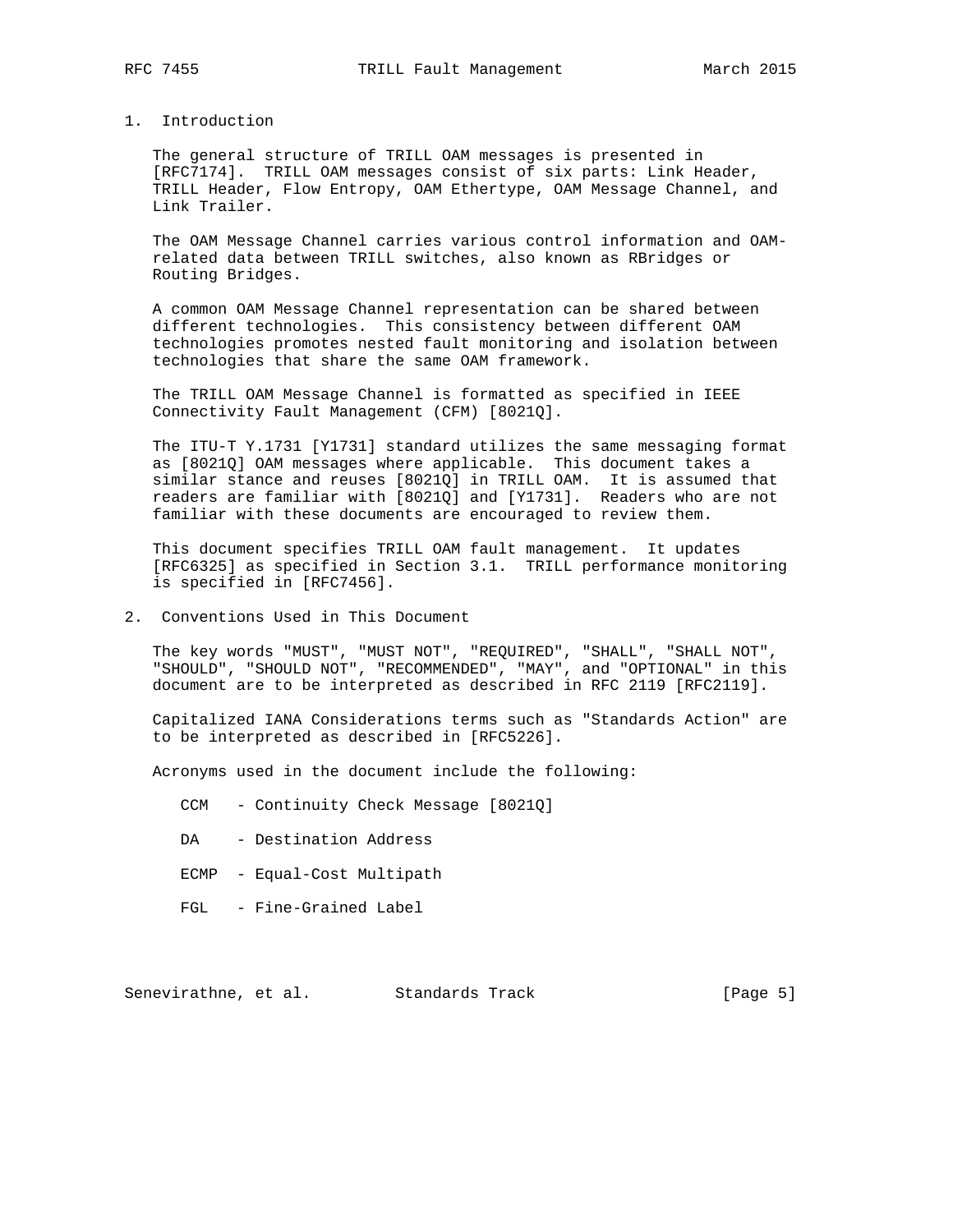- ISS Internal Sub-Layer Service [8021Q]
- LBM Loopback Message [8021Q]
- LBR Loopback Reply [8021Q]
- MA Maintenance Association [8021Q] [RFC7174]
- MAC Media Access Control (MAC)
- MD Maintenance Domain [8021Q]
- MEP Maintenance End Point [RFC7174] [8021Q]
- MIP Maintenance Intermediate Point [RFC7174] [8021Q]
- MP Maintenance Point [RFC7174]
- MTVM Multi-destination Tree Verification Message
- MTVR Multi-destination Tree Verification Reply
- OAM Operations, Administration, and Maintenance [RFC6291]
- PRI Priority of Ethernet Frames [8021Q]
- PTM Path Trace Message
- PTR Path Trace Reply
- SA Source Address
- SAP Service Access Point [8021Q]

TRILL - Transparent Interconnection of Lots of Links [RFC6325]

3. General Format of TRILL OAM Packets

 The TRILL forwarding paradigm allows an implementation to select a path from a set of equal-cost paths to forward a unicast TRILL Data packet. For multi-destination TRILL Data packets, a distribution tree is chosen by the TRILL switch that ingresses or creates the packet. Selection of the path of choice is implementation dependent at each hop for unicast and at the ingress for multi-destination. However, it is a common practice to utilize Layer 2 through Layer 4 information in the frame payload for path selection.

Senevirathne, et al. Standards Track (Page 6)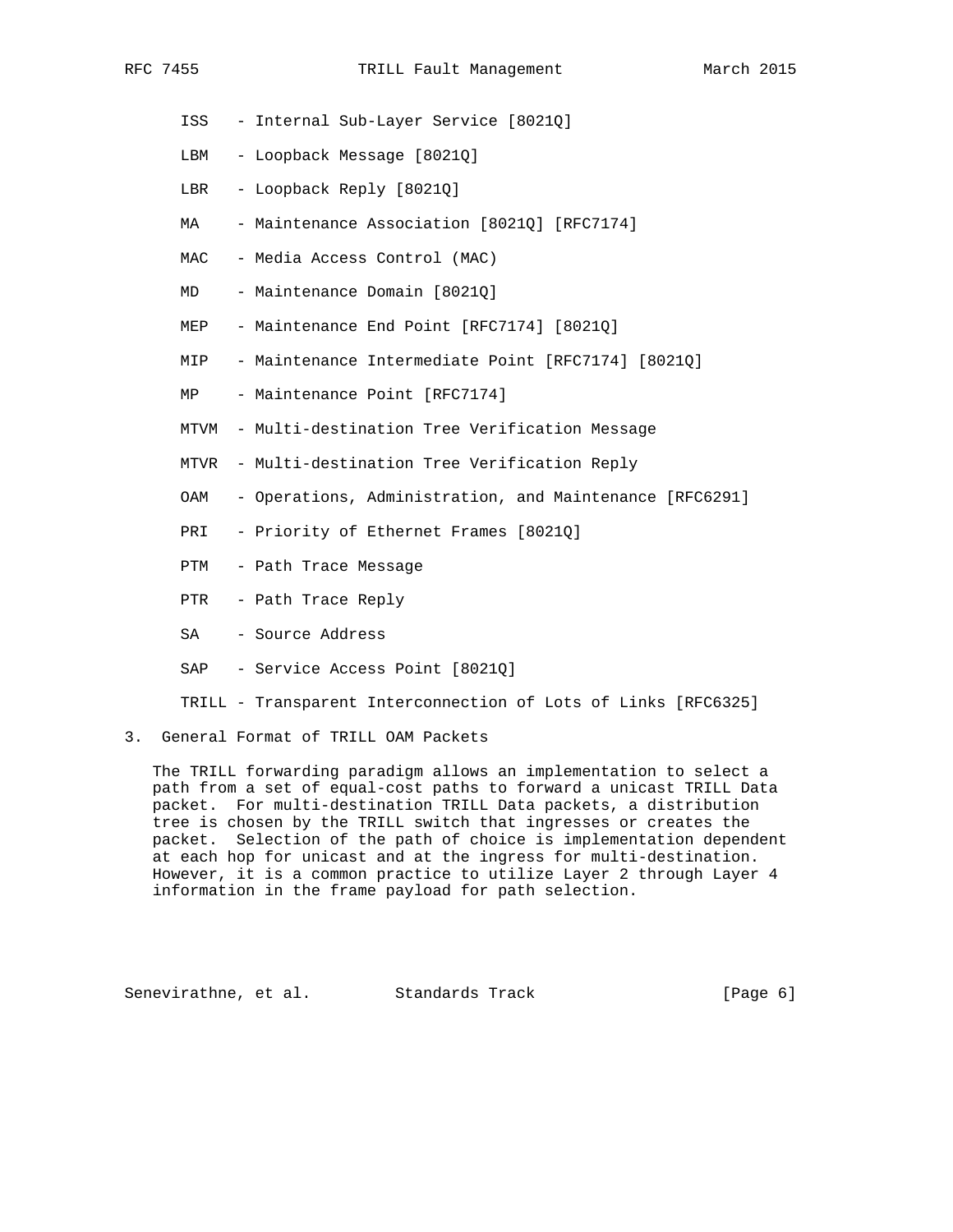For accurate monitoring and/or diagnostics, OAM messages are required to follow the same path as corresponding data packets. [RFC7174] presents the high-level format of OAM messages. The details of the TRILL OAM frame format are defined in this document.

| +-+-+-+-+-+-+-+-+-+-+-+-+-+-+-+-+-+                                                     |                   |
|-----------------------------------------------------------------------------------------|-------------------|
| Link Header                                                                             | . Variable        |
| +-+-+-+-+-+-+-+-+-+-+-+-+-+-+-+-+                                                       |                   |
| TRILL Header<br>$+$ $-$                                                                 | + 6 or more bytes |
| +-+-+-+-+-+-+-+-+-+-+-+-+-+-+-+-+                                                       |                   |
| Flow Entropy                                                                            | . 96 bytes        |
| +-+-+-+-+-+-+-+-+-+-+-+-+-+-+-+-+                                                       |                   |
| OAM Ethertype                                                                           |                   |
| +-+-+-+-+-+-+-+-+-+-+-+-+-+-+-+-+                                                       |                   |
| OAM Message Channel                                                                     | . Variable        |
| +-+-+-+-+-+-+-+-+-+-+-+-+-+-+-+-+-<br>Link Trailer<br>+-+-+-+-+-+-+-+-+-+-+-+-+-+-+-+-+ | Variable          |
|                                                                                         |                   |

Figure 1: Format of TRILL OAM Messages

- o Link Header: Media-dependent header. For Ethernet, this includes the Destination MAC, Source MAC, VLAN (optional), and Ethertype fields.
- o TRILL Header: Fixed size of 6 bytes when the Extended Header is not included [RFC6325].
- o Flow Entropy: A 96-byte, fixed-size field. The rightmost bits of the field MUST be padded with zeros, up to 96 bytes, when the flow-entropy information is less than 96 bytes. Flow Entropy enables emulation of the forwarding behavior of the desired data packets. The Flow Entropy field starts with the Inner.MacDA. The offset of the Inner.MacDA depends on whether extensions are included or not as specified in [RFC7179] and [RFC6325]. Such extensions are not commonly supported in current TRILL implementations.

Senevirathne, et al. Standards Track [Page 7]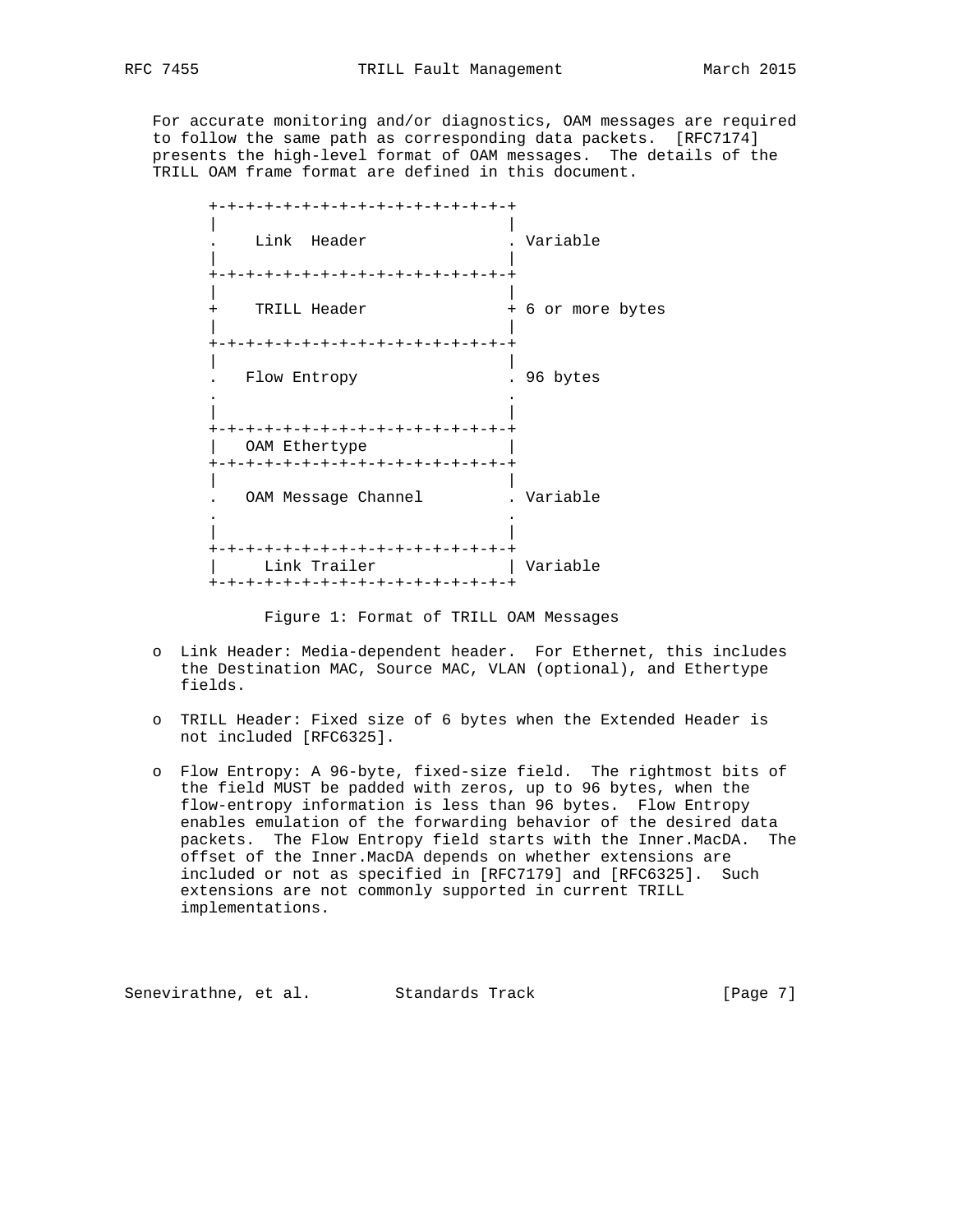- o OAM Ethertype: A 16-bit Ethertype that identifies the OAM Message Channel that follows. This document specifies using the Ethertype 0x8902 allocated for CFM [8021Q].
- o OAM Message Channel: A variable-size section that carries OAM related information. The message format is as specified in [8021Q].
- o Link Trailer: Media-dependent trailer. For Ethernet, this is the FCS (Frame Check Sequence).
- 3.1. Identification of TRILL OAM Frames

 TRILL, as originally specified in [RFC6325], did not have a specific flag or method to identify OAM frames. This document updates [RFC6325] to include specific methods to identify TRILL OAM frames. Section 3.2 explains the details of the method.

3.2. Use of TRILL OAM Alert Flag

 The TRILL Header, as defined in [RFC6325], has two reserved bits. This document specifies use of the reserved bit next to the Version field in the TRILL Header as the Alert flag. The Alert flag will be denoted by "A". RBridges MUST NOT use the "A" flag for forwarding decisions such as the selection of which ECMP path or multi destination tree to select.

 Implementations that comply with this document MUST utilize the "A" flag and CFM Ethertype to identify TRILL OAM frames.

 +-+-+-+-+-+-+-+-+-+-+-+-+-+-+-+-+ | V |A|R|M|Op-Length| Hop Count | +-+-+-+-+-+-+-+-+-+-+-+-+-+-+-+-+-+-+-+-+-+-+-+-+-+-+-+-+-+-+-+-+ | Egress RBridge Nickname | Ingress RBridge Nickname | +-+-+-+-+-+-+-+-+-+-+-+-+-+-+-+-+-+-+-+-+-+-+-+-+-+-+-+-+-+-+-+-+ | Options... +-+-+-+-+-+-+-+-+-+-+-+-

Figure 2: TRILL Header with the "A" Flag

 o A (1 bit): Indicates this is a possible OAM frame and is subject to specific handling as specified in this document.

 All other TRILL Header fields carry the same meaning as defined in [RFC6325].

Senevirathne, et al. Standards Track [Page 8]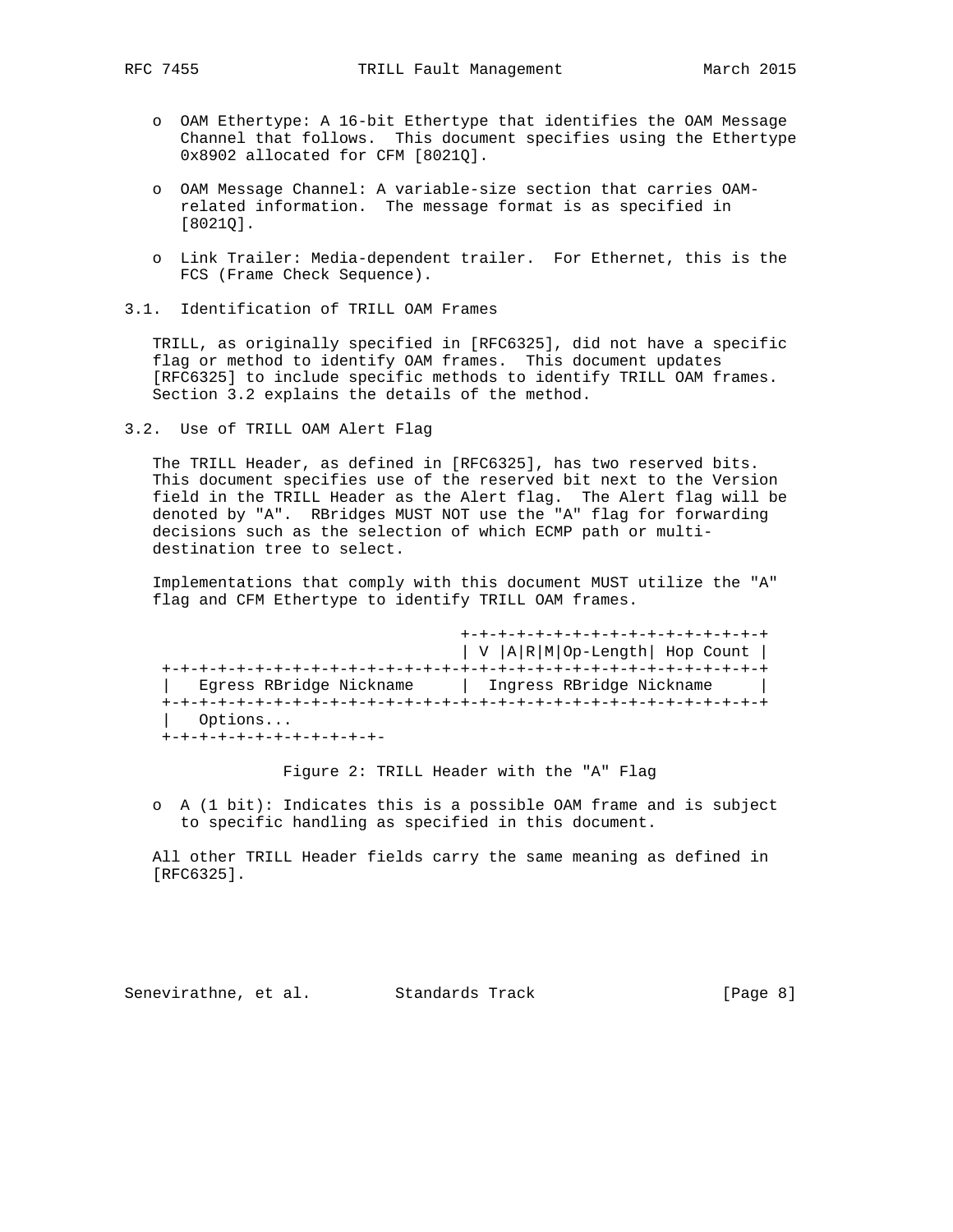# 3.2.1. Handling of TRILL Frames with the "A" Flag

 The value "1" in the "A" flag indicates TRILL frames that may qualify as OAM frames. Implementations are further REQUIRED to validate such frames by comparing the value at the OAM Ethertype (Figure 1) location with the CFM Ethertype "0x8902" [8021Q]. If the value matches, such frames are identified as TRILL OAM frames and SHOULD be processed as discussed in Section 4.

 Frames with the "A" flag set that do not contain a CFM Ethertype are not considered OAM frames. Such frames MUST be silently discarded.

 OAM-capable RBridges MUST NOT generate OAM frames to an RBridge that is not OAM capable.

 Intermediate RBridges that are not OAM capable (i.e., do not understand the "A" flag) follow the process defined in Section 3.3 of [RFC6325] and forward OAM frames with the "A" flag unaltered.

#### 3.3. OAM Capability Announcement

 Any given RBridge can be (1) OAM incapable, (2) OAM capable with new extensions, or (3) OAM capable with the backwards-compatibility method. The OAM request originator, prior to origination of the request, is required to identify the OAM capability of the target and generate the appropriate OAM message.

 The capability flags defined in the TRILL Version sub-TLV (TRILL-VER) [RFC7176] will be utilized for announcing OAM capabilities. The following OAM-related capability flags are defined:

- O OAM capable
- B Backwards-compatible OAM

 A capability announcement with the "O" flag set to 1 and the "B" flag set to 1 indicates that the originating RBridge is OAM capable but utilizes the backwards-compatibility method defined in Appendix A. A capability announcement with the "O" flag set to 1 and the "B" flag set to 0 indicates that the originating RBridge is OAM capable and utilizes the method specified in Section 3.2.

When the "O" flag is set to 0, the announcing implementation is considered not capable of OAM, and the "B" flag is ignored.

Senevirathne, et al. Standards Track [Page 9]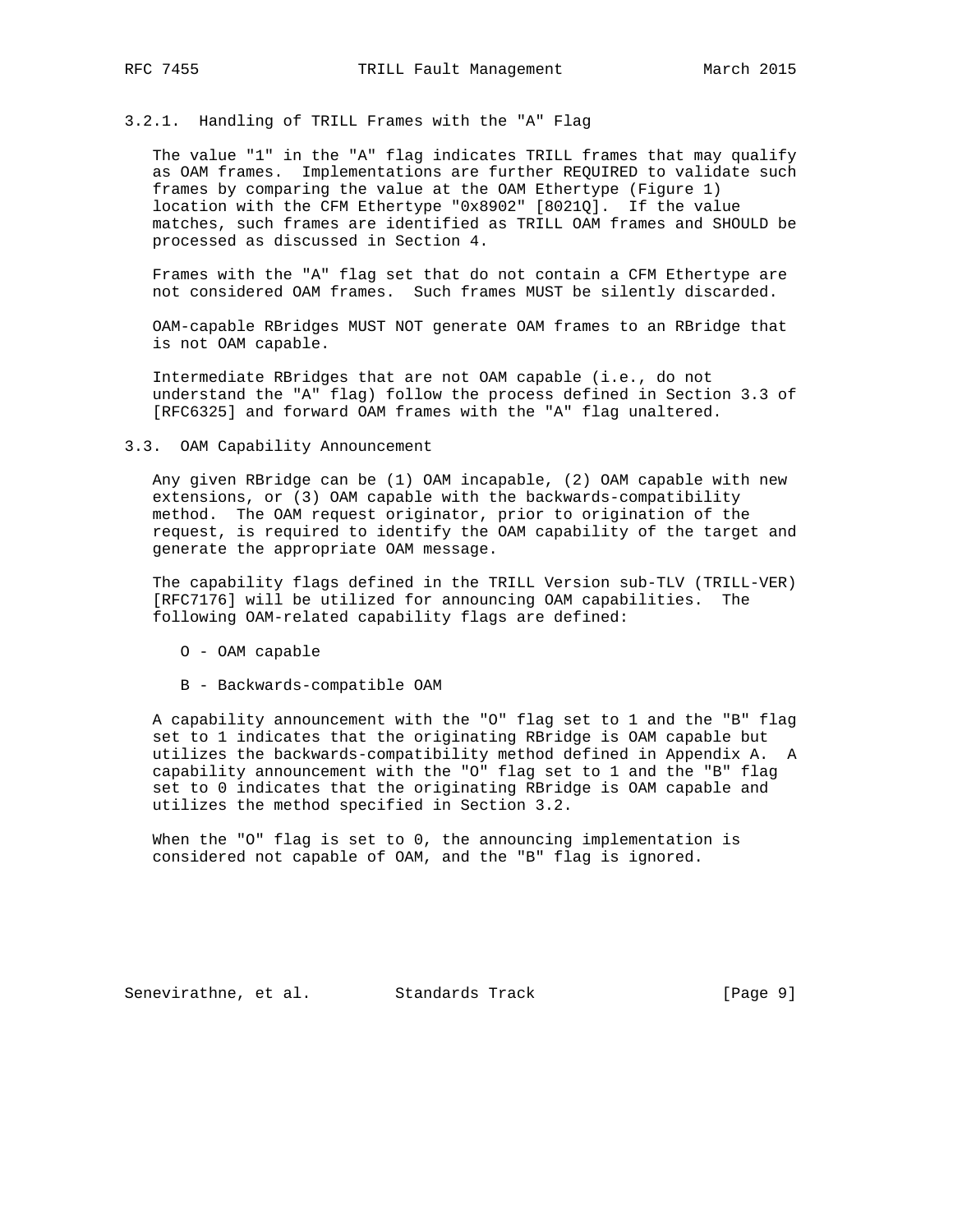| +-+-+-+-+-+-+-+-+ |                                                           |  |
|-------------------|-----------------------------------------------------------|--|
| Type              | $(1 \text{byte})$                                         |  |
| +-+-+-+-+-+-+-+-+ |                                                           |  |
| Length            | $(1 \text{byte})$                                         |  |
| +-+-+-+-+-+-+-+-+ |                                                           |  |
| Max-version       | $(1 \text{byte})$                                         |  |
|                   |                                                           |  |
|                   | $ A F O B $ Other Capabilities and Header Flags (4 bytes) |  |
|                   |                                                           |  |
| $\left($          |                                                           |  |
|                   | 1 2 3 4 5 6 7 8 9 0 1 2 3 4 5 6 7                         |  |

Figure 3: TRILL-VER Sub-TLV [RFC7176] with "O" and "B" Flags

 In Figure 3, "A" is the Affinity sub-TLV support flag as indicated in [RFC7176], and "F" is the FGL-safe flag as indicated in [RFC7172] and [RFC7176]. The "O" and "B" flags are located after the "F" flag in the Capability and Header Flags field of the TRILL-VER sub-TLV, as depicted in Figure 3 above. Usage of the "O" and "B" flags is discussed above.

 Absence of the TRILL-VER sub-TLV means the announcing RBridge is not OAM capable.

# 3.4. Identification of the OAM Message

 The ingress RBridge nickname allows recipients to identify the origin of the message in most cases. However, when an out-of-band reply is generated, the responding RBridge nickname is not easy to identify.

 The [8021Q] Sender ID TLV (1) provides methods to identify the device by including the Chassis ID. The Chassis ID allows different addressing formats such as IANA Address Family enumerations. IANA has allocated Address Family Number 16396 for TRILL nickname. In TRILL OAM, the Chassis ID sub-type of the Sender ID TLV is set to 16396, and the Chassis ID field contains the corresponding TRILL nickname.

 When the Sender ID TLV is present and the Chassis ID sub-type is set to 16396, the sender RBridge TRILL nickname SHOULD be derived from the nickname embedded in the Chassis ID. Otherwise, the sender RBridge TRILL nickname SHOULD be derived from the ingress RBridge nickname.

Senevirathne, et al. Standards Track [Page 10]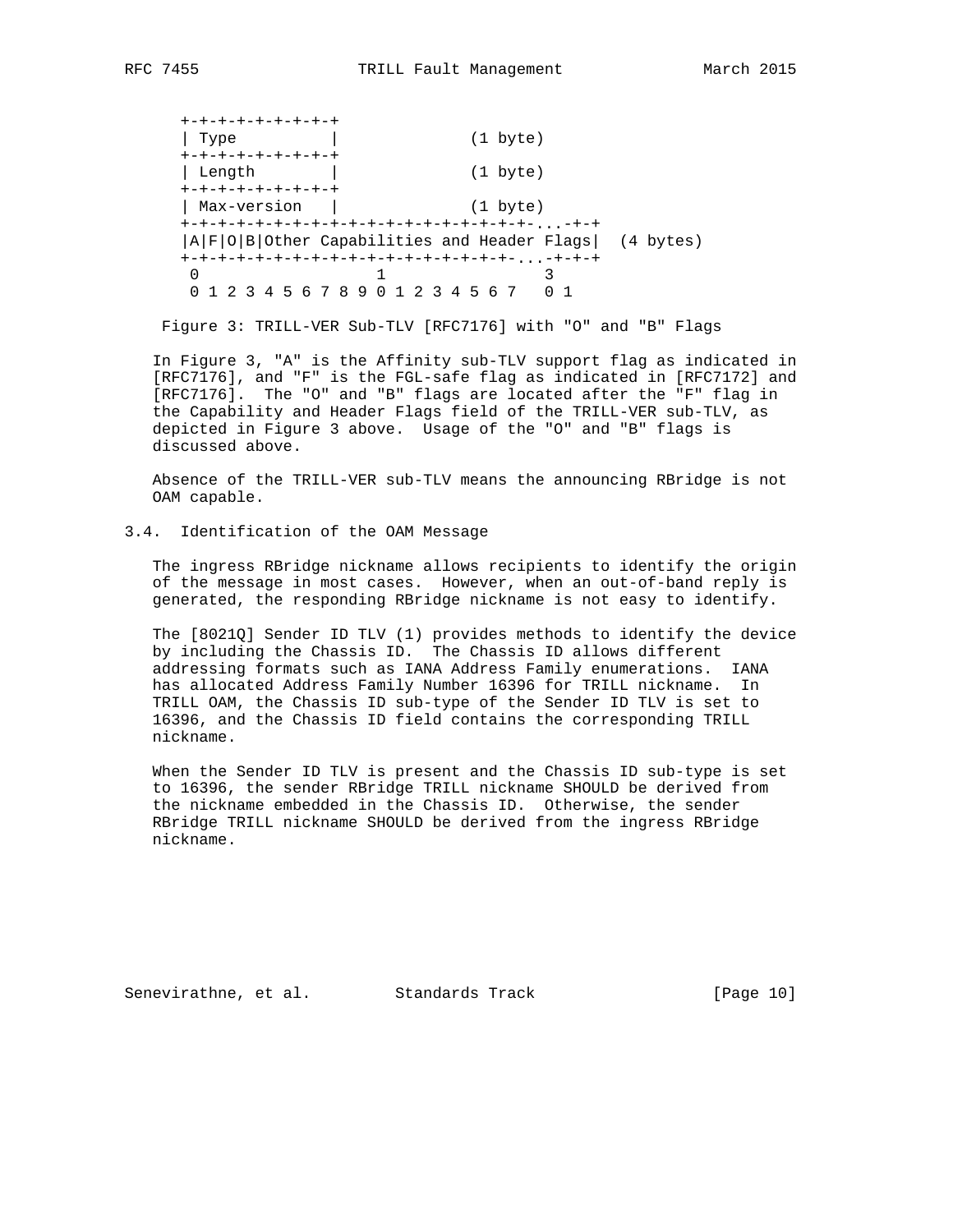- 
- 4. TRILL OAM Layering vs. IEEE Layering

 This section presents the placement of the TRILL OAM shim within the IEEE 802.1 layers. The transmit and receive processing are explained.



Figure 4: Placement of TRILL MP within IEEE 802.1

 [RFC6325], Section 4.6 as updated by [RFC7180] provides a detailed explanation of frame processing. Please refer to those documents for additional details and for processing scenarios not covered herein.

 Sections 4.1 and 4.2 apply to links using a broadcast LAN technology such as Ethernet.

Senevirathne, et al. Standards Track [Page 11]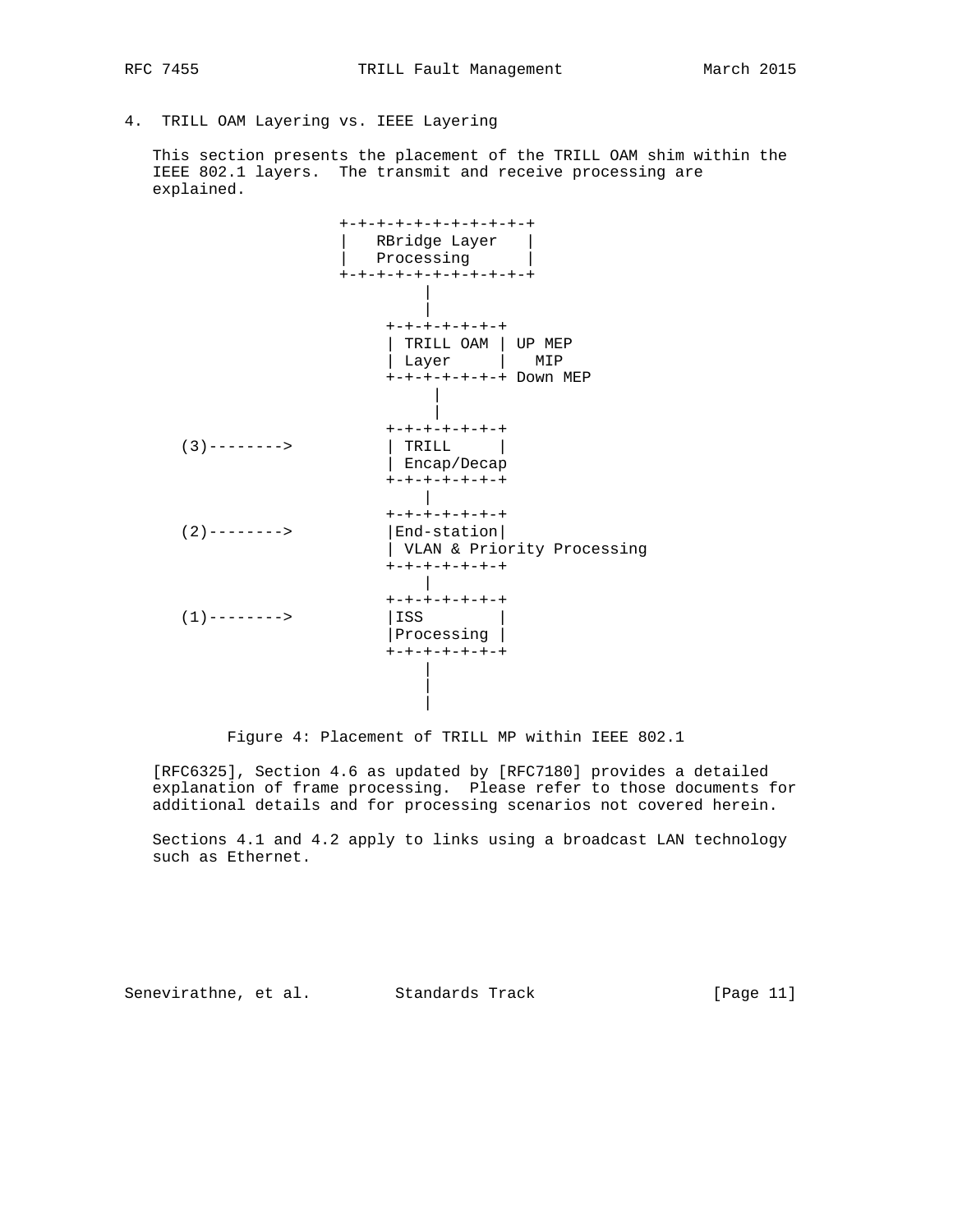On links using an inherently point-to-point technology, such as PPP [RFC6361], there is no Outer.MacDA, Outer.MacSA, or Outer.VLAN because these are part of the Link Header for Ethernet. Point-to point links typically have Link Headers without these fields.

- 4.1. Processing at the ISS Layer
- 4.1.1. Receive Processing

 The ISS layer receives an indication from the port. It extracts DA and SA, and it marks the remainder of the payload as M1. The ISS layer passes on (DA, SA, M1) as an indication to the higher layer.

 For TRILL Ethernet frames, this is Outer.MacDA and Outer.MacSA. M1 is the remainder of the packet.

4.1.2. Transmit Processing

 The ISS layer receives an indication from the higher layer that contains (DA, SA, M1). It constructs an Ethernet frame and passes down to the port.

- 4.2. End-Station VLAN and Priority Processing
- 4.2.1. Receive Processing

 Receive (DA, SA, M1) indication from the ISS layer. Extract the VLAN ID and priority from the M1 part of the received indication (or derive them from the port defaults or other default parameters) and construct (DA, SA, VLAN, PRI, M2). VLAN+PRI+M2 maps to M1 in the received indication. Pass (DA, SA, VLAN, PRI, M2) to the TRILL Encapsulation/Decapsulation layer.

4.2.2. Transmit Processing

 Receive (DA, SA, VLAN, PRI, M2) indication from the TRILL Encapsulation/Decapsulation layer. Merge VLAN, PRI, M2 to form M1. Pass down (DA, SA, M1) to the ISS layer.

- 4.3. TRILL Encapsulation and Decapsulation Layer
- 4.3.1. Receive Processing for Unicast Packets
	- o Receive indication (DA, SA, VLAN, PRI, M2) from the End-Station VLAN and Priority Processing layer.
	- o If the DA matches the port Local DA and the frame is of TRILL Ethertype:

Senevirathne, et al. Standards Track [Page 12]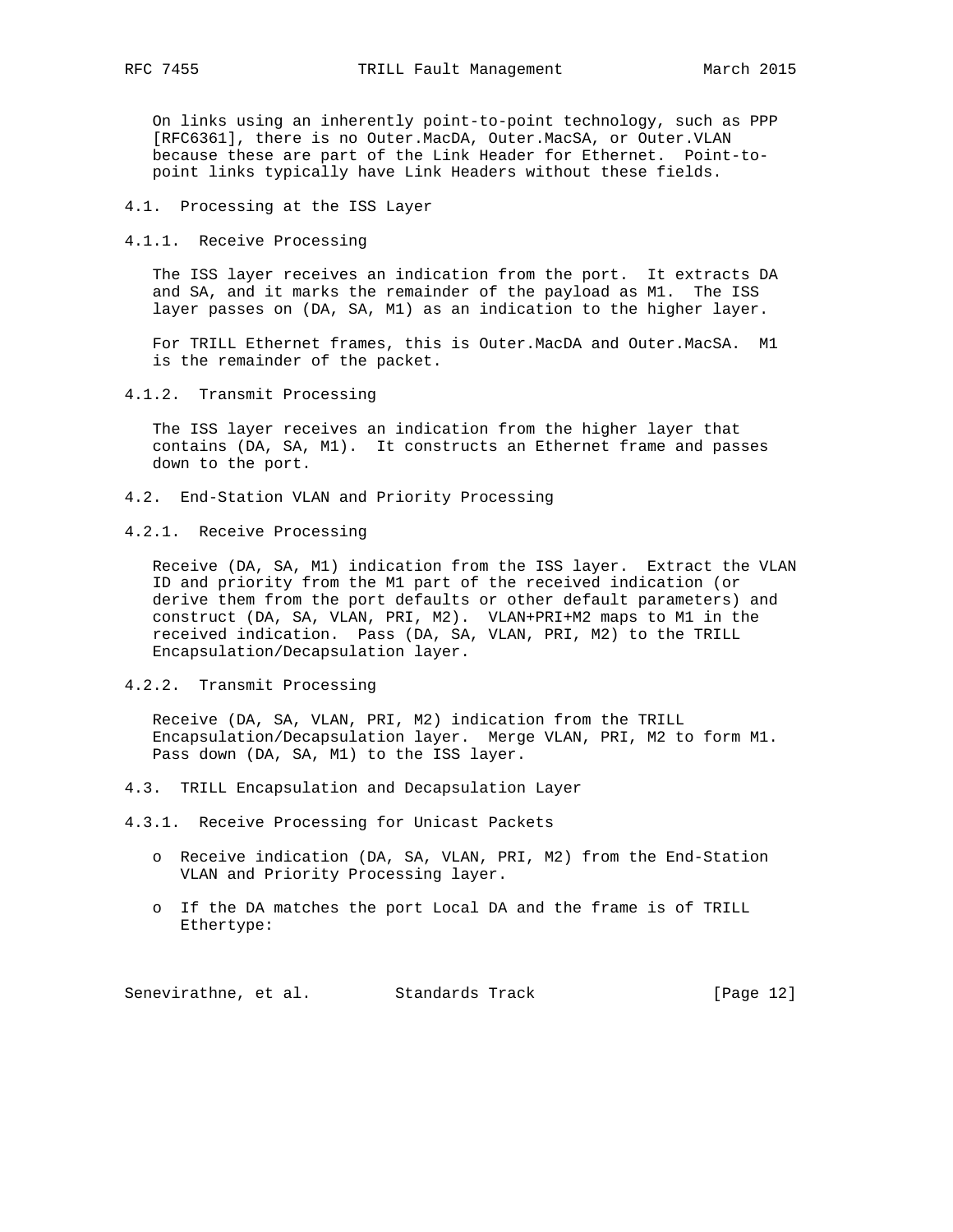- Discard DA, SA, VLAN, and PRI. From M2, derive (TRILL-HDR, iDA, iSA, i-VL, M3).
- If TRILL nickname is Local and TRILL Header Alert flag is set:
	- \* Pass on to OAM processing.
- Else, pass on (TRILL-HDR, iDA, iSA, i-VL, M3) to the RBridge layer.
- o If the DA matches the port Local DA and the Ethertype is RBridge- Channel [RFC7178]:
	- Process as a possible unicast native RBridge Channel packet.
- o If the DA matches the port Local DA and the Ethertype is neither TRILL nor RBridge-Channel:
	- Discard packet.
- o If the DA does not match, the port is Appointed Forwarder for VLAN, and the Ethertype is not TRILL or RBridge-Channel:
	- Insert TRILL-HDR and send (TRILL-HDR, iDA, iSA,i-VL, M3) indication to the RBridge layer (this is the TRILL Ingress Function).
- 4.3.2. Transmit Processing for Unicast Packets
	- o Receive indication (TRILL-HDR, iDA, iSA, iVL, M3) from the RBridge layer.
	- o If the egress TRILL nickname is local:
		- If the port is Appointed Forwarder for iVL, the port is not configured as a trunk or point-to-point (P2P) port, the TRILL Alert flag is set, and the OAM Ethertype is present, then:
			- \* Strip TRILL-HDR and construct (DA, SA, VLAN, M2) (this is the TRILL Egress Function).

- Else:

\* Discard packet.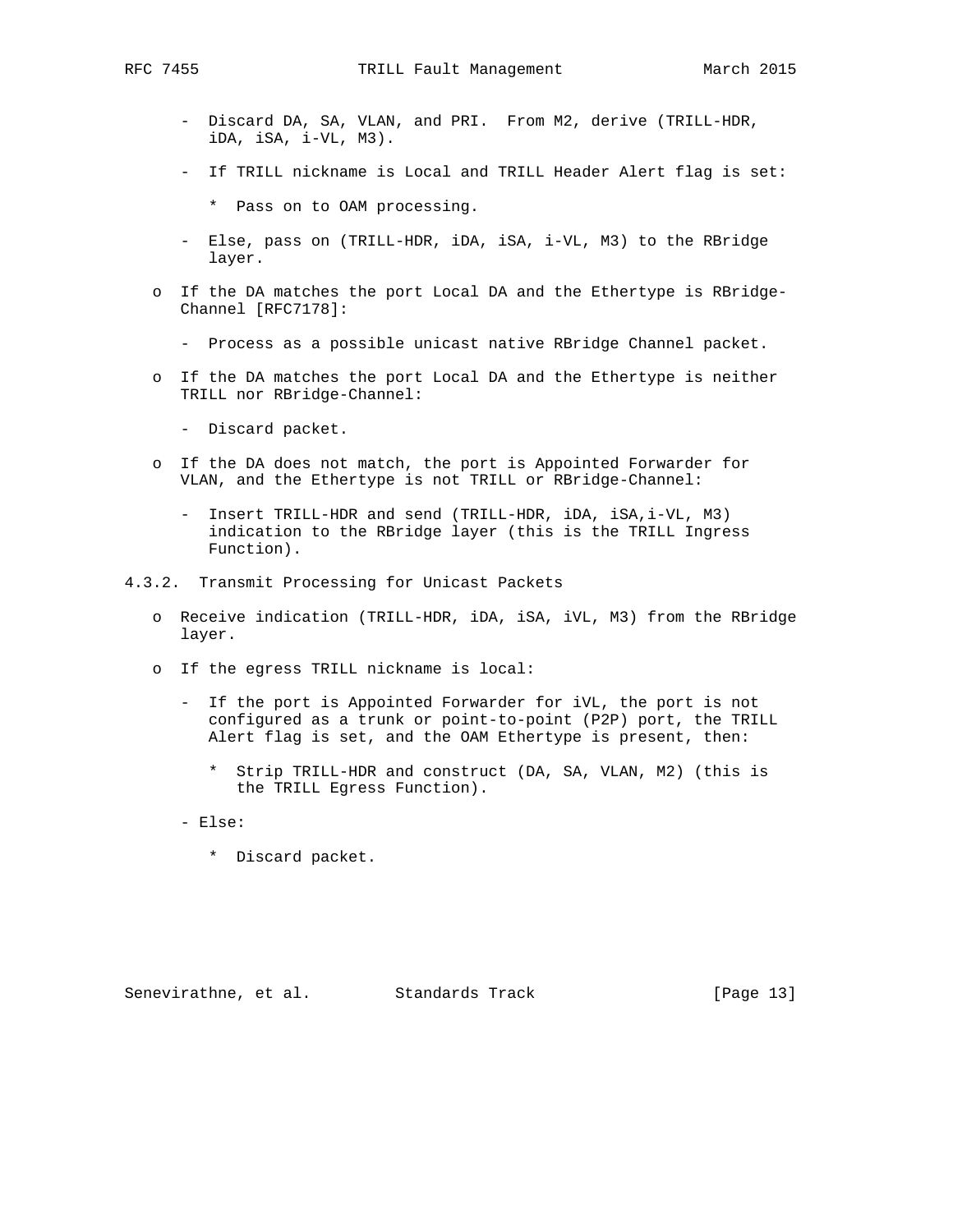- o If the egress TRILL nickname is not local:
	- Insert Outer.MacDA, Outer.MacSA, Outer.VLAN, and TRILL Ethertype, and construct (DA, SA, VLAN, M2) where M2 is (TRILL- HDR, iDA, iSA, iVL, M).
- o Forward (DA, SA, V, M2) to the End-Station VLAN and Priority Processing layer.
- 4.3.3. Receive Processing for Multicast Packets
	- o Receive (DA, SA, V, M2) from the End-Station VLAN and Priority Processing layer.
	- o If the DA is All-RBridges and the Ethertype is TRILL:
		- Strip DA, SA, and V. From M2, extract (TRILL-HDR, iDA, iSA, iVL, and M3).
		- If the TRILL Alert flag is set and the OAM Ethertype is present at the end of Flow Entropy:
			- \* Perform OAM processing.
		- Else, extract the TRILL Header, inner MAC addresses, and Inner.VLAN, and pass indication (TRILL-HDR, iDA, iSA, iVL and M3) to the TRILL RBridge layer.
	- o If the DA is All-IS-IS-RBridges and the Ethertype is L2-IS-IS, then pass frame up to TRILL IS-IS processing.
	- o If the DA is All-RBridges or All-IS-IS-RBridges but the Ethertype is not TRILL or L2-IS-IS respectively:
		- Discard the packet.
	- o If the Ethertype is TRILL but the multicast DA is not All-RBridges or if the Ethertype is L2-IS-IS but the multicast DA is not All- IS-IS-RBridges:
		- Discard the packet.
	- o If the DA is All-Edge-RBridges and the Ethertype is RBridge- Channel [RFC7178]:
		- Process as a possible multicast native RBridge Channel packet.

Senevirathne, et al. Standards Track [Page 14]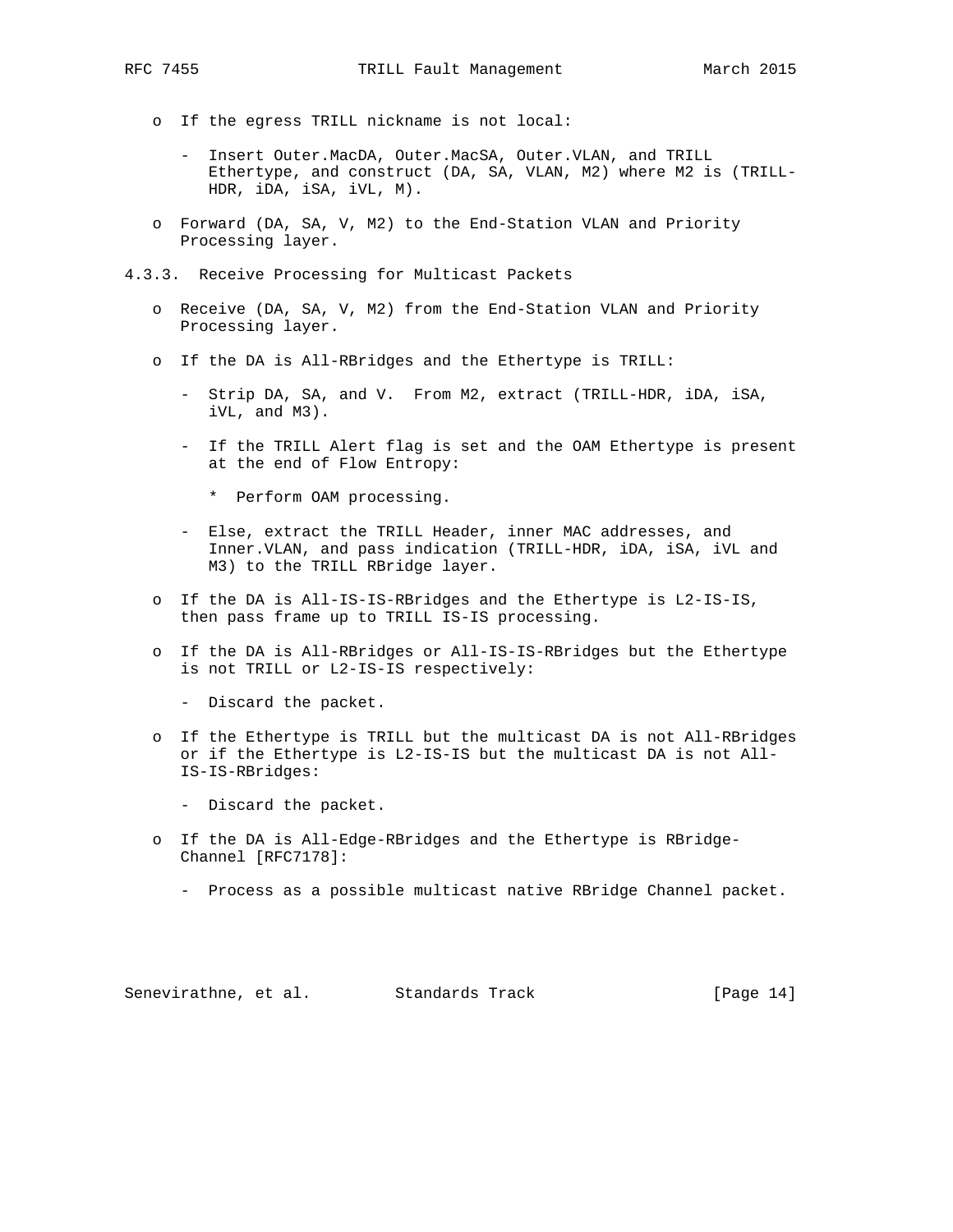- o If the DA is in the initial bridging/link protocols block (01-80-C2-00-00-00 to 01-80-C2-00-00-0F) or is in the TRILL block and not assigned for Outer.MacDA use (01-80-C2-00-00-42 to 01-80-C2-00-00-4F), then:
	- The frame is not propagated through an RBridge although some special processing may be done at the port as specified in [RFC6325], and the frame may be dispatched to Layer 2 processing at the port if certain protocols are supported by that port (examples include the Link Aggregation Protocol and the Link-Layer Discovery Protocol).
- o If the DA is some other multicast value:
	- Insert TRILL-HDR and construct (TRILL-HDR, iDA, iSA, IVL, M3).
	- Pass the (TRILL-HDR, iDA, iSA, IVL, M3) to the RBridge layer.
- 4.3.4. Transmit Processing of Multicast Packets

The following ignores the case of transmitting TRILL IS-IS packets.

- o Receive indication (TRILL-HDR, iDA, iSA, iVL, M3) from the RBridge layer.
- o If the TRILL Header multicast ("M") flag is set, the TRILL-HDR Alert flag is set, and the OAM Ethertype is present, then:
	- Construct (DA, SA, V, M2) by inserting TRILL Outer.MacDA of All-RBridges, Outer.MacSA, Outer.VLAN, and TRILL Ethertype. M2 here is (Ethertype TRILL, TRILL-HDR, iDA, iSA, iVL, M).

Note: A second copy of native format is not made.

- o Else, if the TRILL Header multicast ("M") flag is set and the Alert flag not set:
	- If the port is Appointed Forwarder for iVL and the port is not configured as a trunk port or a P2P port, strip TRILL-HDR, iSA, iDA, and iVL and construct (DA, SA, V, M2) for native format.
	- Make a second copy (DA, SA, V, M2) by inserting TRILL Outer.MacDA, Outer.MacSA, Outer.VLAN, and TRILL Ethertype. M2 here is (Ethertype TRILL, TRILL-HDR, iDA, iSA, iVL, M).
- o Pass the indication (DA, SA, V, M2) to the End-Station VLAN and Priority Processing layer.

Senevirathne, et al. Standards Track [Page 15]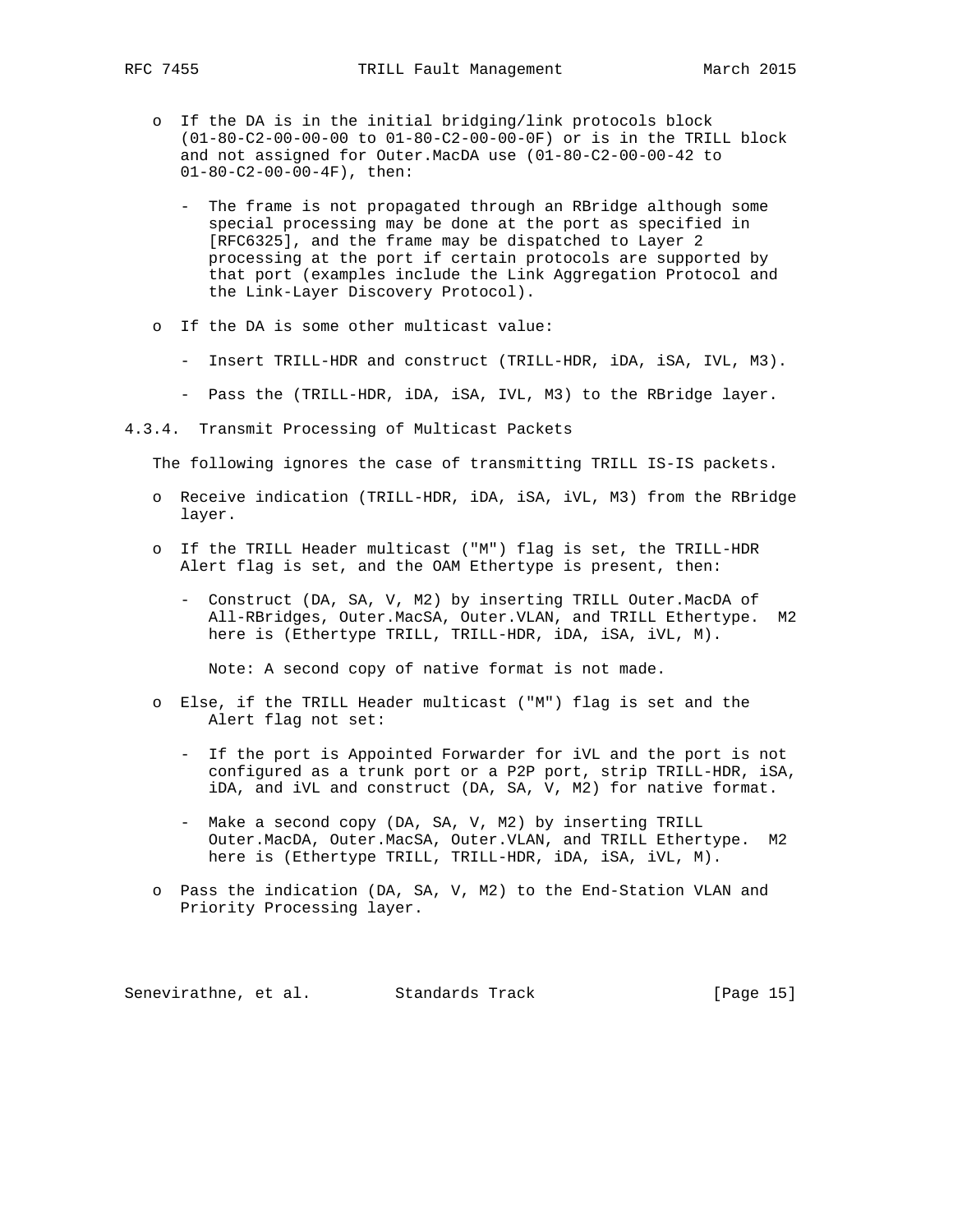## 4.4. TRILL OAM Layer Processing

 The TRILL OAM layer is located between the TRILL Encapsulation/Decapsulation layer and the RBridge layer. It performs the following: 1) identifies OAM frames that need local processing and 2) performs OAM processing or redirects to the CPU for OAM processing.

- o Receive indication (TRILL-HDR, iDA, iSA, iVL, M3) from the RBridge layer. M3 is the payload after Inner.VLAN iVL.
- o If the TRILL Header multicast ("M") flag is set, the TRILL Alert flag is set, and TRILL OAM Ethertype is present, then:
	- If MEP or MIP is configured on the Inner.VLAN/FGL of the packet, then:
		- \* Discard packets that have MD-Level less than that of the MEP or packets that do not have MD-Level present (e.g., due to packet truncation).
		- \* If MD-Level matches MD-Level of the MEP, then:
			- + Redirect to OAM processing (Do not forward further).
		- \* If MD-Level matches MD-Level of MIP, then:
			- + Make a copy for OAM processing and continue.
		- \* If MD-Level matches MD-Level of MEP, then:
			- + Redirect the OAM packet to OAM processing and do not forward along or forward as a native packet.
- o Else, if the TRILL Alert flag is set and the TRILL OAM Ethertype is present, then:
	- If MEP or MIP is configured on the Inner.VLAN/FGL of the packet, then:
		- \* Discard packets that have MD-Level not present or where MD- Level is less than that of the MEP.
		- \* If MD-Level matches MD-Level of the MEP, then:
			- + Redirect to OAM processing (do not forward further).

Senevirathne, et al. Standards Track [Page 16]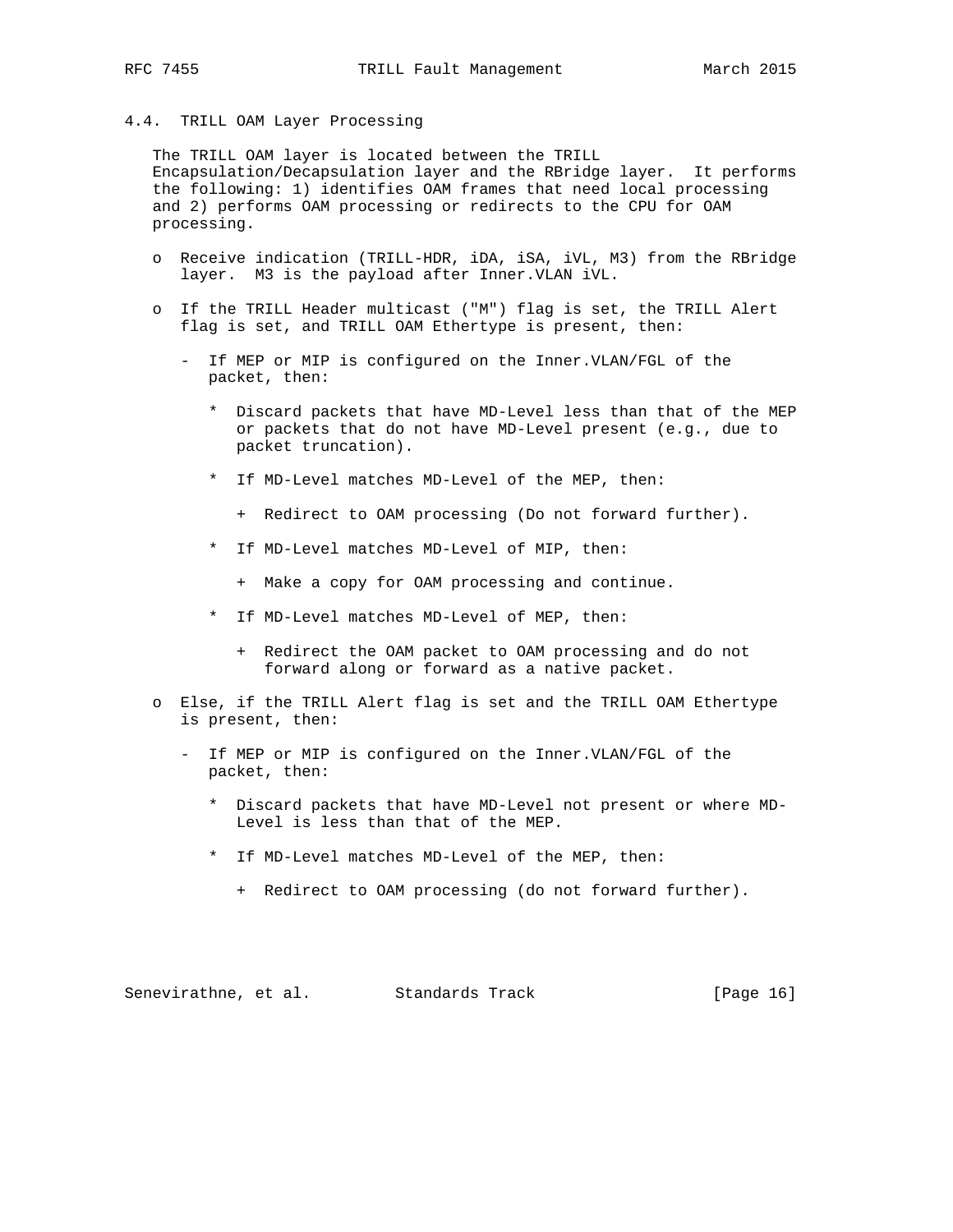- \* If MD-Level matches MD-Level of MIP, then:
	- + Make a copy for OAM processing and continue.
- o Else, for a non-OAM packet:
	- Continue.
- o Pass the indication (DA, SA, V, M2) to the End-Station VLAN and Priority Processing layer.

 Note: In the receive path, the processing above compares with the Down MEP and MIP Half functions. In the transmit processing, it compares with Up MEP and MIP Half functions.

 Appointed Forwarder is a function that the TRILL Encapsulation/Decapsulation layer performs. The TRILL Encapsulation/Decapsulation layer is responsible for prevention of leaking of OAM packets as native frames.

5. Maintenance Associations (MAs) in TRILL

 [8021Q] defines a Maintenance Association as a logical relationship between a group of nodes. Each Maintenance Association (MA) is identified with a unique MAID of 48 bytes [8021Q]. CCM and other related OAM functions operate within the scope of an MA. The definition of MA is technology independent. Similarly, it is encoded within the OAM message, not in the technology-dependent portion of the packet. Hence, the MAID as defined in [8021Q] can be utilized for TRILL OAM without modifications. This also allows us to utilize CCM and LBM messages defined in [8021Q] as is.

 In TRILL, an MA may contain two or more RBridges (MEPs). For unicast, it is likely that the MA contains exactly two MEPs that are the two end points of the flow. For multicast, the MA may contain two or more MEPs.

 For TRILL, in addition to all of the standard [8021Q] CFM MIB definitions, each MEP's MIB contains one or more Flow Entropy definitions corresponding to the set of flows that the MEP monitors.

 [8021Q] CFM MIB is augmented to add the TRILL-specific information. Figure 5 depicts the augmentation of the CFM MIB to add the TRILL specific Flow Entropy.

Senevirathne, et al. Standards Track [Page 17]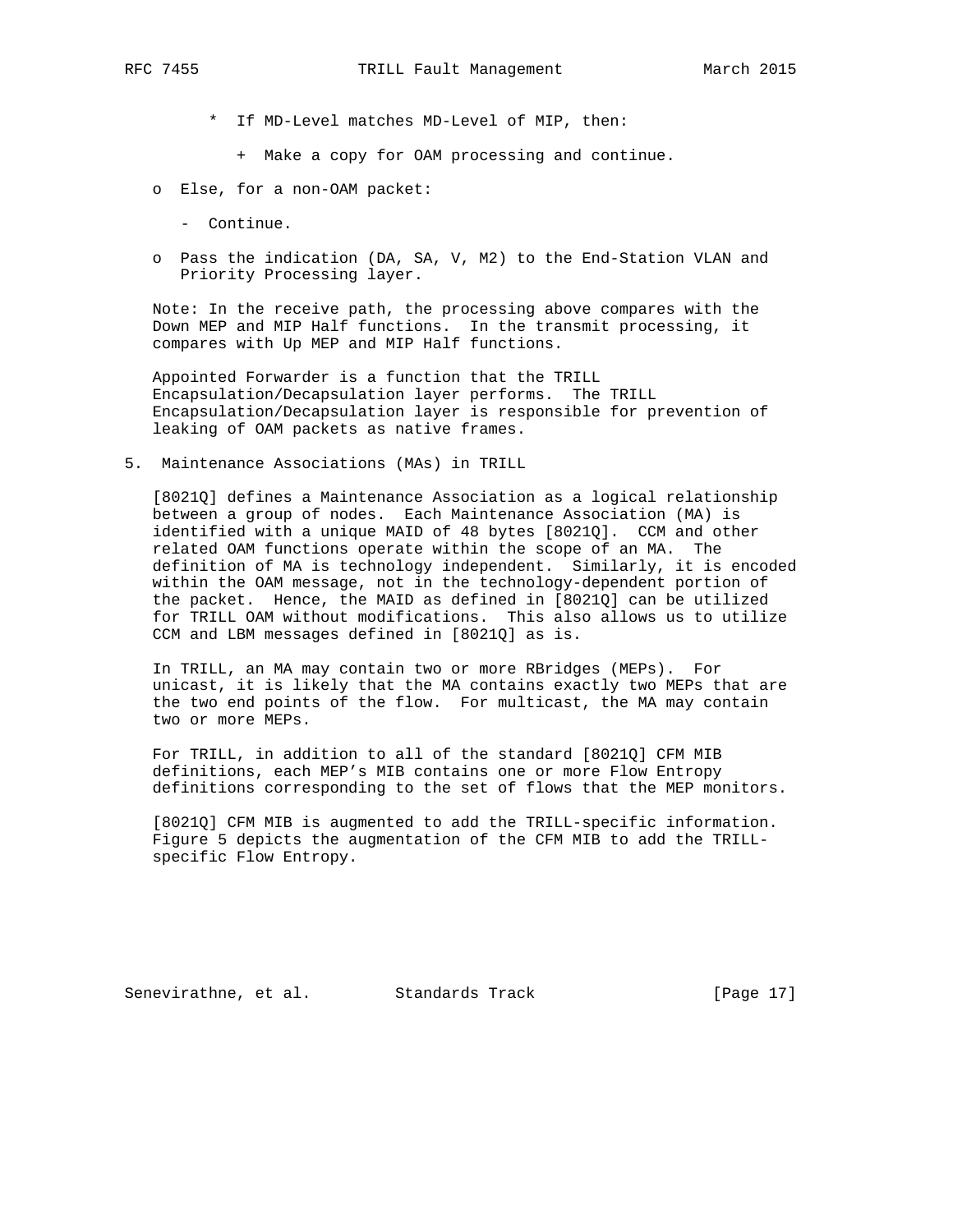$MA---$  | --- MEP | . - Remote MEP List . |  $---$  MEP-A |  $---$  MEP-B . | . - Flow Entropy List { Augments IEEE8021-CFM-MIB} | --- (Flow Entropy-1) | --- (Flow Entropy-2) | . --- (Flow Entropy-n) | Other MIB entries

Figure 5: Correlation of TRILL-Augmented MIB

 The detailed TRILL OAM MIB will be specified in a separate document [TRILLOAMMIB].

6. MEP Addressing

 In IEEE CFM [8021Q], OAM messages address the target MEP by utilizing a unique MAC address. In TRILL, a MEP is addressed by a combination of the egress RBridge nickname and the Inner.VLAN/FGL.

 Additionally, MEPs are represented by a 2-octet MEP-ID that is independent of the underlying technology. In CFM [8021Q], the value of MEP-ID is restricted to the range of 1 to 8191. However, on a CFM [8021Q] packet, MEP-IDs are encoded as a 2-octet field. In the TRILL Base Mode operation presented in Appendix B, MEP-IDs are mapped 1-to-1 with the RBridge nicknames. Hence, in TRILL, a MEP-ID MUST be a number in the range from 1 to 65535.

 At the MEP, OAM packets go through a hierarchy of OpCode demultiplexers. The OpCode demultiplexers channel the incoming OAM packets to the appropriate message processor (e.g., LBM). Refer to Figure 6 for a visual depiction of these different demultiplexers.

Senevirathne, et al. Standards Track [Page 18]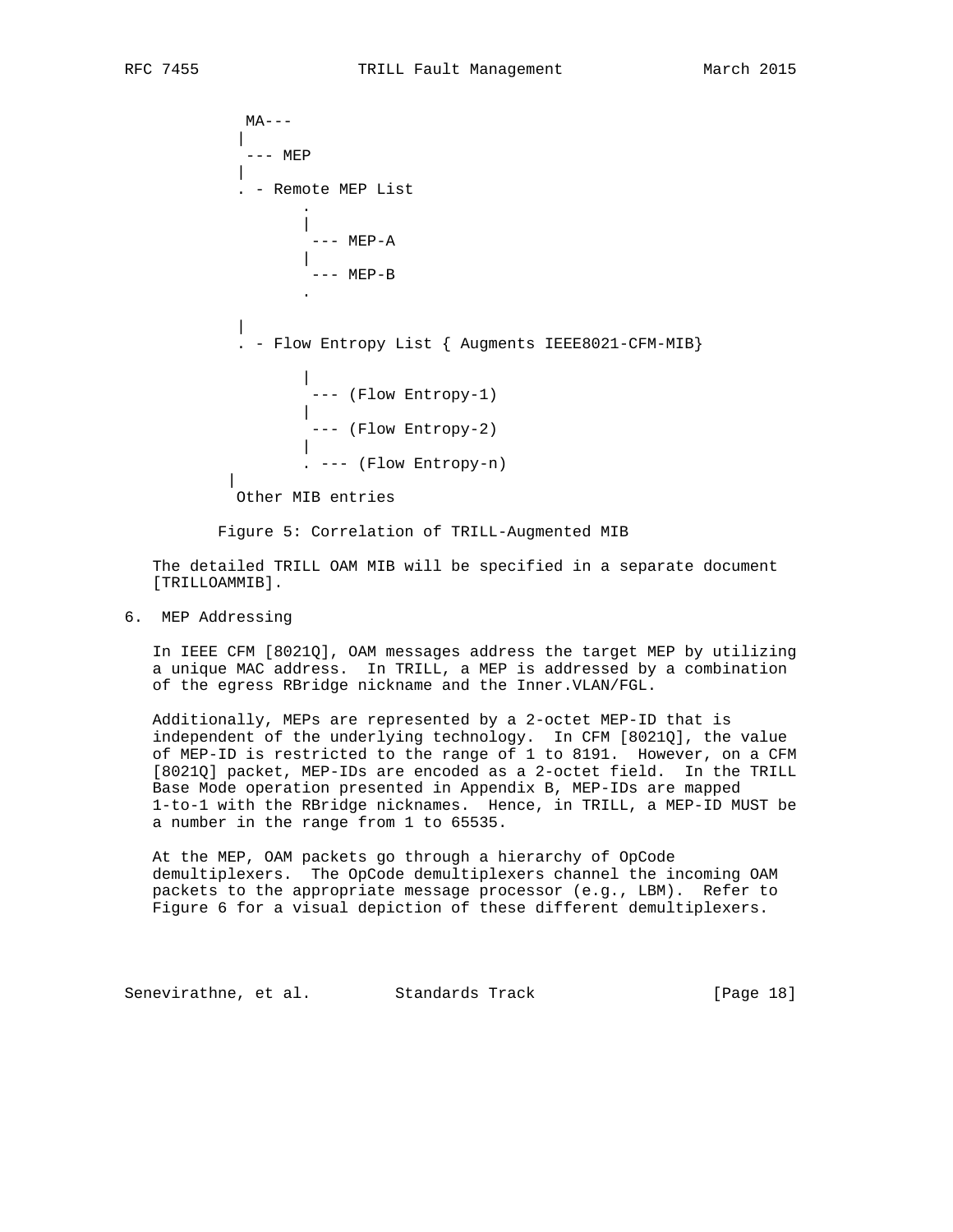The demultiplexing sequence is as follows:

- 1. Identify the packets that need OAM processing at the local RBridge as specified in Section 4.
	- a. Identify the MEP that is associated with the Inner.VLAN/FGL.
- 2. The MEP first validates the MD-Level and then:
	- a. Redirects to the MD-Level demultiplexer.
- 3. The MD-Level demultiplexer compares the MD-Level of the packet against the MD-Level of the local MEPs of a given MD-Level on the port. (Note: there can be more than one MEP at the same MD-Level but they belong to different MAs.)
	- a. If the packet MD-Level is equal to the configured MD-Level of the MEP, then pass to the OpCode demultiplexer.
	- b. If the packet MD-Level is less than the configured MD-Level of the MEP, discard the packet.
	- c. If the packet MD-Level is greater than the configured MD-Level of the MEP, then pass on to the next-higher MD-Level demultiplexer, if available. Otherwise, if no such higher MD-Level demultiplexer exists, then forward the packet as normal data.
- 4. The OpCode demultiplexer compares the OpCode in the packet with supported OpCodes.
	- a. If the OpCode is CCM, LBM, LBR, PTM, PTR, MTVM, or MTVR, then pass on to the correct processor.
	- b. If the OpCode is unknown, then discard.

Senevirathne, et al. Standards Track [Page 19]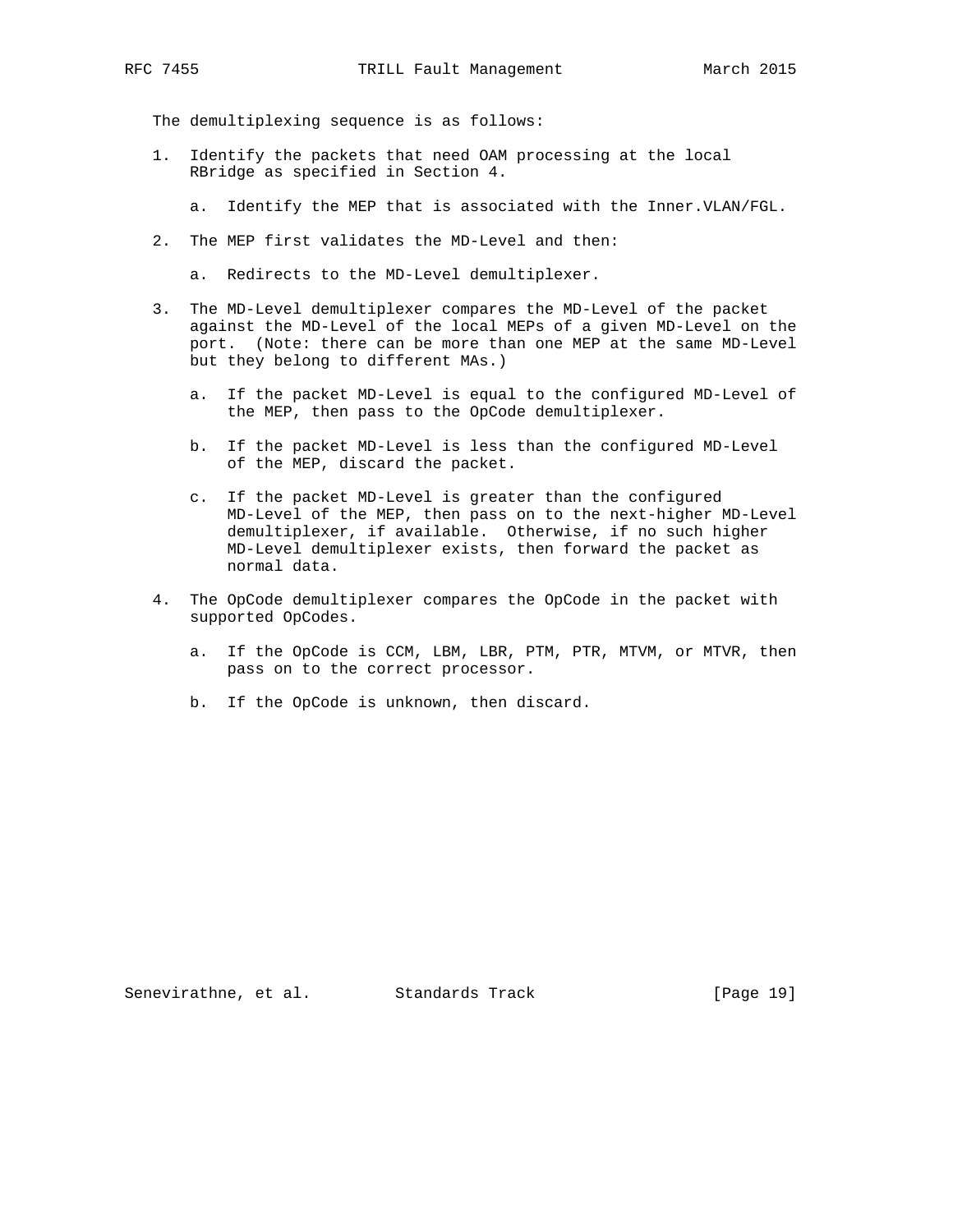| .CCM LBM PTM MTVM . . | | | | +-+-+-+-+-+-+-+-+-+-+-+-+ | OP Code DE-Mux |--- Unknown +-+-+-+-+-+-+-+-+-+-+-+-+  $\lambda$   $\lambda$   $\lambda$  MD==Li | | | +-+-+ +-+-+ +-+-+ | L |-->|L2 |-.- |Ln |---- > +-+-+ +-+-+ +-+-+ | | ^ | | | MD<LI Drop | Drop Drop | | |  $MD$  not ---  $TRILL$  OAM need local Present | Processing | | TRILL Data ---- TRILL Data ---- ------->| T |----------------- >| M |--- > + TRILL OAM ---- + pass through OAM ----

Figure 6: OAM Demultiplexers at MEP for Active SAP

- o T: Denotes Tap. Identifies OAM frames that need local processing. These are the packets with the Alert flag set and OAM Ethertype present after the Flow Entropy of the packet.
- o M: The post-processing merge that merges data and OAM messages that are passed through. Additionally, the merge component ensures, as explained earlier, that OAM packets are not forwarded out as native frames.
- o L: Denotes MD-Level processing. Packets whose MD-Level is less than the MD-Level of the current processing step will be dropped. Packets with equal MD-Levels are passed on to the OpCode demultiplexer. Others are passed on to the next-level MD processors or eventually to the merge point (M).

 NOTE: LBM, LBR, MTVM, MTVR, PTM, and PTR are not subject to MA demultiplexers. These packets do not have an MA encoded in the packet. Adequate response can be generated to these packets, without loss of functionality, by any of the MEPs present on that interface or an entity within the RBridge.

Senevirathne, et al. Standards Track [Page 20]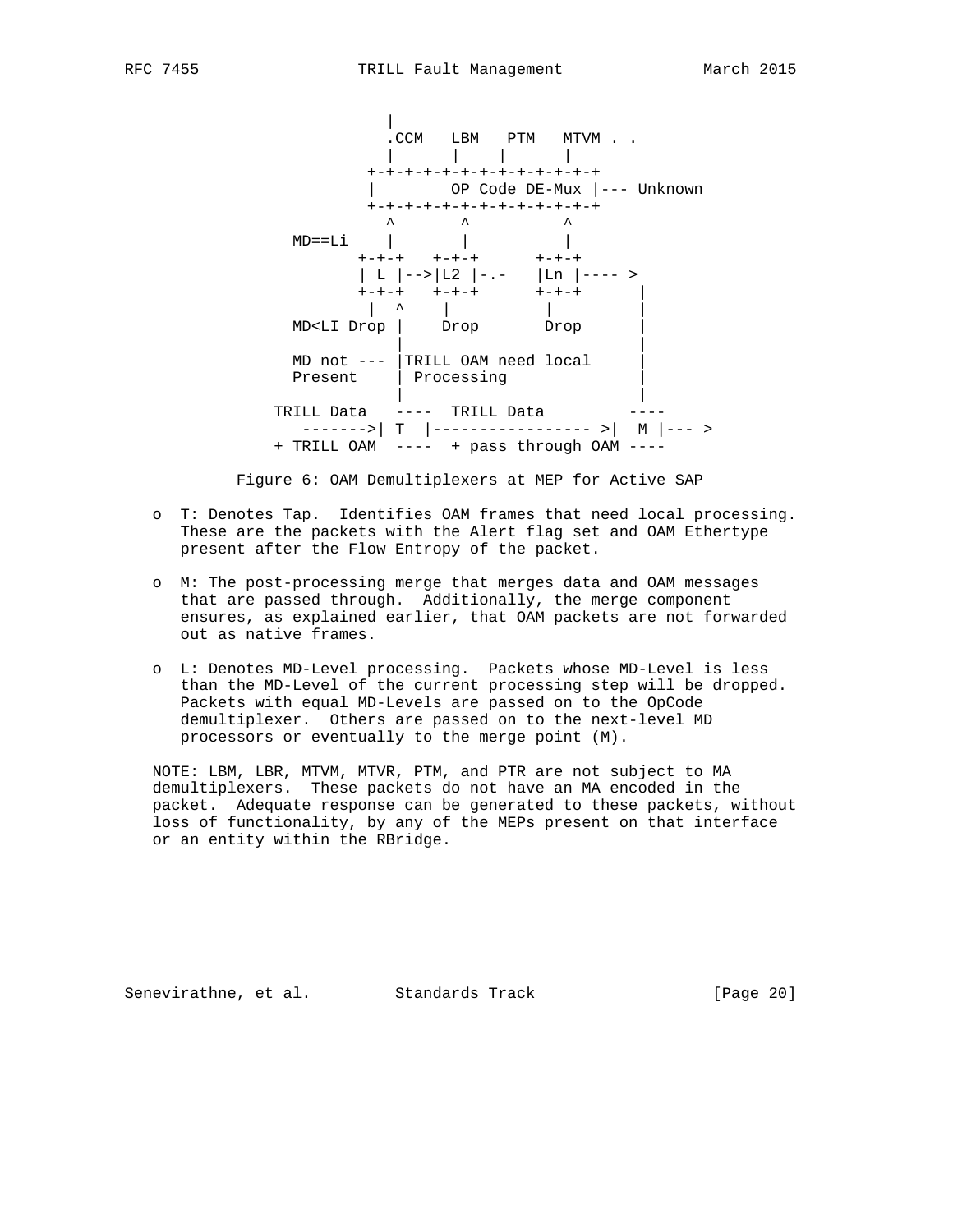# 6.1. Use of MIP in TRILL

 Maintenance Intermediate Points (MIPs) are mainly used for fault isolation. Link Trace Messages in [8021Q] utilize a well-known multicast MAC address, and MIPs generate responses to Link Trace Messages. Response to Link Trace Messages or lack thereof can be used for fault isolation in TRILL.

 As explained in Section 10, a Hop Count expiry approach will be utilized for fault isolation and path tracing. The approach is very similar to the well-known IP trace-route approach. Hence, explicit addressing of MIPs is not required for the purpose of fault isolation.

 Any given RBridge can have multiple MIPs located within an interface. As such, a mechanism is required to identify which MIP should respond to an incoming OAM message. Any MIP residing within the ingress interface may reply to the incoming Path Trace Message without loss of functionality or information. As specified in Section 3.4, the address of the responding RBridge can be identified by means of the Sender ID TLV (1). The Reply Ingress TLV (5) identifies the interface id. The combination of these allows the recipient of the response to uniquely identify the responder.

 A similar approach to that presented above for MEPs can be used for MIP processing. It is important to note that "M", the merge block of a MIP, does not prevent OAM packets leaking out as native frames. On edge interfaces, MEPs MUST be configured to prevent the leaking of TRILL OAM packets out of the TRILL campus.

Senevirathne, et al. Standards Track [Page 21]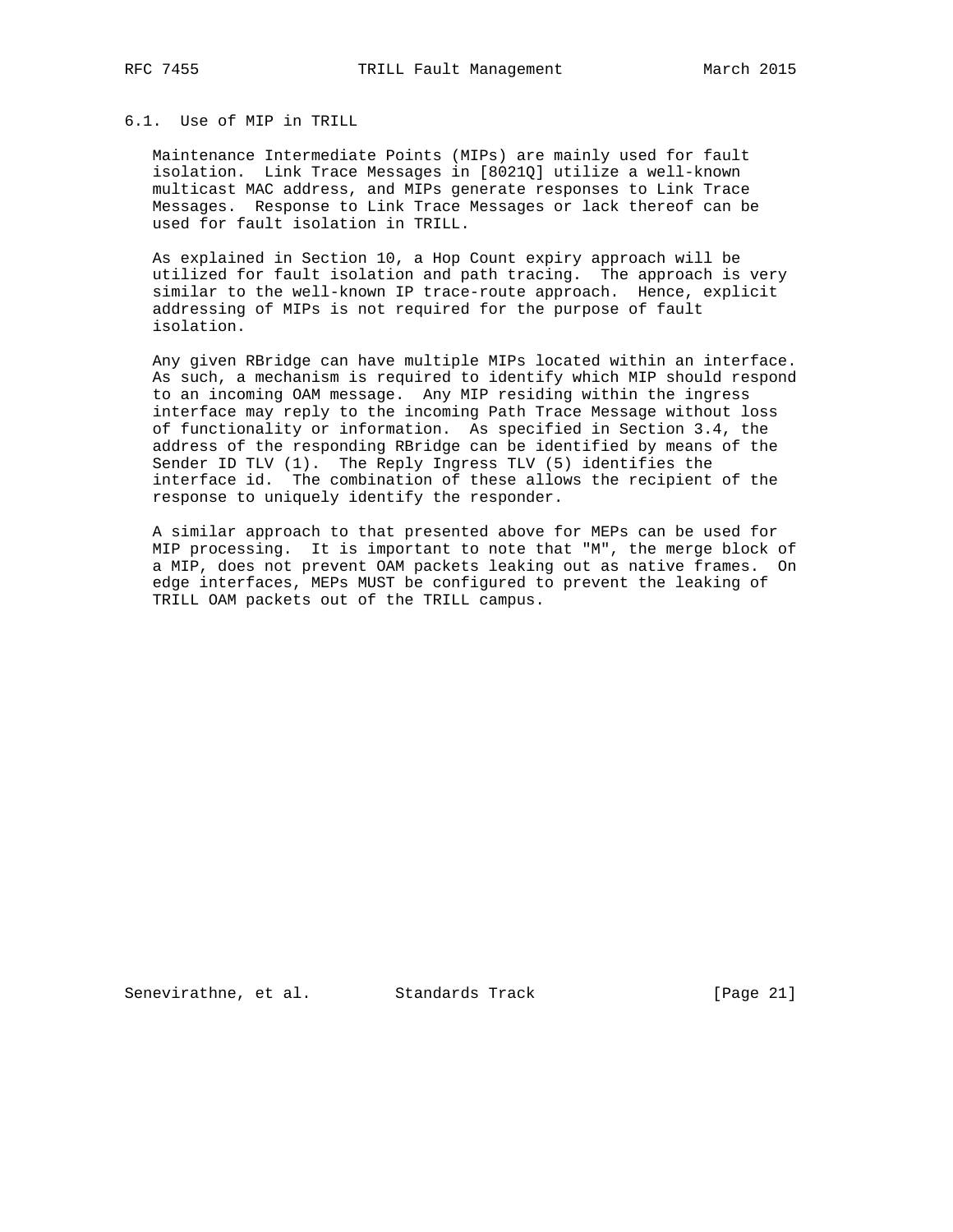

Figure 7: OAM Demultiplexers at MIP for Active SAP

- o T: Tap processing for MIP. All packets with the TRILL Header Alert flag set are captured.
- o L: MD-Level Processing. Packets with matching MD-Levels are "copied" to the OpCode demultiplexer, and the original packet is passed on to the next MD-Level processor. Other packets are simply passed on to the next MD-Level processor without copying to the OpCode demultiplexer.
- o M: The intermediate point processing merge that merges data and OAM messages that are passed through.

 Packets that carry Path Trace Message (PTM) or Multi-destination Tree Verification Message (MTVM) OpCodes are passed on to the respective processors.

Packets with unknown OpCodes are counted and discarded.

7. Continuity Check Message (CCM)

 CCMs are used to monitor connectivity and configuration errors. [8021Q] monitors connectivity by listening to periodic CCM messages received from its remote MEP partners in the MA. An [8021Q] MEP identifies cross-connect errors by comparing the MAID in the received CCM message with the MEP's local MAID. The MAID [8021Q] is a 48-byte field that is technology independent. Similarly, the MEP-ID is a

Senevirathne, et al. Standards Track (Page 22)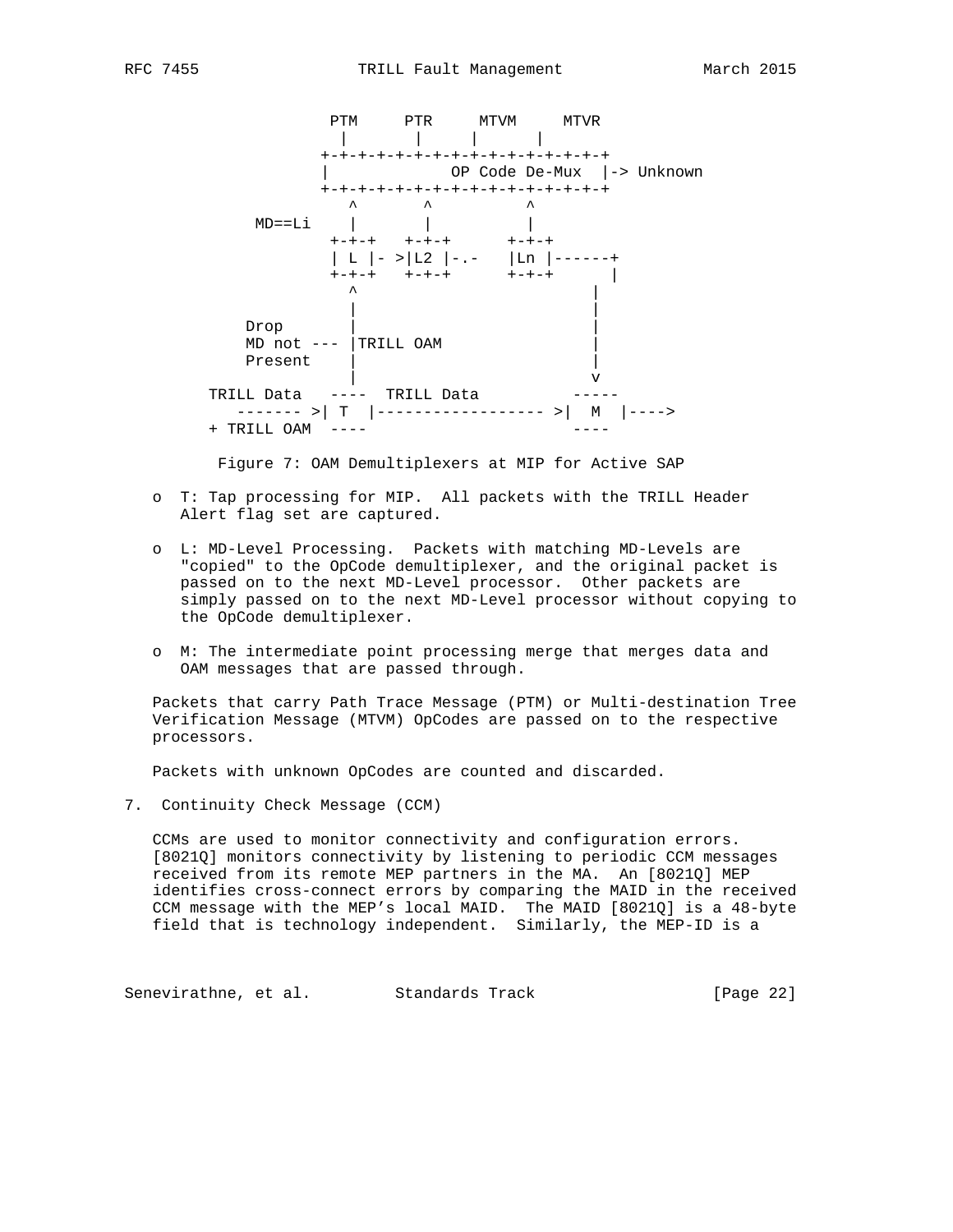2-byte field that is independent of the technology. Given this generic definition of CCM fields, CCM as defined in [8021Q] can be utilized in TRILL with no changes. TRILL-specific information may be carried in CCMs when encoded using TRILL-specific TLVs or sub-TLVs. This is possible since CCMs may carry optional TLVs.

 Unlike classical Ethernet environments, TRILL contains multipath forwarding. The path taken by a packet depends on the payload of the packet. The Maintenance Association (MA) identifies the interested Maintenance End Points (MEPs) of a given monitored path. For unicast, there are only two MEPs per MA. For multicast, there can be two or more MEPs in the MA. The entropy values of the monitored flows are defined within the MA. CCM transmit logic will utilize these Flow Entropy values when constructing the CCM packets. Please see Section 12 for the theory of operation of CCM.

 The MIB in [8021Q] is augmented with the definition of Flow Entropy. Please see [TRILLOAMMIB] for this and other TRILL-related OAM MIB definitions. Figure 8 depicts the correlation between MA, CCM, and the Flow Entropy.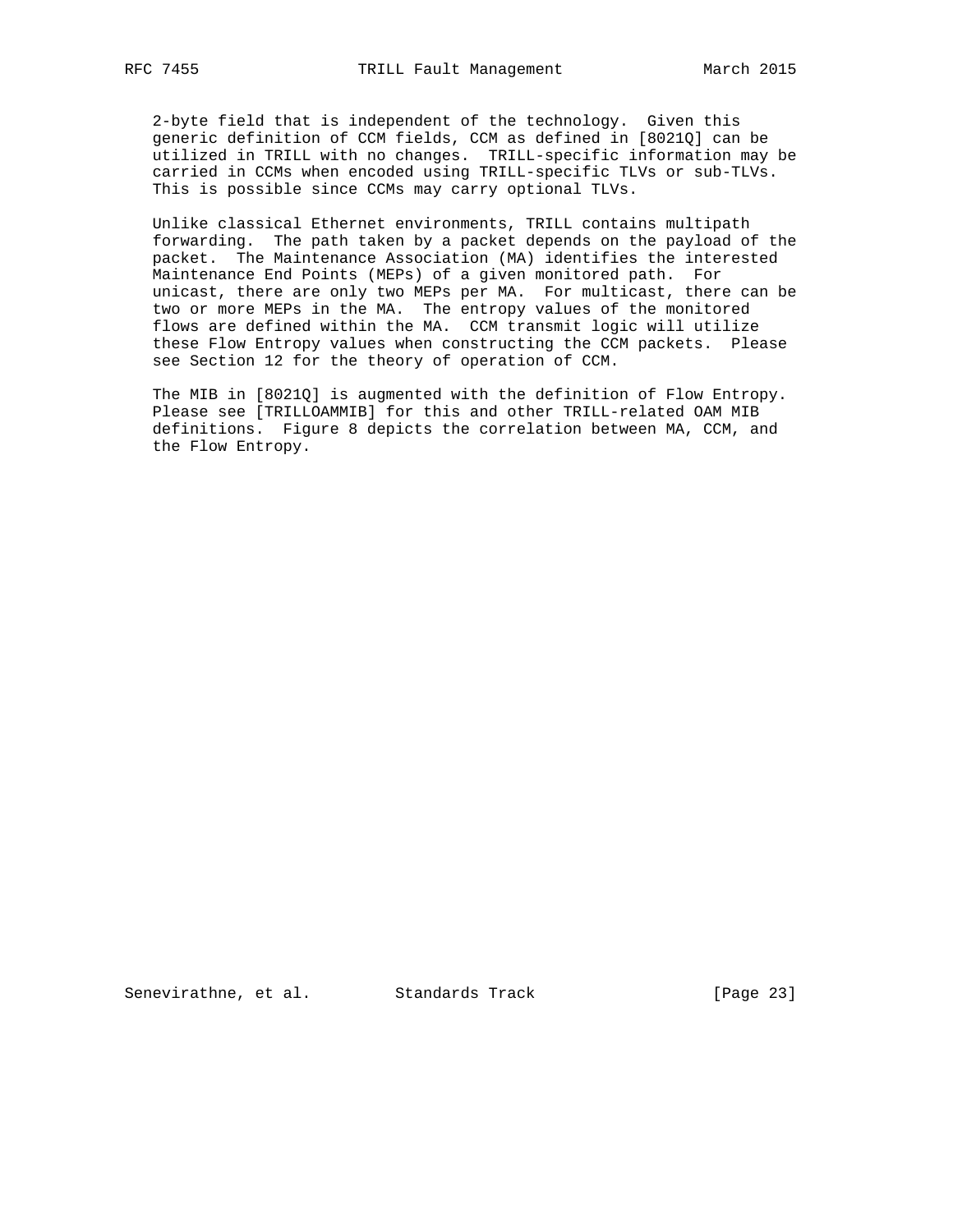$MA---$  | --- MEP | . - Remote MEP List . |  $---$  MEP-A |  $---$  MEP-B . | . - Flow Entropy List {Augments IEEE8021-CFM-MIB} | --- (Flow Entropy-1) | --- (Flow Entropy-2) | . ---(Flow Entropy-n) | . - CCM | --- (standard 8021ag entries) | --- (Hop Count) { Augments IEEE8021-CFM-MIB} | --- (Any other TRILL OAM-specific entries) {Augmented} | . | - Other MIB entries

Figure 8: Augmentation of CCM MIB in TRILL

 In a multi-pathing environment, a flow, by definition, is unidirectional. A question may arise as to what Flow Entropy should be used in the response. CCMs are unidirectional and have no explicit reply; as such, the issue of the response Flow Entropy does not arise. In the transmitted CCM, each MEP reports local status using the Remote Defect Indication (RDI) flag. Additionally, a MEP may raise SNMP TRAPs [TRILLOAMMIB] as alarms when a connectivity failure occurs.

Senevirathne, et al. Standards Track [Page 24]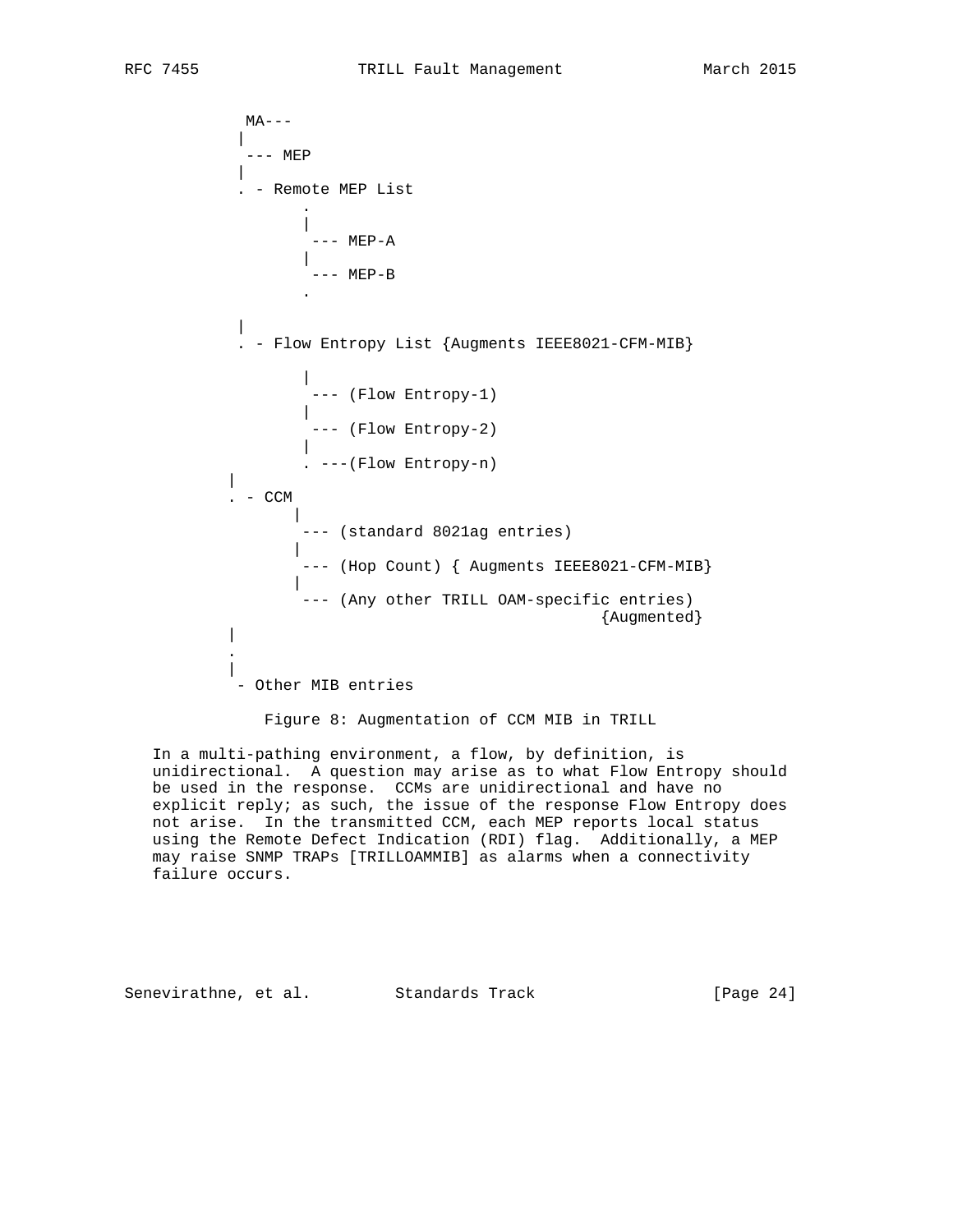8. TRILL OAM Message Channel

 The TRILL OAM Message Channel can be divided into two parts: TRILL OAM message header and TRILL OAM TLVs. Every OAM message MUST contain a single TRILL OAM message header and a set of one or more specified OAM message TLVs.

8.1. TRILL OAM Message Header

 As discussed earlier, a common messaging framework between [8021Q], TRILL, and other similar standards such as Y.1731 is accomplished by reusing the OAM message header defined in [8021Q].

 +-+-+-+-+-+-+-+-+-+-+-+-+-+-+-+-+-+-+-+-+-+-+-+-+-+-+-+-+-+-+-+-+ | MD-L | Version | OpCode | Flags | FirstTLVOffset | +-+-+-+-+-+-+-+-+-+-+-+-+-+-+-+-+-+-+-+-+-+-+-+-+-+-+-+-+-+-+-+-+ | | . OpCode-Specific Information . | | +-+-+-+-+-+-+-+-+-+-+-+-+-+-+-+-+-+-+-+-+-+-+-+-+-+-+-+-+-+-+-+-+ | | . TLVs . | | +-+-+-+-+-+-+-+-+-+-+-+-+-+-+-+-+-+-+-+-+-+-+-+-+-+-+-+-+-+-+-+-+

#### Figure 9: OAM Message Format

- o MD-L: Maintenance Domain Level (3 bits). For TRILL, in general, this field is set to a single value across the TRILL campus. When using the TRILL Base Mode as specified in Appendix B, MD-L is set to 3. However, extension of TRILL (for example, to support multilevel) may create different MD-Levels, and the MD-L field must be appropriately set in those scenarios. (Please refer to [8021Q] for the definition of MD-Level).
- o Version: Indicates the version (5 bits) as specified in [8021Q]. This document does not require changing the Version defined in [8021Q].
- o OpCode: Operation Code (8 bits). Specifies the operation performed by the message. See Section 8.2.
- o Flags: Includes operational flags (1 byte). The definition of flags is OpCode-specific and is covered in the applicable sections.

Senevirathne, et al. Standards Track [Page 25]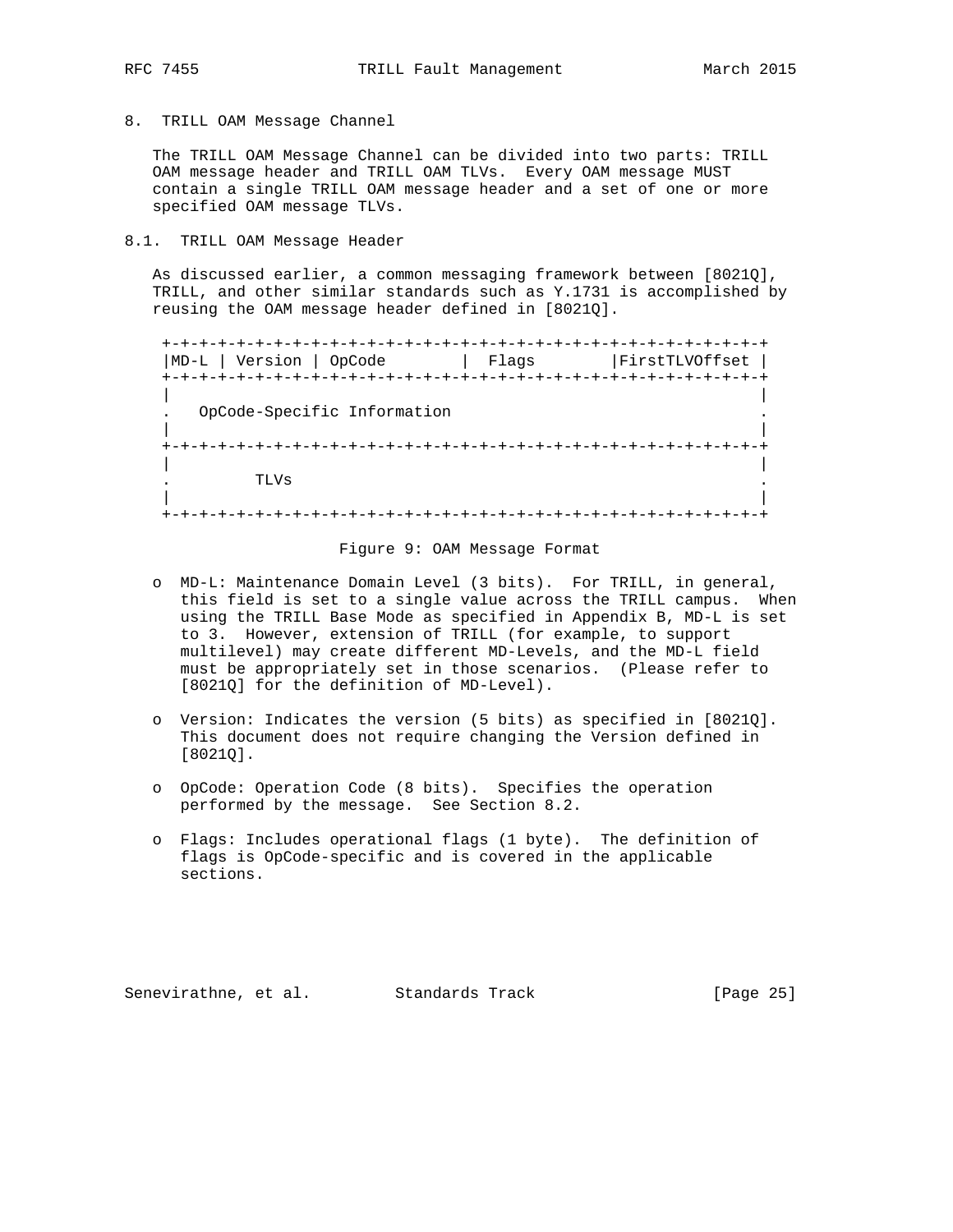- o FirstTLVOffset: Defines the location of the first TLV, in bytes, starting from the end of the FirstTLVOffset field (1 byte). (Refer to [8021Q] for the definition of the FirstTLVOffset.)
- o OpCode-Specific Information: May contain Session Identification Number, timestamp, etc.

 The MD-L, Version, OpCode, Flags, and FirstTLVOffset fields collectively are referred to as the OAM message header.

8.2. TRILL-Specific OAM OpCodes

 The following TRILL-specific CFM OpCodes are defined. Each of the OpCodes indicates a separate type of TRILL OAM message. Details of the messages are presented in Sections 10 and 11.

TRILL OAM message OpCodes:

 64: Path Trace Reply 65: Path Trace Message 66: Multi-destination Tree Verification Reply 67: Multi-destination Tree Verification Message

Loopback and CCM Messages reuse the OpCodes defined by [8021Q].

8.3. Format of TRILL OAM TLV

 The same CFM TLV format as defined in [8021Q] is used for TRILL OAM. The following figure depicts the general format of a TRILL OAM TLV:

 $0$  and  $1$  2 0 1 2 3 4 5 6 7 8 9 0 1 2 3 4 5 6 7 8 9 0 1 2 3 +-+-+-+-+-+-+-+-+-+-+-+-+-+-+-+-+-+-+-+-+-+-+-+-+ | Type | Length | +-+-+-+-+-+-+-+-+-+-+-+-+-+-+-+-+-+-+-+-+-+-+-+-+ | | . Value (variable) . | | +-+-+-+-+-+-+-+-+-+-+-+-+-+-+-+-+-+-+-+-+-+-+-+-+

Figure 10: TRILL OAM TLV

- o Type (1 octet): Specifies the type of the TLV (see Section 8.4 for TLV types).
- o Length (2 octets): Specifies the length of the Value field in octets. Length of the Value field can be zero or more octets.

Senevirathne, et al. Standards Track [Page 26]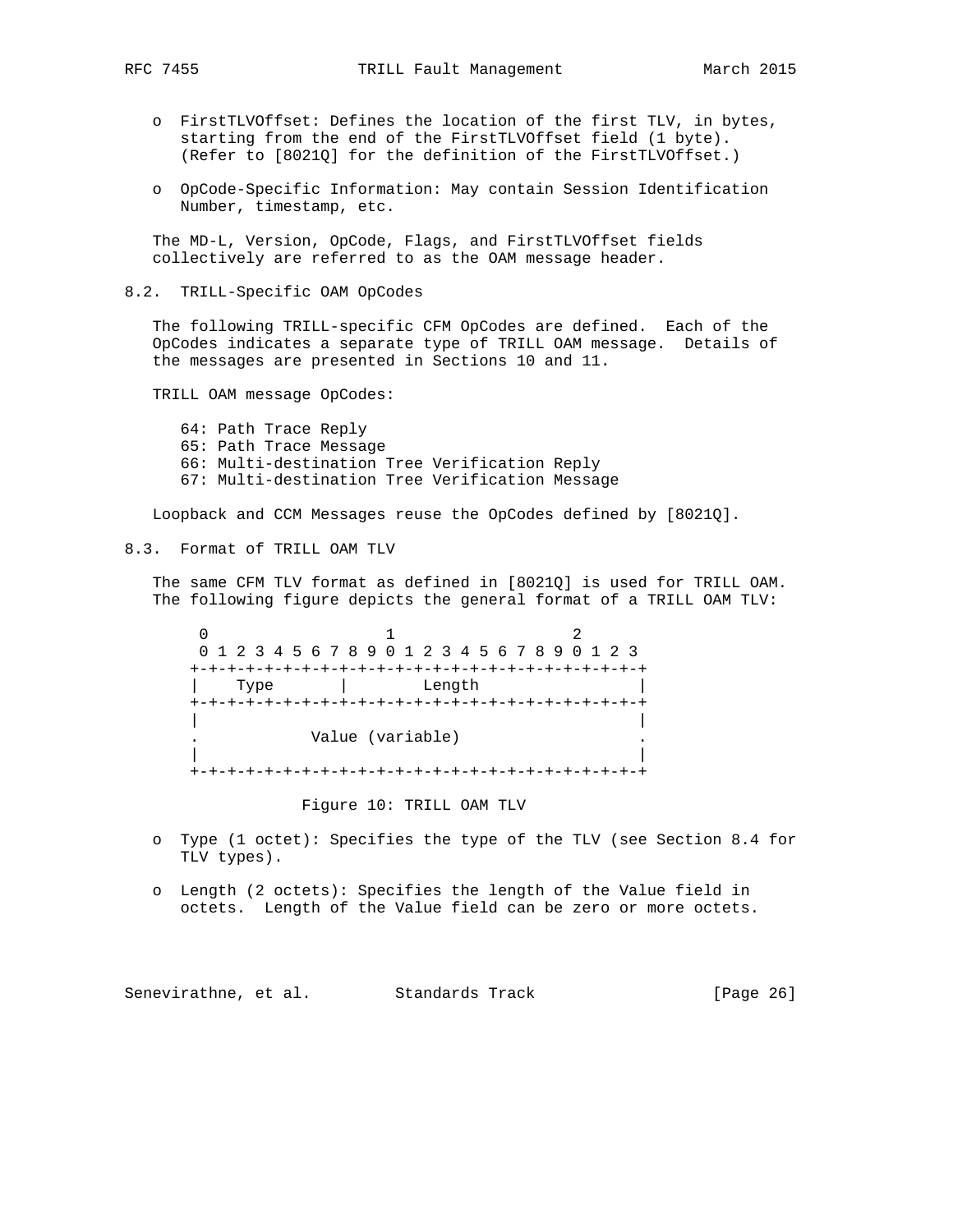o Value (variable): The length and the content of this field depend on the type of TLV. Please refer to applicable TLV definitions for details.

 Semantics and usage of Type values allocated for TRILL OAM purpose are defined by this document and other future related documents.

8.4. TRILL OAM TLVs

 TRILL-related TLVs are defined in this section. TLVS defined in [8021Q] are reused, where applicable.

8.4.1. Common TLVs between CFM and TRILL

 The following TLVs are defined in [8021Q]. We reuse them where applicable. The format and semantics of the TLVs are as defined in [8021Q].

 Type Name of TLV in [8021Q] ---- ---------------------- 0 End TLV 1 Sender ID TLV 2 Port Status TLV 3 Data TLV 4 Interface Status TLV 5 Reply Ingress TLV 6 Reply Egress TLV 7 LTM Egress Identifier TLV 8 LTR Egress Identifier TLV 9-30 Reserved 31 Organization Specific TLV

8.4.2. TRILL OAM-Specific TLVs

 Listed below is a summary of TRILL OAM TLVs and their corresponding codes. Format and semantics of TRILL OAM TLVs are defined in subsequent sections.

Senevirathne, et al. Standards Track [Page 27]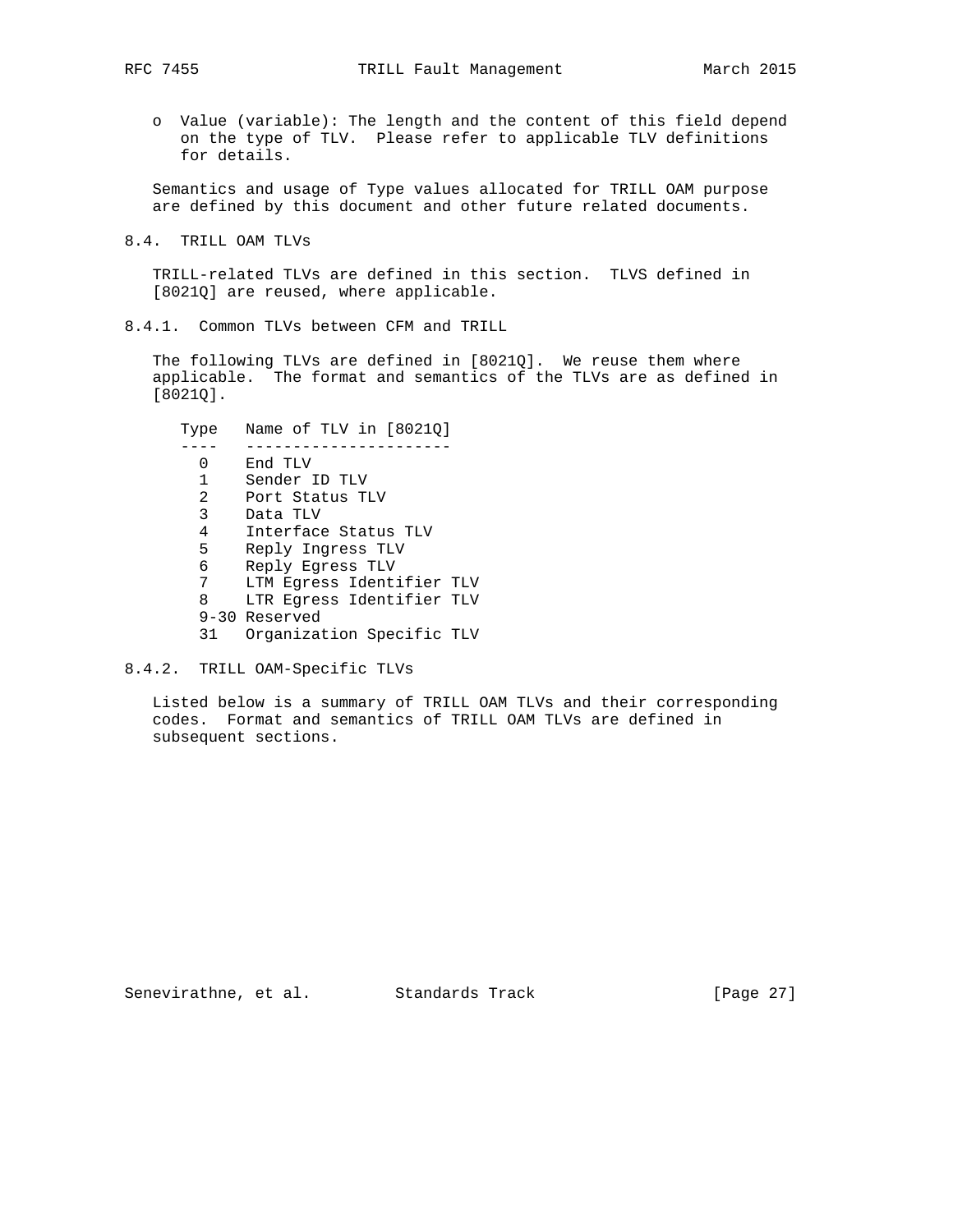| Type | TLV Name                             |
|------|--------------------------------------|
|      |                                      |
| 64   | TRILL OAM Application Identifier TLV |
| 65   | Out-of-Band Reply Address TLV        |
| 66   | Diagnostic Label TLV                 |
| 67   | Original Data Payload TLV            |
| 68   | RBridge Scope TLV                    |
| 69   | Previous RBridge Nickname TLV        |
| 70   | Next-Hop RBridge List TLV            |
| 71   | Multicast Receiver Port Count TLV    |
| 72   | Flow Identifier TLV                  |
| 73   | Reflector Entropy TLV                |
| 74   | Authentication TLV                   |
|      |                                      |

 The TRILL OAM Application Identifier TLV (64) MUST be the first TLV. An End TLV (0) MUST be included as the last TLV. All other TLVs can be included in any order.

8.4.3. TRILL OAM Application Identifier TLV

 The TRILL OAM Application Identifier TLV carries information specific to TRILL OAM applications. The TRILL OAM Application Identifier TLV MUST always be present and MUST be the first TLV in TRILL OAM messages. Messages that do not include the TRILL OAM Application Identifier TLV as the first TLV MUST be discarded by a TRILL MP.

|             |                 | 0 1 2 3 4 5 6 7 8 9 0 1 2 3 4 5 6 7 8 9 0 1 2 3 4 5 6 7 8 9 |             |
|-------------|-----------------|-------------------------------------------------------------|-------------|
|             |                 |                                                             |             |
| Type        | Length          |                                                             | Version     |
|             |                 |                                                             |             |
|             | Reserved1       |                                                             | Fraqment-ID |
|             |                 |                                                             |             |
| Return Code | Return Sub-code | Reserved2                                                   | F.          |
|             |                 |                                                             |             |

Figure 11: TRILL OAM Application Identifier TLV

- o Type (1 octet): 64, TRILL OAM Application Identifier TLV
- o Length (2 octets): 9
- o Version (1 octet): Currently set to zero. Indicates the TRILL OAM version. The TRILL OAM version can be different than the [8021Q] version.
- o Reserved1 (3 octets): Set to zero on transmission and ignored on reception.

Senevirathne, et al. Standards Track [Page 28]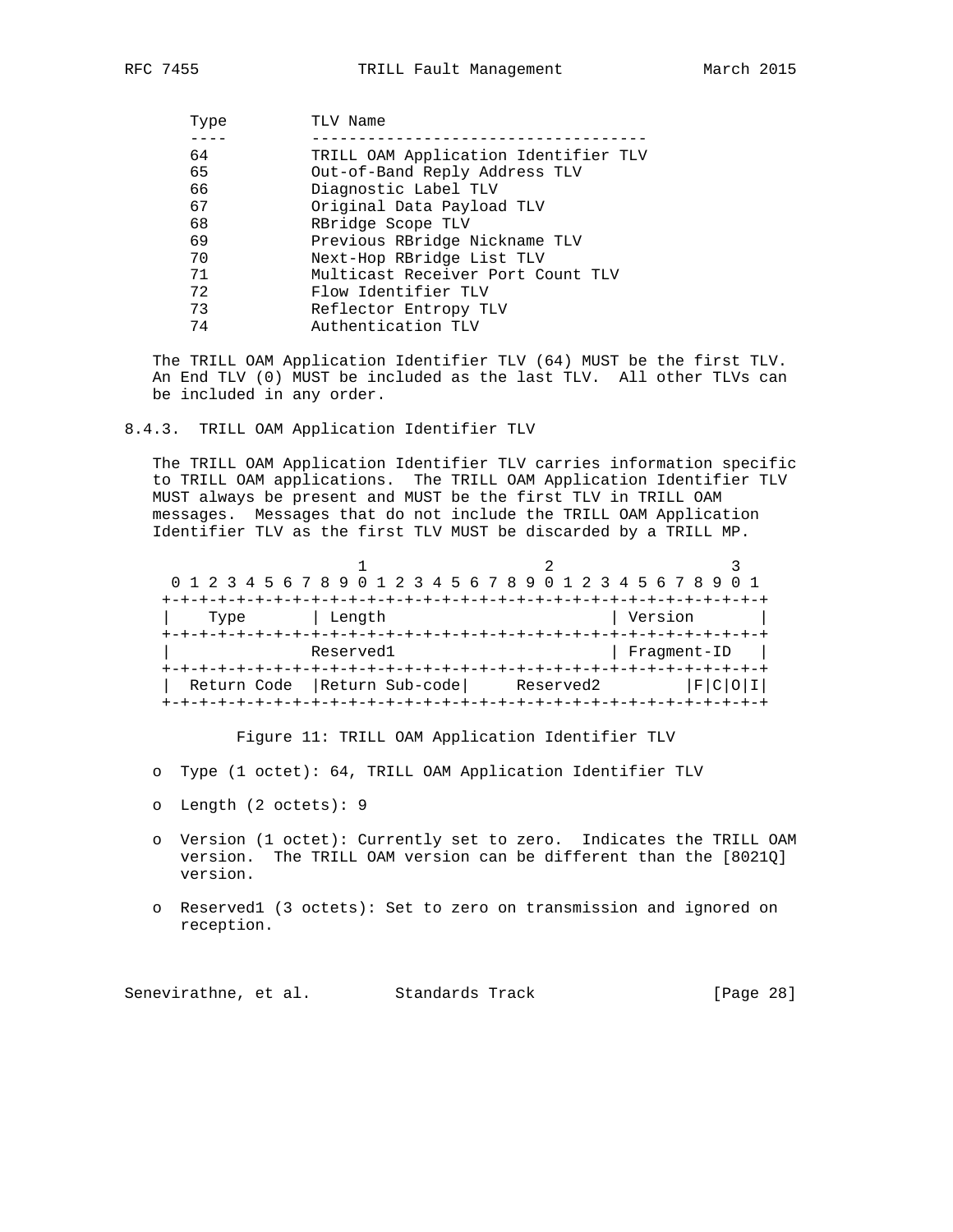- o Fragment-ID (1 octet): Indicates the fragment number of the current message. This applies only to reply messages; in request messages, it must be set to zero on transmission and ignored on receipt. The "F" flag defined below MUST be set with the final message, whether it is the last fragment of the fragmented message or the only message of the reply. Section 13 provides more details on OAM message fragmentation.
- o Return Code (1 octet): Set to zero on requests. Set to an appropriate value in response messages.
- o Return Sub-code (1 octet): Set to zero on transmission of request message. The Return Sub-code identifies categories within a specific Return Code and MUST be interpreted within a Return Code.
- o Reserved2 (12 bits): Set to zero on transmission and ignored on reception.
- o F (1 bit): Final flag. When set, indicates this is the last response.
- o C (1 bit): Cross-Connect Error flag (VLAN/FGL mapping error). If set, indicates that the label (VLAN/FGL) in the Flow Entropy is different than the label included in the Diagnostic Label TLV. This field is ignored in request messages and MUST only be interpreted in response messages.
- o O (1 bit): If set, indicates OAM out-of-band response requested.
- o I (1 bit): If set, indicates OAM in-band response requested.

 NOTE: When both O and I bits are set to zero, this indicates that no response is required (silent mode). Users MAY specify both O and I, one of them, or none. When both O and I bits are set, the response is sent both in-band and out-of-band.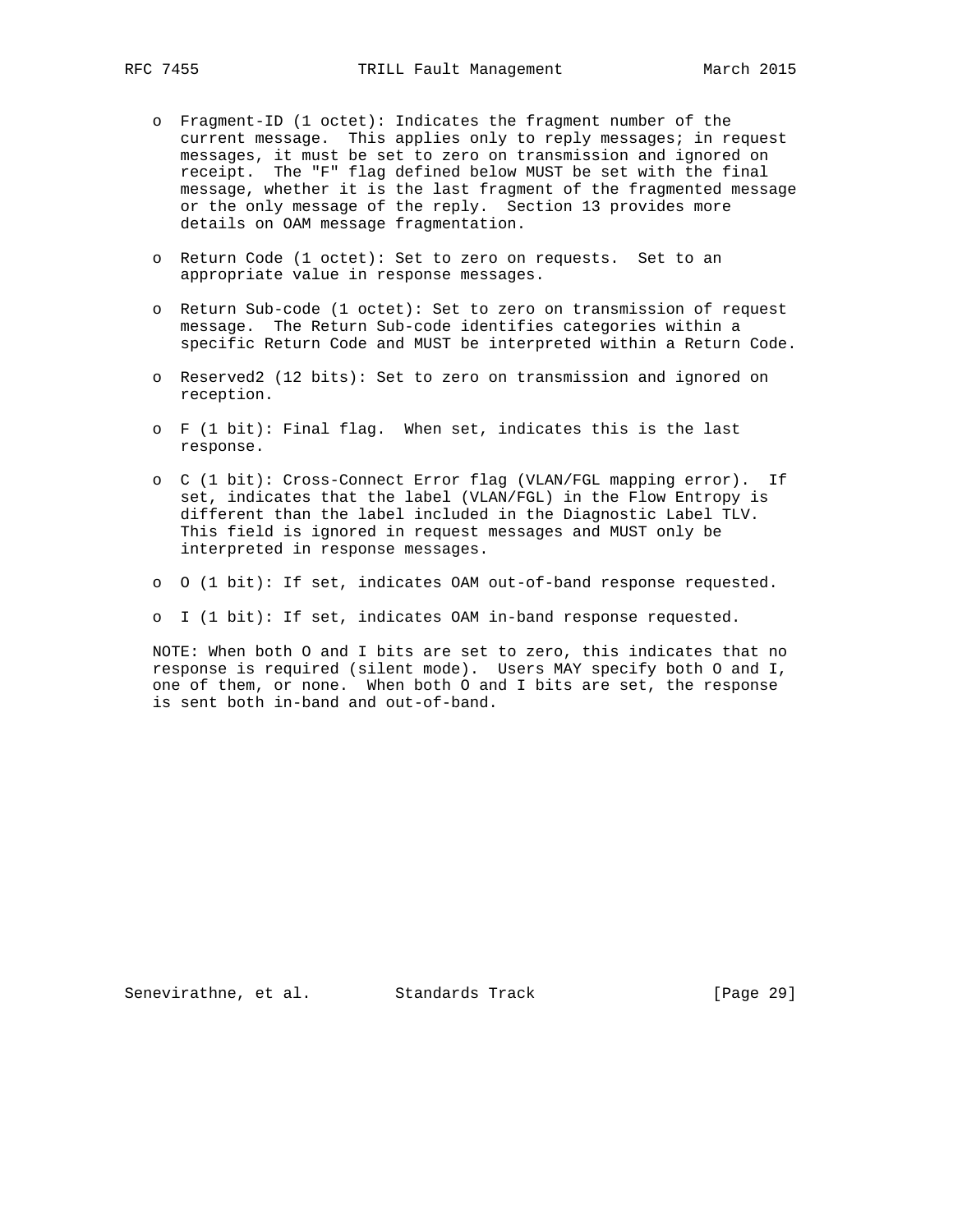# 8.4.4. Out-of-Band Reply Address TLV

 The Out-of-Band Reply Address TLV specifies the address to which an out-of-band OAM reply message MUST be sent. When the O bit in the TRILL Version sub-TLV (Section 3.3) is not set, the Out-of-Band Reply Address TLV is ignored.

1 2 3 0 1 2 3 4 5 6 7 8 9 0 1 2 3 4 5 6 7 8 9 0 1 2 3 4 5 6 7 8 9 0 1 +-+-+-+-+-+-+-+-+-+-+-+-+-+-+-+-+-+-+-+-+-+-+-+-+-+-+-+-+-+-+-+-+ | Type | Length | Address Type | +-+-+-+-+-+-+-+-+-+-+-+-+-+-+-+-+-+-+-+-+-+-+-+-+-+-+-+-+-+-+-+-+ | Addr Length | | +-+-+-+-+-+-+-+-+ | | | . Reply Address . | | +-+-+-+-+-+-+-+-+-+-+-+-+-+-+-+-+-+-+-+-+-+-+-+-+-+-+-+-+-+-+-+-+

Figure 12: Out-of-Band Reply Address TLV

- o Type (1 octet): 65, Out-of-Band Reply Address TLV
- o Length (2 octets): Variable. Minimum length is 2 + the length (in octets) of the shortest address. Currently, the minimum value of this field is 4, but this could change in the future if a new address shorter than the TRILL nickname is defined.
- o Address Type (1 octet):
	- 0 IPv4
	- 1 IPv6
	- 2 TRILL nickname

All other values reserved.

- o Addr Length (1 octet): Depends on the Address Type. Currently, defined values are:
	- 4 IPv4
	- 16 IPv6
	- 2 TRILL nickname

Other lengths may be acceptable for future Address Types.

Senevirathne, et al. Standards Track [Page 30]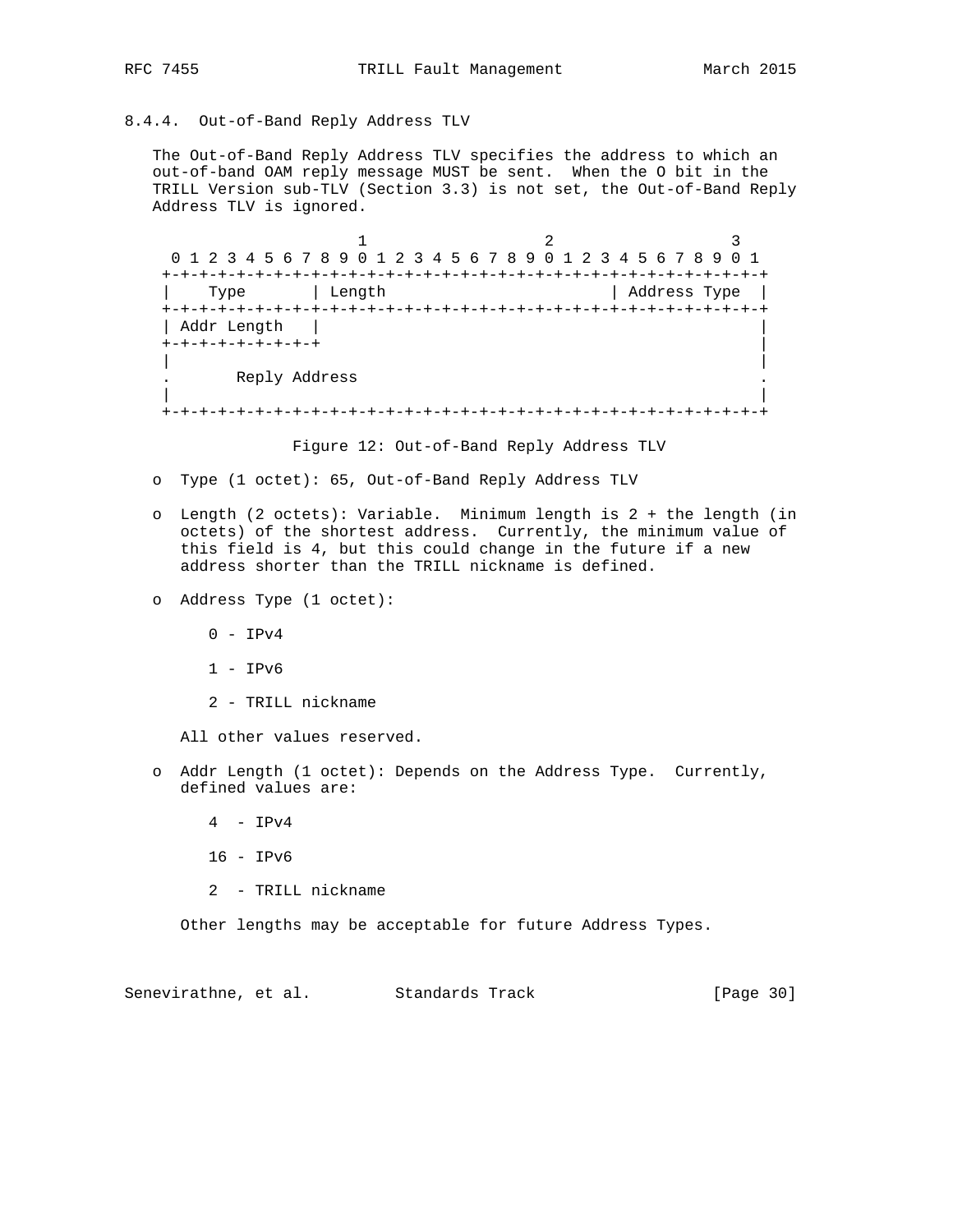o Reply Address (variable): Address where the reply needs to be sent. Length depends on the address specification.

8.4.5. Diagnostic Label TLV

 The Diagnostic Label TLV specifies the data label (VLAN or FGL) in which the OAM messages are generated. Receiving RBridge MUST compare the data label of the Flow Entropy to the data label specified in the Diagnostic Label TLV. The "C" flag (Cross Connect Error) in the response (TRILL OAM Application Identifier TLV; Section 8.4.3) MUST be set when the two VLANs do not match.

|  |          |      |  |  |  |        |  |  |  |                 |  |       |  |  | 0 1 2 3 4 5 6 7 8 9 0 1 2 3 4 5 6 7 8 9 0 1 2 3 4 5 6 7 8 9 0 1 |  |  |  |
|--|----------|------|--|--|--|--------|--|--|--|-----------------|--|-------|--|--|-----------------------------------------------------------------|--|--|--|
|  |          |      |  |  |  |        |  |  |  | --+-+-+-+-+-+-+ |  |       |  |  |                                                                 |  |  |  |
|  |          | Type |  |  |  | Length |  |  |  |                 |  |       |  |  | L-Type                                                          |  |  |  |
|  |          |      |  |  |  |        |  |  |  |                 |  |       |  |  |                                                                 |  |  |  |
|  | Reserved |      |  |  |  |        |  |  |  |                 |  | Lahel |  |  |                                                                 |  |  |  |
|  |          |      |  |  |  |        |  |  |  |                 |  |       |  |  |                                                                 |  |  |  |

Figure 13: Diagnostic Label TLV

- o Type (1 octet): 66, Diagnostic Label TLV
- o Length (2 octets): 5
- o L-Type (1 octet): Label type
	- 0 Indicates a right-justified 802.1Q 12-bit VLAN padded on the left with bits that must be sent as zero and ignored on receipt
	- 1 Indicates a TRILL 24-bit fine-grained label
- o Reserved (1 octet): Set to zero on transmission and ignored on reception.
- o Label (24 bits): Either 12-bit VLAN or 24 bit fine-grained label.

 RBridges do not perform label error checking when the Diagnostic Label TLV is not included in the OAM message. In certain deployments, intermediate devices may perform label translation. In such scenarios, the originator should not include the Diagnostic Label TLV in OAM messages. Inclusion of Diagnostic Label TLV will generate unwanted label error notifications.

Senevirathne, et al. Standards Track [Page 31]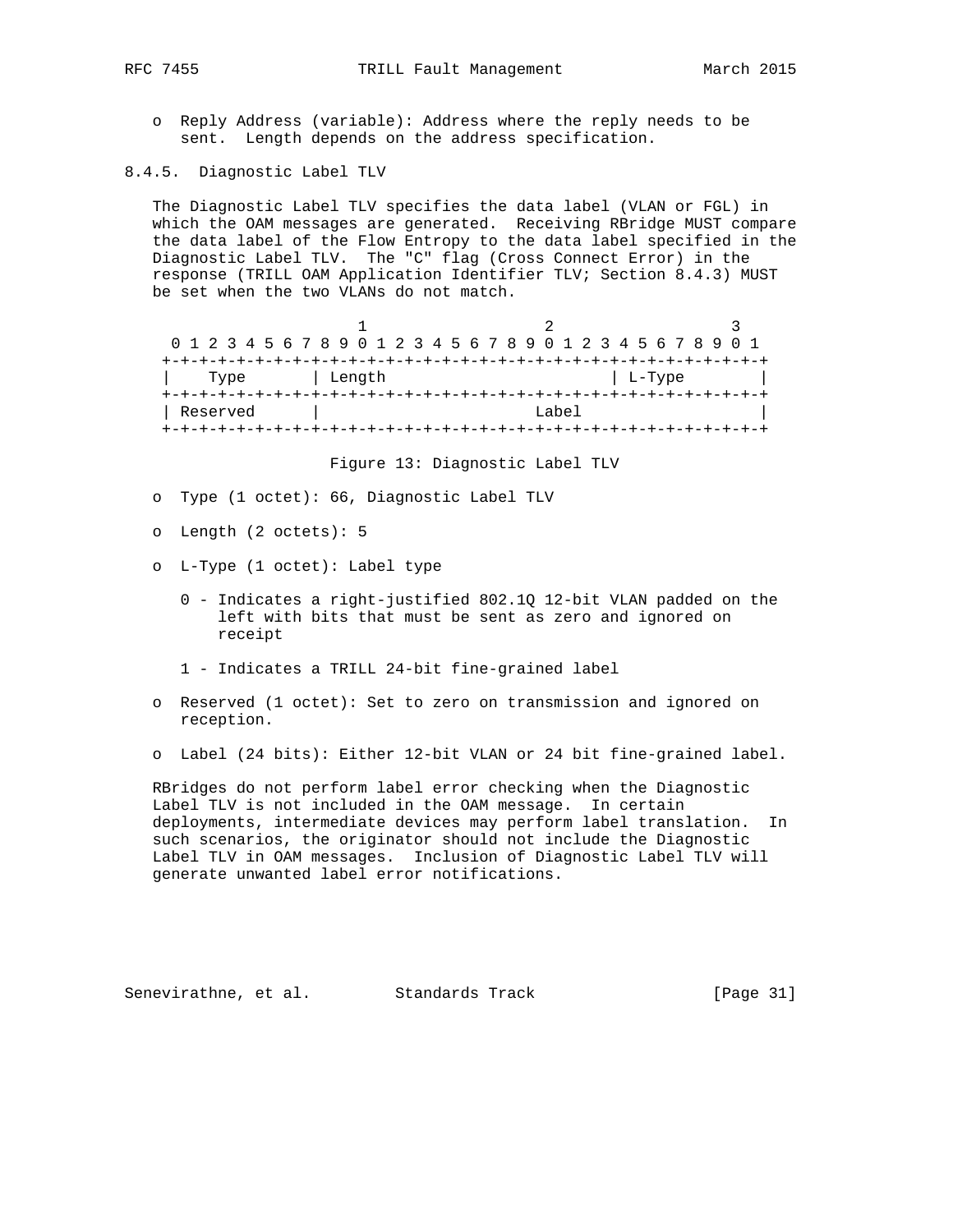# 8.4.6. Original Data Payload TLV

| 0 1 2 3 4 5 6 7 8 9 0 1 2 3 4 5 6 7 8 9 0 1 2 3 4 5 6 7 8 9 0 1 |                  |  |  |  |
|-----------------------------------------------------------------|------------------|--|--|--|
| $+ - + - +$                                                     |                  |  |  |  |
| Type                                                            | Length           |  |  |  |
|                                                                 |                  |  |  |  |
|                                                                 |                  |  |  |  |
|                                                                 | Original Payload |  |  |  |
|                                                                 |                  |  |  |  |
|                                                                 |                  |  |  |  |

Figure 14: Original Data Payload TLV

- o Type (1 octet): 67, Original Data Payload TLV
- o Length (2 octets): variable
- o Original Payload: The original TRILL Header and Flow Entropy. Used in constructing replies to the Loopback Message (see Section 9) and the Path Trace Message (see Section 10).

8.4.7. RBridge Scope TLV

 The RBridge Scope TLV identifies nicknames of RBridges from which a response is required. The RBridge Scope TLV is only applicable to Multi-destination Tree Verification Messages. This TLV SHOULD NOT be included in other messages. Receiving RBridges MUST ignore this TLV on messages other than Multi-destination Tree Verification Messages.

 Each TLV can contain up to 255 nicknames of in-scope RBridges. A Multi-destination Tree Verification Message may contain multiple RBridge scope TLVs, in the event that more than 255 in-scope RBridges need to be specified.

 Absence of the RBridge Scope TLV indicates that a response is needed from all the RBridges. Please see Section 11 for details.

Senevirathne, et al. Standards Track [Page 32]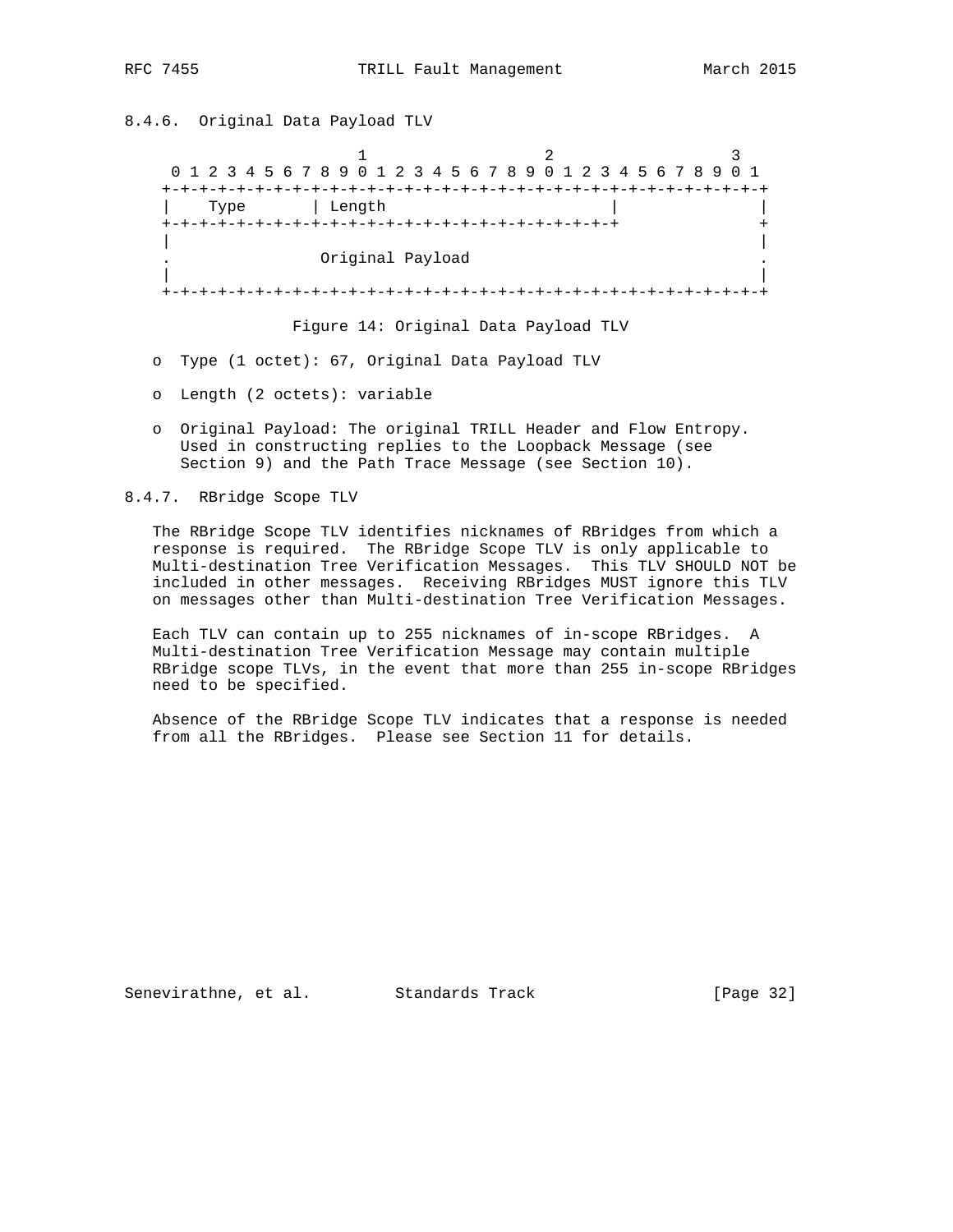| 0 1 2 3 4 5 6 7 8 9 0 1 2 3 4 5 6 7 8 9 0 1 2 3 4 5 6 7 8 9 0 1 |                          |            |              |
|-----------------------------------------------------------------|--------------------------|------------|--------------|
|                                                                 |                          |            |              |
| Type                                                            | Length                   |            | nOfnicknames |
| $+ - + - + - + -$                                               |                          |            |              |
| Nickname-1                                                      |                          | Nickname-2 |              |
|                                                                 | -+-+-+-+-+-+-+-+-+-+-+-+ |            |              |
|                                                                 |                          |            |              |
|                                                                 |                          |            |              |
|                                                                 |                          | Nickname-n |              |
|                                                                 |                          |            |              |
|                                                                 |                          |            |              |

Figure 15: RBridge Scope TLV

- o Type (1 octet): 68, RBridge Scope TLV
- o Length (2 octets): Variable. Minimum value is 1.
- o nOfnicknames (1 octet): Indicates the number of nicknames included in this TLV. Zero (0) indicates no nicknames are included in the TLV. When this field is set to zero (0), the Length field MUST be set to 1.
- o Nickname (2 octets): 16-bit RBridge nickname
- 8.4.8. Previous RBridge Nickname TLV

 The Previous RBridge Nickname TLV identifies the nickname or nicknames of the previous RBridge. [RFC6325] allows a given RBridge to hold multiple nicknames.

 The Previous RBridge Nickname TLV is an optional TLV. Multiple instances of this TLV MAY be included when an upstream RBridge is represented by more than 255 nicknames (highly unlikely).

|  |  |      |  |                      |  |        |  |  |  |  | 0 1 2 3 4 5 6 7 8 9 0 1 2 3 4 5 6 7 8 9 0 1 2 3 4 5 6 7 8 9 0 1 |  |  |          |  |  |  |
|--|--|------|--|----------------------|--|--------|--|--|--|--|-----------------------------------------------------------------|--|--|----------|--|--|--|
|  |  |      |  |                      |  |        |  |  |  |  |                                                                 |  |  |          |  |  |  |
|  |  | Type |  |                      |  | Length |  |  |  |  |                                                                 |  |  | Reserved |  |  |  |
|  |  |      |  |                      |  |        |  |  |  |  |                                                                 |  |  |          |  |  |  |
|  |  |      |  | Reserved (continued) |  |        |  |  |  |  | Nickname                                                        |  |  |          |  |  |  |
|  |  |      |  |                      |  |        |  |  |  |  |                                                                 |  |  |          |  |  |  |

#### Figure 16: Previous RBridge Nickname TLV

o Type (1 octet): 69, Previous RBridge Nickname TLV

o Length (2 octets): 5

Senevirathne, et al. Standards Track [Page 33]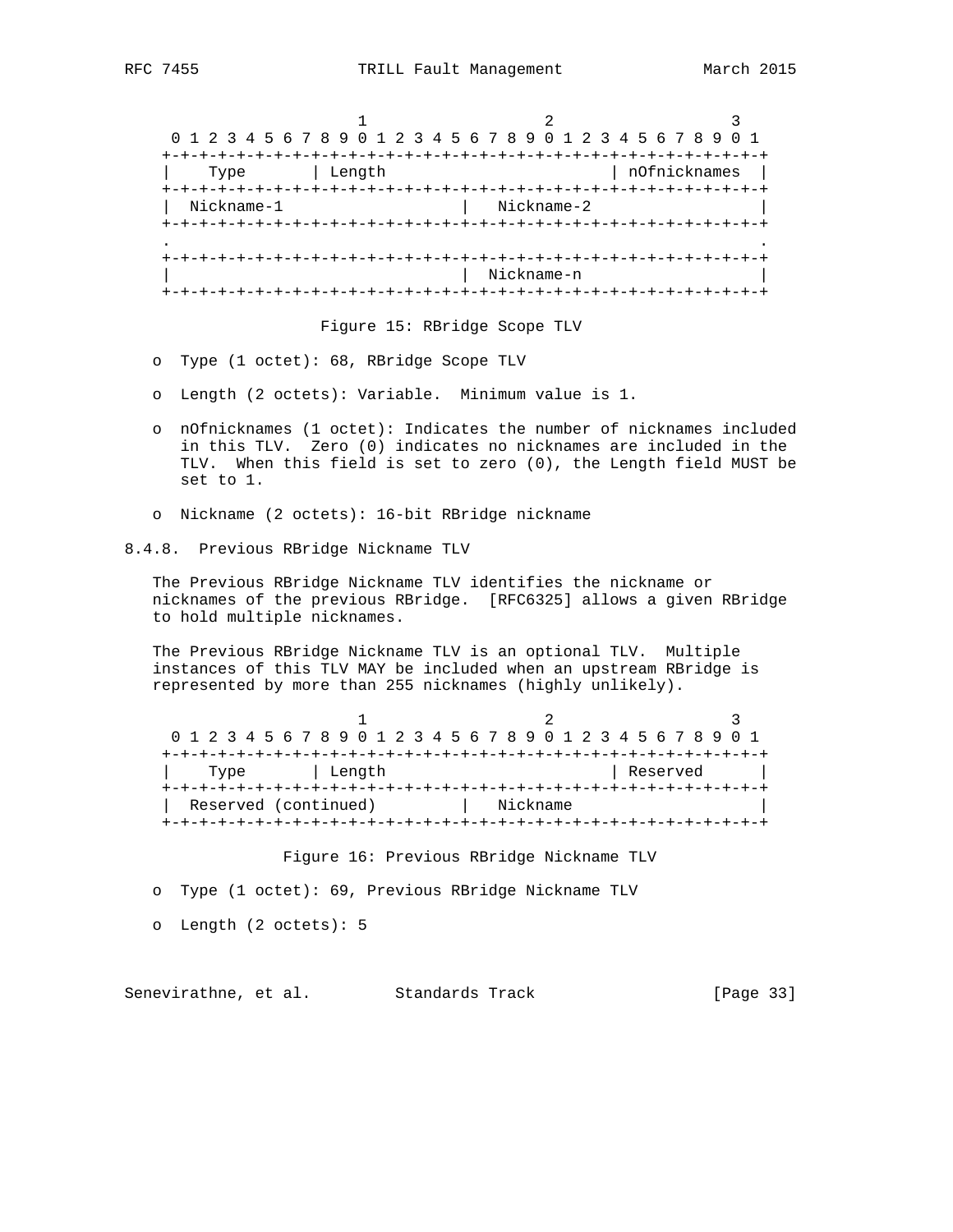- o Reserved (3 octet): Set to zero on transmission and ignored on reception.
- o Nickname (2 octets): RBridge nickname

8.4.9. Next-Hop RBridge List TLV

 The Next-Hop RBridge List TLV identifies the nickname or nicknames of the downstream next-hop RBridges. [RFC6325] allows a given RBridge to have multiple equal-cost paths to a specified destination. Each next-hop RBridge is represented by one of its nicknames.

 The Next-Hop RBridge List TLV is an optional TLV. Multiple instances of this TLV MAY be included when there are more than 255 equal-cost paths to the destination.

|                       | 0 1 2 3 4 5 6 7 8 9 0 1 2 3 4 5 6 7 8 9 0 1 2 3 4 5 6 7 8 9 |                    |              |
|-----------------------|-------------------------------------------------------------|--------------------|--------------|
|                       |                                                             |                    |              |
| Type                  | Length                                                      |                    | nOfnicknames |
|                       |                                                             |                    |              |
| Nickname-1            |                                                             | Nickname-2         |              |
| $+ - + - + - + - + -$ |                                                             | --+-+-+-+-+-+-+-+- |              |

Figure 17: Next-Hop RBridge List TLV

- o Type (1 octet): 70, Next-Hop RBridge List TLV
- o Length (2 octets): Variable. Minimum value is 1.
- o nOfnicknames (1 octet): Indicates the number of nicknames included in this TLV. Zero (0) indicates no nicknames are included in the TLV. When this field is set to zero (0), the Length field MUST be set to 1.
- o Nickname (2 octets): 16-bit RBridge nickname

8.4.10. Multicast Receiver Port Count TLV

 The Multicast Receiver Port Count TLV identifies the number of ports interested in receiving the specified multicast stream within the responding RBridge on the label (VLAN or FGL) specified by the Diagnostic Label TLV.

Senevirathne, et al. Standards Track [Page 34]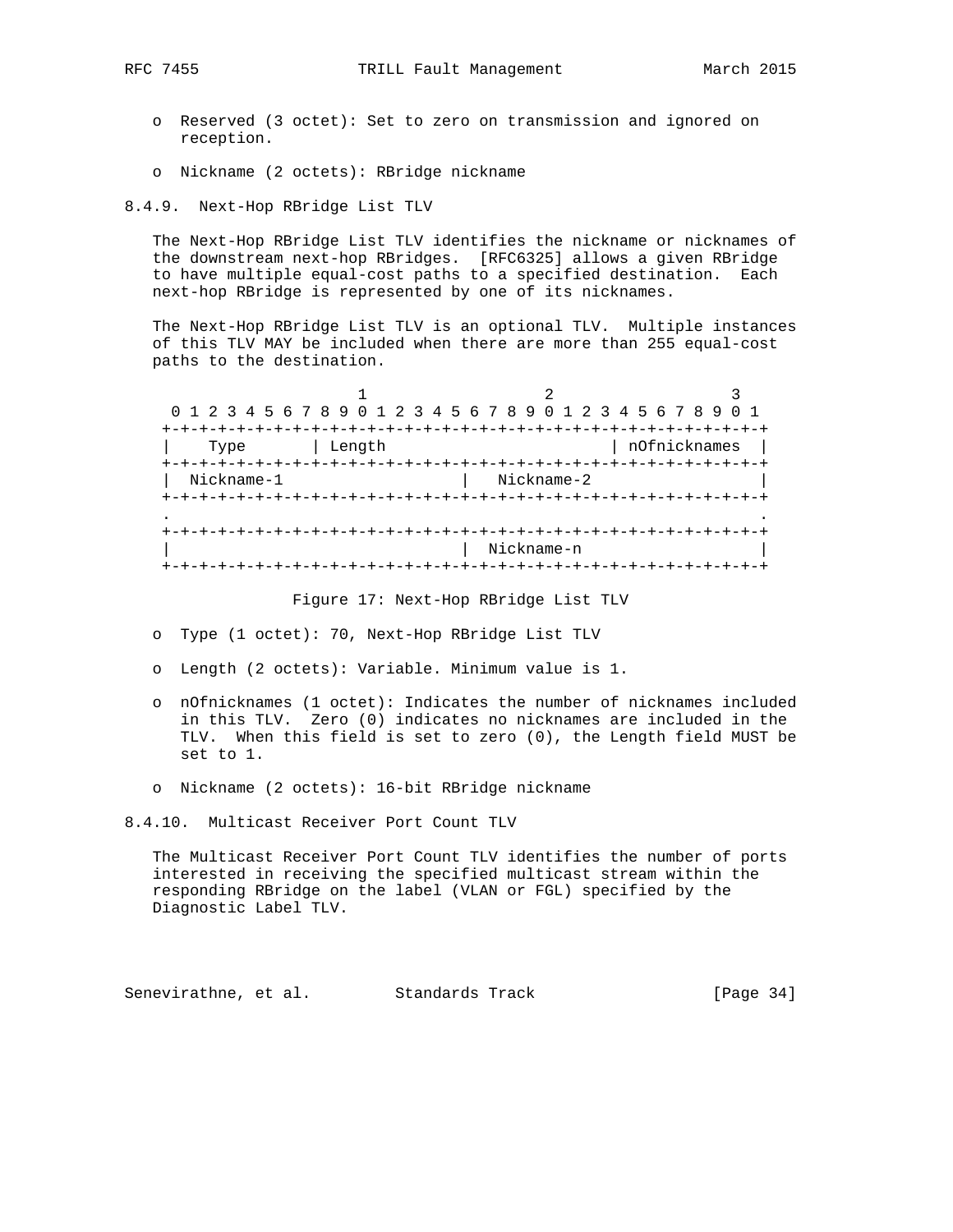The Multicast Receiver Port Count TLV is an optional TLV.

 $1$  2 3 0 1 2 3 4 5 6 7 8 9 0 1 2 3 4 5 6 7 8 9 0 1 2 3 4 5 6 7 8 9 0 1 +-+-+-+-+-+-+-+-+-+-+-+-+-+-+-+-+-+-+-+-+-+-+-+-+-+-+-+-+-+-+-+-+ | Type | Length | Reserved | +-+-+-+-+-+-+-+-+-+-+-+-+-+-+-+-+-+-+-+-+-+-+-+-+-+-+-+-+-+-+-+-+ Number of Receivers +-+-+-+-+-+-+-+-+-+-+-+-+-+-+-+-+-+-+-+-+-+-+-+-+-+-+-+-+-+-+-+-+

Figure 18: Multicast Receiver Port Count TLV

- o Type (1 octet): 71, Multicast Receiver Port Count TLV
- o Length (2 octets): 5
- o Reserved (1 octet): Set to zero on transmission and ignored on reception.
- o Number of Receivers (4 octets): Indicates the number of multicast receivers available on the responding RBridge on the label specified by the diagnostic label.
- 8.4.11. Flow Identifier TLV

 The Flow Identifier TLV uniquely identifies a specific flow. The flow-identifier value is unique per MEP and needs to be interpreted as such.

|  |        |      |  |  |  |        |  |  |  |  |  |  | 0 1 2 3 4 5 6 7 8 9 0 1 2 3 4 5 6 7 8 9 0 1 2 3 4 5 6 7 8 9 0 1 |  |          |  |  |  |
|--|--------|------|--|--|--|--------|--|--|--|--|--|--|-----------------------------------------------------------------|--|----------|--|--|--|
|  |        |      |  |  |  |        |  |  |  |  |  |  |                                                                 |  |          |  |  |  |
|  |        | Type |  |  |  | Length |  |  |  |  |  |  |                                                                 |  | Reserved |  |  |  |
|  |        |      |  |  |  |        |  |  |  |  |  |  |                                                                 |  |          |  |  |  |
|  | MEP-TD |      |  |  |  |        |  |  |  |  |  |  | flow-identifier                                                 |  |          |  |  |  |
|  |        |      |  |  |  |        |  |  |  |  |  |  |                                                                 |  |          |  |  |  |

Figure 19: Flow Identifier TLV

- o Type (1 octet): 72, Flow Identifier TLV
- o Length (2 octets): 5
- o Reserved (1 octet): Set to 0 on transmission and ignored on reception.
- o MEP-ID (2 octets): MEP-ID of the originator [8021Q]. In TRILL, MEP-ID can take a value from 1 to 65535.

Senevirathne, et al. Standards Track [Page 35]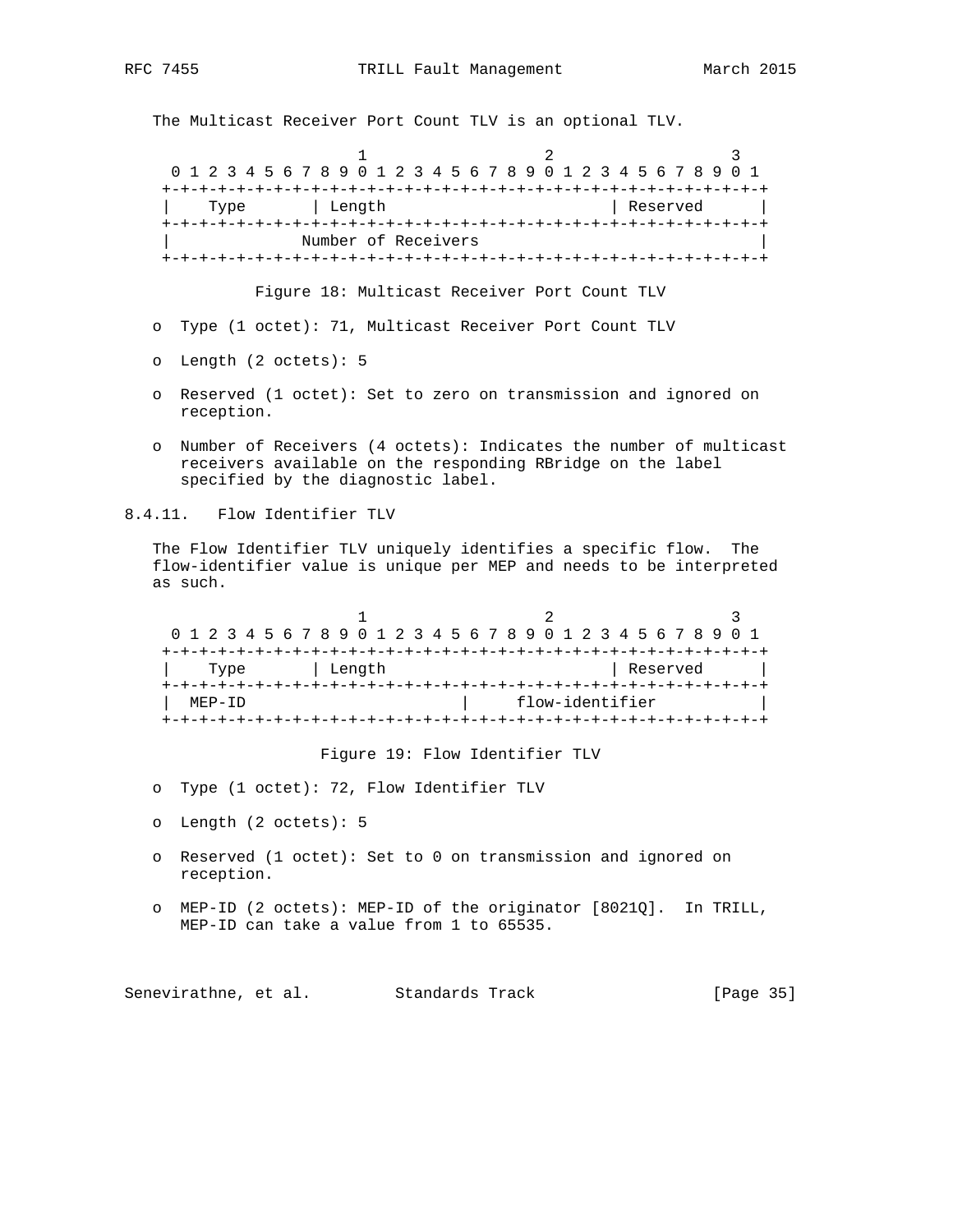o flow-identifier (2 octets): Uniquely identifies the flow per MEP. Different MEPs may allocate the same flow-identifier value. The {MEP-ID, flow-identifier} pair is globally unique.

 Inclusion of the MEP-ID in the Flow Identifier TLV allows the inclusion of a MEP-ID for messages that do not contain a MEP-ID in their OAM header. Applications may use MEP-ID information for different types of troubleshooting.

## 8.4.12. Reflector Entropy TLV

 The Reflector Entropy TLV is an optional TLV. This TLV, when present, tells the responder to utilize the Reflector Entropy specified within the TLV as the flow-entropy of the response message.

1 2 3 0 1 2 3 4 5 6 7 8 9 0 1 2 3 4 5 6 7 8 9 0 1 2 3 4 5 6 7 8 9 0 1 +-+-+-+-+-+-+-+-+-+-+-+-+-+-+-+-+-+-+-+-+-+-+-+-+-+-+-+-+-+-+-+-+ Type | Length | Reserved | +-+-+-+-+-+-+-+-+-+-+-+-+-+-+-+-+-+-+-+-+-+-+-+-+-+-+-+-+-+-+-+-+ | | . Reflector Entropy . | | +-+-+-+-+-+-+-+-+-+-+-+-+-+-+-+-+-+-+-+-+-+-+-+-+-+-+-+-+-+-+-+-+

Figure 20: Reflector Entropy TLV

- o Type (1 octet): 73, Reflector Entropy TLV
- o Length (2 octets): 97
- o Reserved (1 octet): Set to zero on transmission and ignored by the recipient.
- o Reflector Entropy (96 octets): Flow Entropy to be used by the responder. May be padded with zeros if the desired flow-entropy information is less than 96 octets.

Senevirathne, et al. Standards Track [Page 36]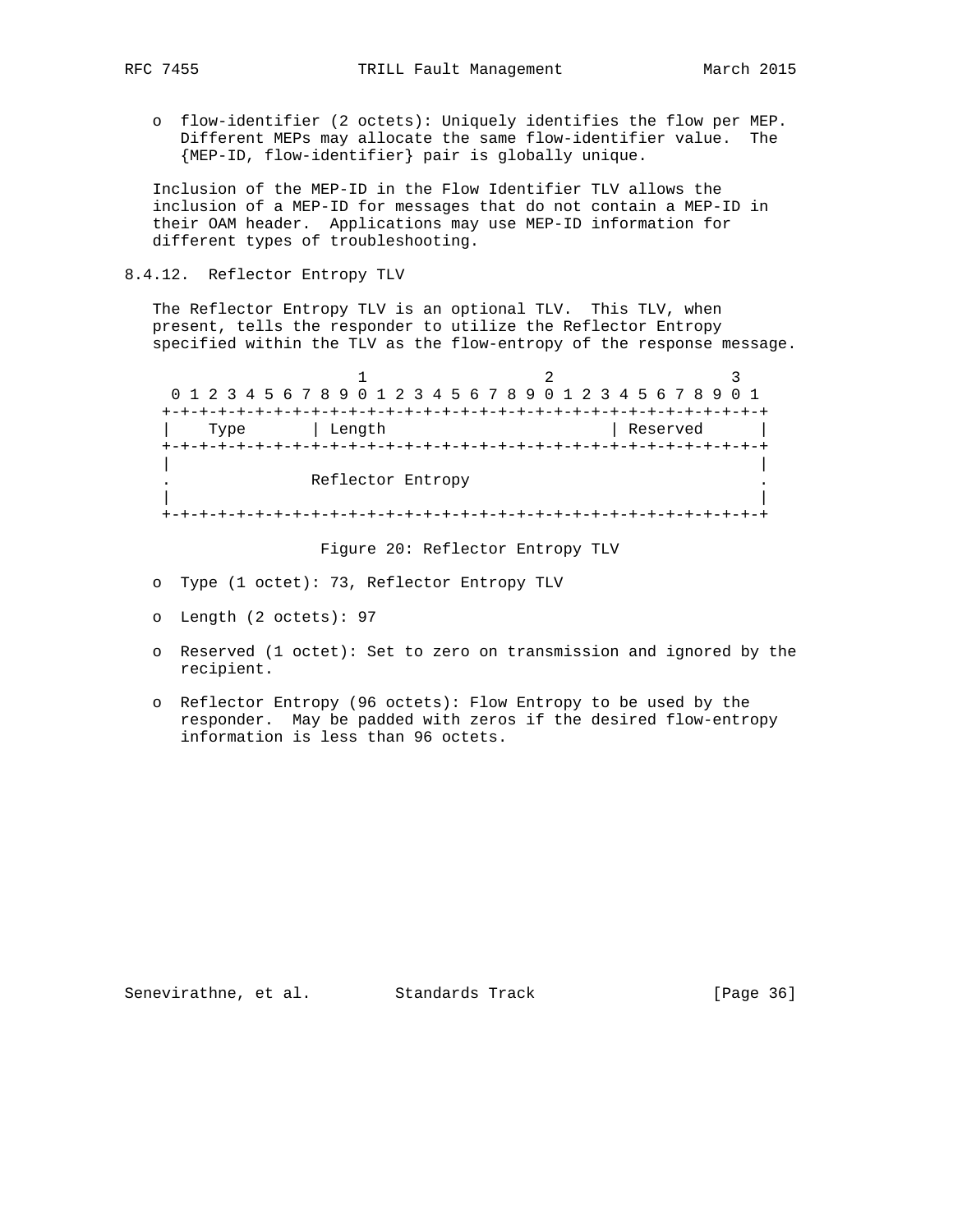# 8.4.13. Authentication TLV

 The Authentication TLV is an optional TLV that can appear in any OAM message or reply in TRILL.

 $1$  2 3 0 1 2 3 4 5 6 7 8 9 0 1 2 3 4 5 6 7 8 9 0 1 2 3 4 5 6 7 8 9 0 1 +-+-+-+-+-+-+-+-+-+-+-+-+-+-+-+-+-+-+-+-+-+-+-+-+-+-+-+-+-+-+-+-+ | Type | Length | Auth Type | +-+-+-+-+-+-+-+-+-+-+-+-+-+-+-+-+-+-+-+-+-+-+-+-+-+-+-+-+-+-+-+-+ | | . Authentication Value . | | +-+-+-+-+-+-+-+-+-+-+-+-+-+-+-+-+-+-+-+-+-+-+-+-+-+-+-+-+-+-+-+-+

Figure 21: Authentication TLV

o Type (1 octet): 74, Authentication TLV

o Length (2 octets): Variable

 o The Auth Type and following Authentication Value are the same as the Auth Type and following value for the [IS-IS] Authentication TLV. It is RECOMMENDED that Auth Type 3 be used. Auth Types 0, 1, 2, and 54 MUST NOT be used. With Auth Type 3, the Authentication TLV is as follows:

1 2 3 0 1 2 3 4 5 6 7 8 9 0 1 2 3 4 5 6 7 8 9 0 1 2 3 4 5 6 7 8 9 0 1 +-+-+-+-+-+-+-+-+-+-+-+-+-+-+-+-+-+-+-+-+-+-+-+-+-+-+-+-+-+-+-+-+ | Type | Length | Auth Type = 3 | +-+-+-+-+-+-+-+-+-+-+-+-+-+-+-+-+-+-+-+-+-+-+-+-+-+-+-+-+-+-+-+-+ Key ID +-+-+-+-+-+-+-+-+-+-+-+-+-+-+-+-+ . . Authentication Data (variable) . | | +-+-+-+-+-+-+-+-+-+-+-+-+-+-+-+-+-+-+-+-+-+-+-+-+-+-+-+-+-+-+-+-+

Figure 22: Authentication TLV with Auth Type 3

 With Auth Type 3, the process is generally as specified in [RFC5310] using the same Key ID space as TRILL [IS-IS]. The area covered by the Authentication TLV is from the beginning of the TRILL Header to the end of the TRILL OAM Message Channel; the Link Header and Trailer are not included. The TRILL Header Alert, Reserved bit, and Hop Count are treated as zero for the purposes of computing and verifying the Authentication Data.

Senevirathne, et al. Standards Track [Page 37]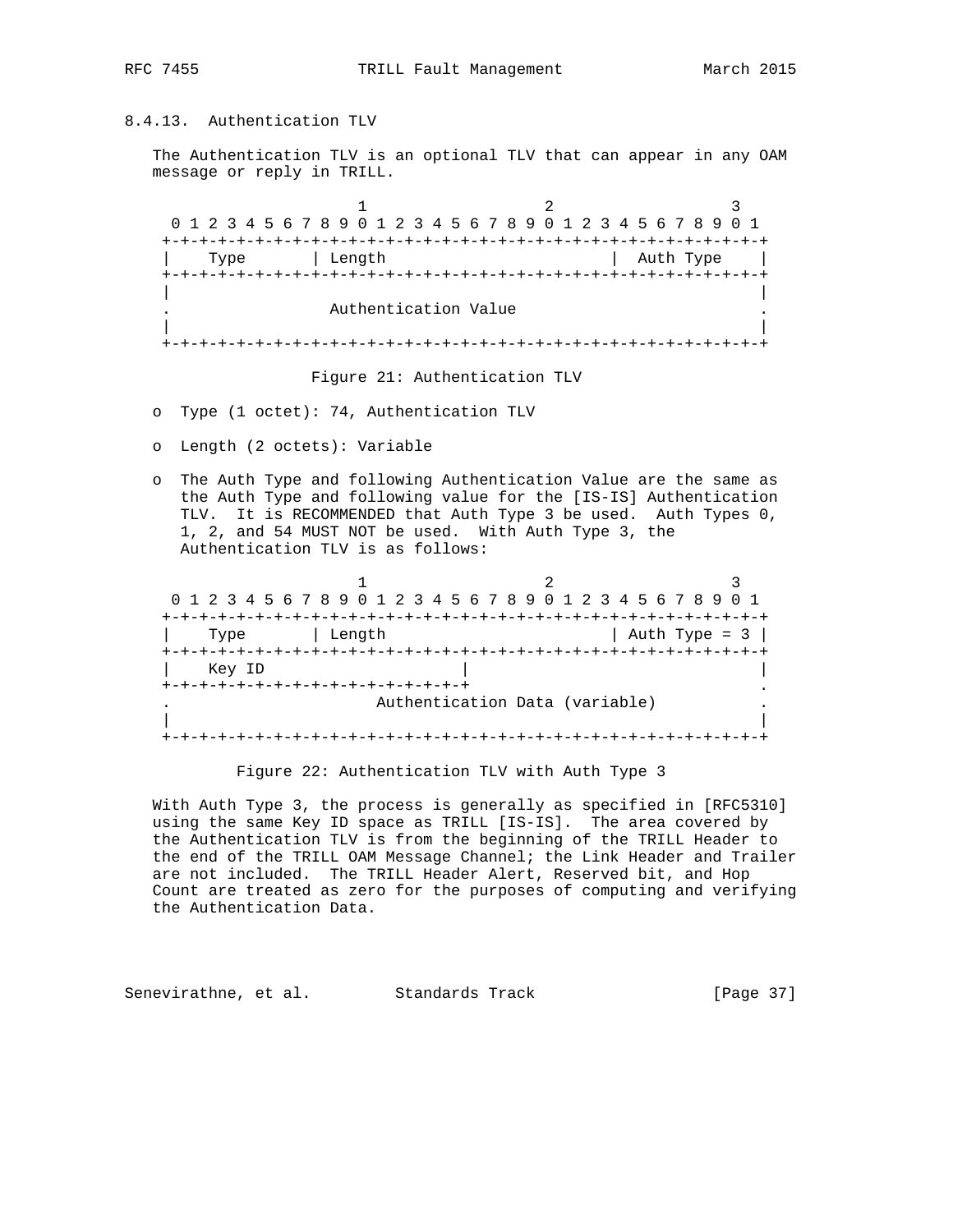Key distribution is out of the scope of this document as the keying distributed for IS-IS is used.

 An RBridge supporting OAM authentication can be configured to either (1) ignore received OAM Authentication TLVs and not send them, (2) ignore received OAM Authentication TLVs but include them in all OAM packets sent, or (3) to include Authentication TLVs in all OAM messages sent and enforce authentication of OAM messages received. When an RBridge is enforcing authentication, it discards any OAM message subject to OAM processing that does not contain an Authentication TLV or an Authentication TLV does not verify.

- 9. Loopback Message
- 9.1. Loopback Message Format

1 2 3 0 1 2 3 4 5 6 7 8 9 0 1 2 3 4 5 6 7 8 9 0 1 2 3 4 5 6 7 8 9 0 1 +-+-+-+-+-+-+-+-+-+-+-+-+-+-+-+-+-+-+-+-+-+-+-+-+-+-+-+-+-+-+-+-+ | MD-L | Version | OpCode | Flags | FirstTLVOffset | +-+-+-+-+-+-+-+-+-+-+-+-+-+-+-+-+-+-+-+-+-+-+-+-+-+-+-+-+-+-+-+-+ Loopback Transaction Identifier +-+-+-+-+-+-+-+-+-+-+-+-+-+-+-+-+-+-+-+-+-+-+-+-+-+-+-+-+-+-+-+-+ | | . TLVs . | | +-+-+-+-+-+-+-+-+-+-+-+-+-+-+-+-+-+-+-+-+-+-+-+-+-+-+-+-+-+-+-+-+

## Figure 23: Loopback Message Format

 The figure above depicts the format of the Loopback Request and Response messages as defined in [8021Q]. The OpCode for the Loopback Message is set to 3, and the OpCode for the reply message is set to 2 [8021Q]. The Loopback Transaction Identifier (commonly called the Session Identification Number or Session ID in this document) is a 32-bit integer that allows the requesting RBridge to uniquely identify the corresponding session. Responding RBridges, without modification, MUST echo the received "Loopback Transaction Identifier" number.

Senevirathne, et al. Standards Track [Page 38]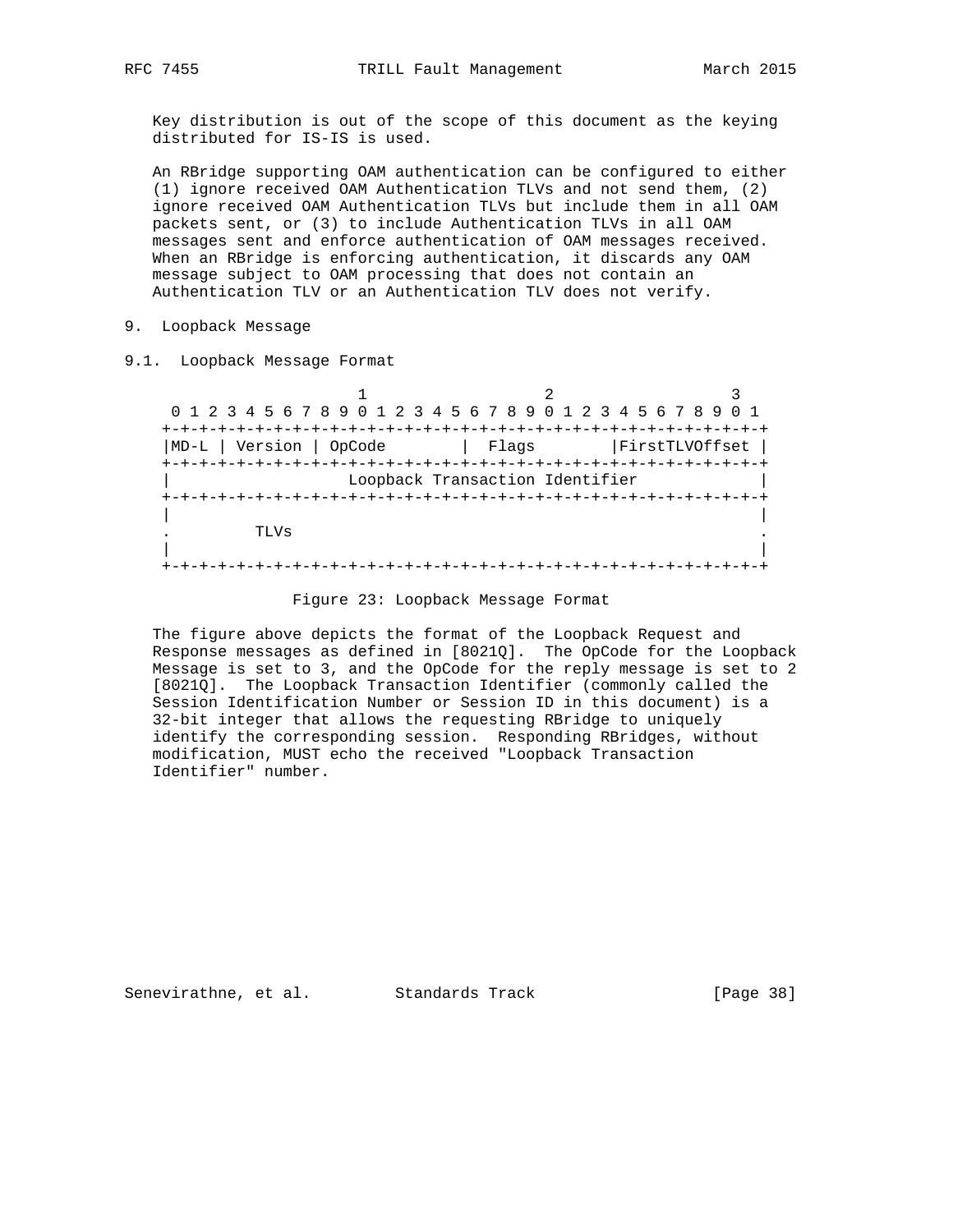# 9.2. Theory of Operation

9.2.1. Actions by Originator RBridge

The originator RBridge takes the following actions:

- o Identifies the destination RBridge nickname based on user specification or based on the specified destination MAC or IP address.
- o Constructs the Flow Entropy based on user-specified parameters or implementation-specific default parameters.
- o Constructs the TRILL OAM header: sets the OpCode to Loopback Message type (3) [8021Q]. Assigns applicable Loopback Transaction Identifier number for the request.
- o The TRILL OAM Application Identifier TLV MUST be included with the flags set to applicable values.
- o Includes following OAM TLVs, where applicable:
	- Out-of-Band Reply Address TLV
	- Diagnostic Label TLV
	- Sender ID TLV
- o Specifies the Hop Count of the TRILL Data frame per user specification or utilize an applicable Hop Count value.
- o Dispatches the OAM frame for transmission.

 RBridges may continue to retransmit the request at periodic intervals until a response is received or the retransmission count expires. At each transmission, the Session Identification Number MUST be incremented.

## 9.2.2. Intermediate RBridge

 Intermediate RBridges forward the frame as a normal data frame; no special handling is required.

Senevirathne, et al. Standards Track [Page 39]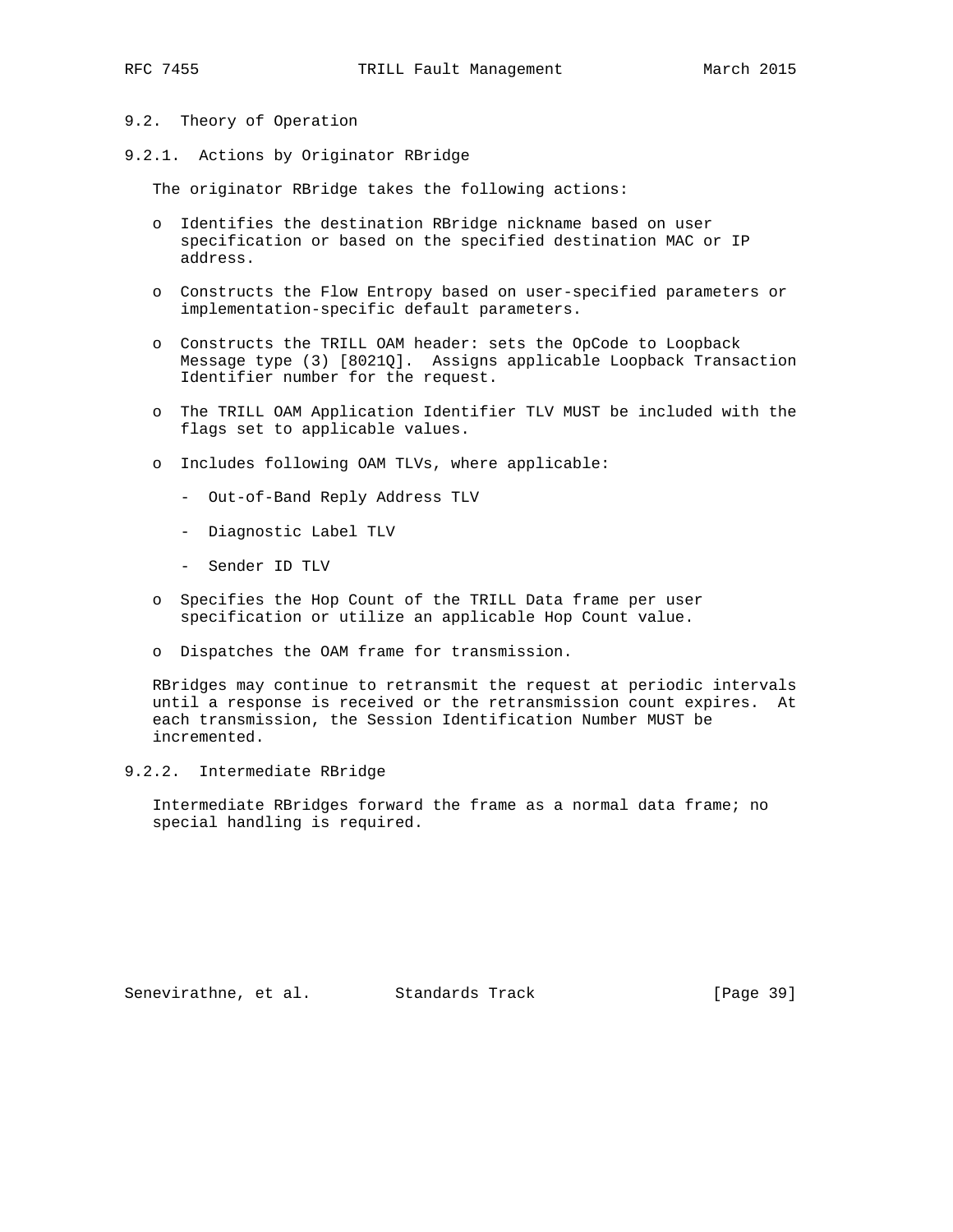# 9.2.3. Destination RBridge

 If the Loopback Message is addressed to the local RBridge and satisfies the OAM identification criteria specified in Section 3.1, then the RBridge data plane forwards the message to the CPU for further processing.

 The TRILL OAM application layer further validates the received OAM frame by checking for the presence of OAM Ethertype at the end of the Flow Entropy. Frames that do not contain OAM Ethertype at the end of the Flow Entropy MUST be discarded.

Construction of the TRILL OAM response:

- o The TRILL OAM application encodes the received TRILL Header and Flow Entropy in the Original Data Payload TLV and includes it in the OAM message.
- o Set the Return Code to (1) "Reply" and Return Sub-code to zero (0) "Valid Response". Update the TRILL OAM OpCode to 2 (Loopback Message Reply).
- o Optionally, if the VLAN/FGL identifier value of the received Flow Entropy differs from the value specified in the Diagnostic Label TLV, set the "C" flag (Cross Connect Error) in the TRILL OAM Application Identifier TLV.
- o Include the Sender ID TLV (1).
- o If in-band response was requested, dispatch the frame to the TRILL data plane with request-originator RBridge nickname as the egress RBridge nickname.
- o If out-of-band response was requested, dispatch the frame to the IP forwarding process.

10. Path Trace Message

 The primary use of the Path Trace Message is for fault isolation. It may also be used for plotting the path taken from a given RBridge to another RBridge.

 [8021Q] accomplishes the objectives of the TRILL Path Trace Message using Link Trace Messages. Link Trace Messages utilize a well-known multicast MAC address. This works for [8021Q] because both the unicast and multicast paths are congruent. However, in TRILL, multicast and unicast are not congruent. Hence, TRILL OAM uses a new message format: the Path Trace Message.

Senevirathne, et al. Standards Track [Page 40]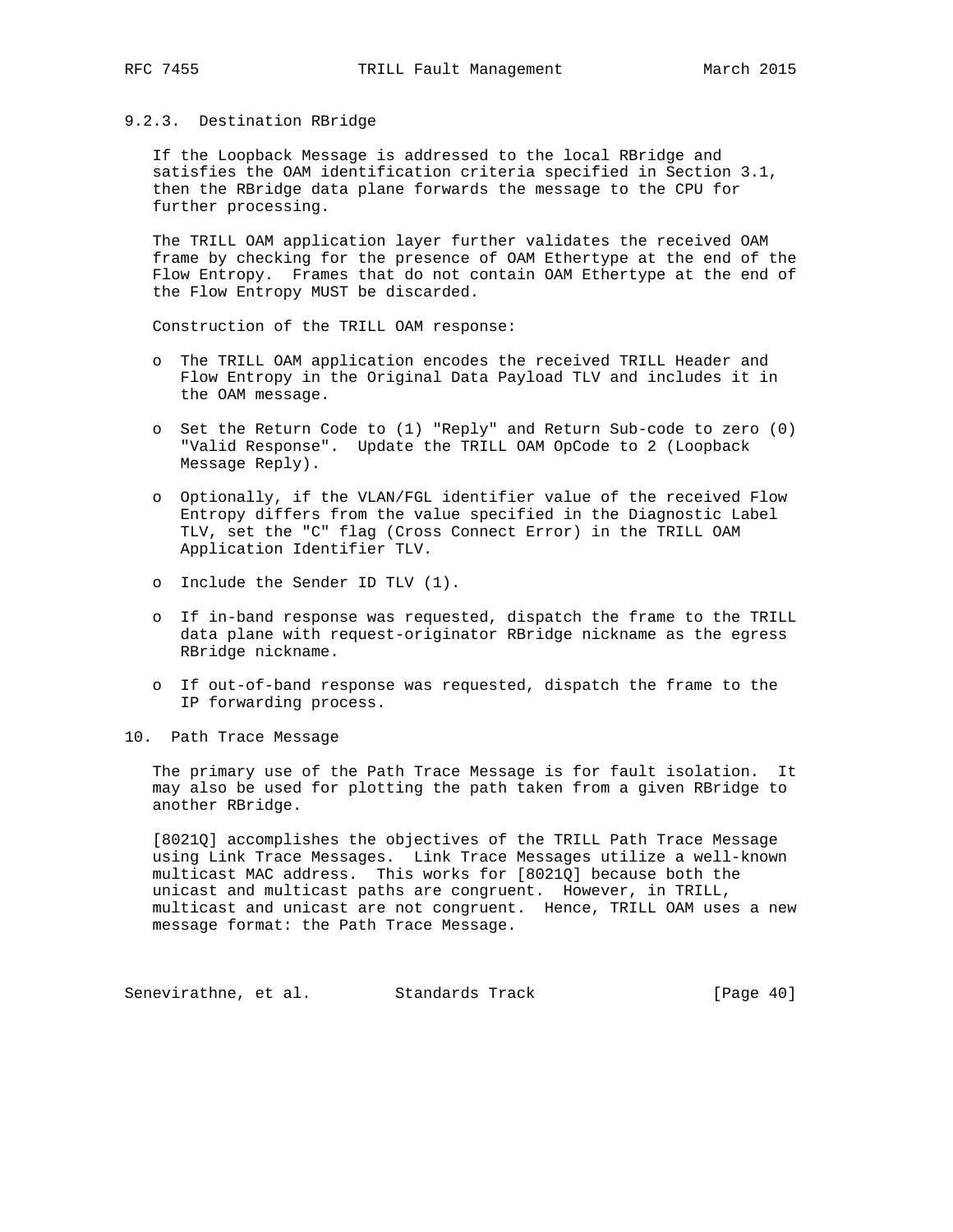The Path Trace Message has the same format as the Loopback Message. The OpCode for Path Trace Reply is 64, and the OpCode for the Path Trace Message is 65.

 Operation of the Path Trace Message is identical to the Loopback Message except that it is first transmitted with a TRILL Header Hop Count field value of 1. The sending RBridge expects an "Intermediate RBridge" Return Sub-code from the next hop or a "Valid response" Return Sub-code response from the destination RBridge. If an "Intermediate RBridge" Return Sub-code is received in the response, the originator RBridge records the information received from the intermediate node that generated the message and resends the message by incrementing the previous Hop Count value by 1. This process is continued until, a response is received from the destination RBridge, a Path Trace process timeout occurs, or the Hop Count reaches a configured maximum value.

- 10.1. Theory of Operation
- 10.1.1. Actions by Originator RBridge

The originator RBridge takes the following actions:

- o Identifies the destination RBridge based on user specification or based on location of the specified MAC address.
- o Constructs the Flow Entropy based on user-specified parameters or implementation-specific default parameters.
- o Constructs the TRILL OAM header: set the OpCode to Path Trace Message type (65). Assign an applicable Session Identification number for the request. Return Code and Return Sub-code MUST be set to zero.
- o The TRILL OAM Application Identifier TLV MUST be included with the flags set to applicable values.
- o Includes the following OAM TLVs, where applicable:
	- Out-of-Band Reply Address TLV
	- Diagnostic Label TLV
	- Sender ID TLV
- o Specifies the Hop Count of the TRILL Data frame as 1 for the first request.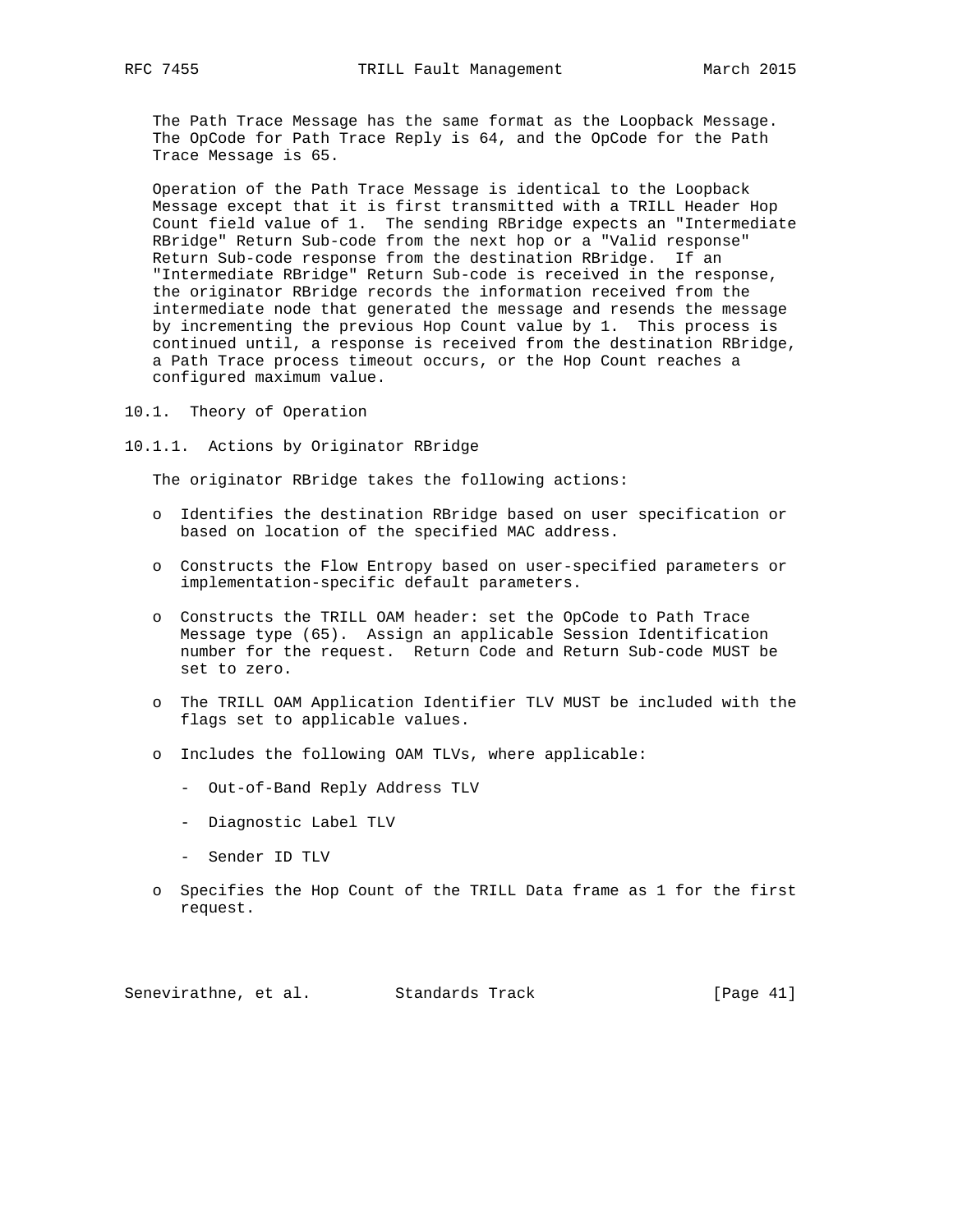o Dispatches the OAM frame to the TRILL data plane for transmission.

 An RBridge may continue to retransmit the request at periodic intervals until a response is received or the retransmission count expires. At each new retransmission, the Session Identification number MUST be incremented. Additionally, for responses received from intermediate RBridges, the RBridge nickname and interface information MUST be recorded.

10.1.2. Intermediate RBridge

 Path Trace Messages transit through Intermediate RBridges transparently, unless the Hop Count has expired.

 The TRILL OAM application layer further validates the received OAM frame by examining the presence of the TRILL Alert flag and OAM Ethertype at the end of the Flow Entropy and by examining the MD-Level. Frames that do not contain OAM Ethertype at the end of the Flow Entropy MUST be discarded.

Construction of the TRILL OAM response:

- o The TRILL OAM application encodes the received TRILL Header and Flow Entropy in the Original Data Payload TLV and includes it in the OAM message.
- o Set the Return Code to (1) "Reply" and Return Sub-code to two (2) "Intermediate RBridge". Update the TRILL OAM OpCode to 64 (Path Trace Reply).
- o If the VLAN/FGL identifier value of the received Flow Entropy differs from the value specified in the diagnostic label, set the "C" flag (Cross Connect Error) in the TRILL OAM Application Identifier TLV.
- o Include the following TLVs:
	- Previous RBridge Nickname TLV (69)
	- Reply Ingress TLV (5)
	- Reply Egress TLV (6)
	- Interface Status TLV (4)
	- Next-Hop RBridge List TLV (70) (Repeat for each ECMP)
	- Sender ID TLV (1)

Senevirathne, et al. Standards Track [Page 42]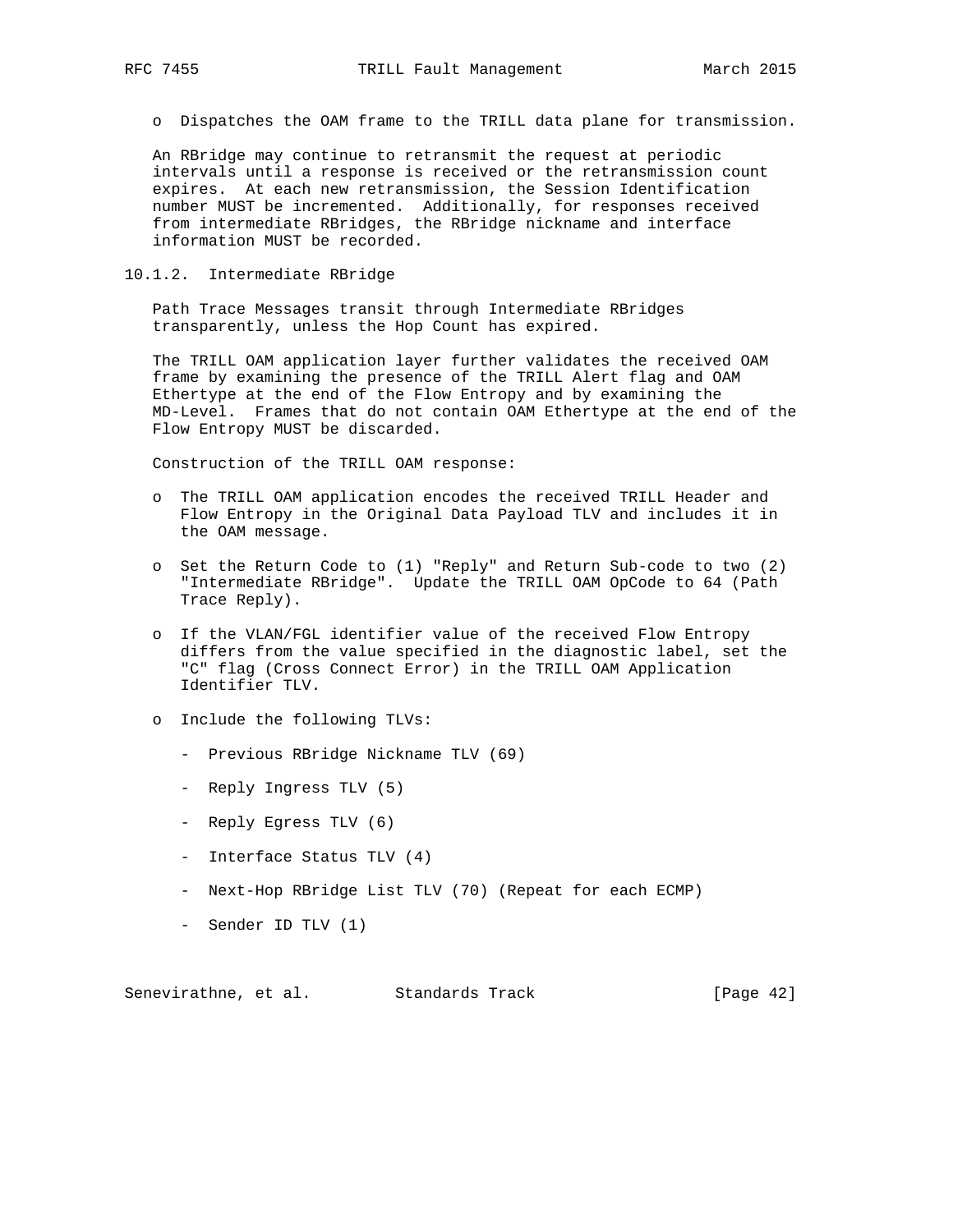- o If a cross-connect error is detected, set the "C" flag (Cross- Connect Error) in the reply's TRILL OAM Application Identifier TLV.
- o If in-band response was requested, dispatch the frame to the TRILL data plane with request-originator RBridge nickname as the egress RBridge nickname.
- o If out-of-band response was requested, dispatch the frame to the standard IP forwarding process.
- 10.1.3. Destination RBridge

 Processing is identical to that in Section 10.1.2 with the exception that the TRILL OAM OpCode is set to Path Trace Reply (64).

11. Multi-Destination Tree Verification Message (MTVM)

 Multi-destination Tree Verification Messages allow verifying TRILL distribution tree integrity and pruning. TRILL VLAN/FGL and multicast pruning are described in [RFC6325], [RFC7180], and [RFC7172]. Multi-destination Tree Verification and Multicast Group Verification Messages are designed to detect pruning defects. Additionally, these tools can be used for plotting a given multicast tree within the TRILL campus.

 Multi-destination Tree Verification OAM frames are copied to the CPU of every intermediate RBridge that is part of the distribution tree being verified. The originator of the Multi-destination Tree Verification Message specifies the scope of RBridges from which a response is required. Only the RBridges listed in the scope field respond to the request. Other RBridges silently discard the request. Inclusion of the scope field is required to prevent receiving an excessive number of responses. The typical scenario of distribution tree verification or group verification involves verifying multicast connectivity to a selected set of end nodes as opposed to the entire network. Availability of the scope facilitates narrowing down the focus to only the RBridges of interest.

 Implementations MAY choose to rate-limit CPU-bound multicast traffic. As a result of rate-limiting or due to other congestion conditions, MTVM messages may be discarded from time to time by the intermediate RBridges, and the requester may be required to retransmit the request. Implementations SHOULD narrow the embedded scope of retransmission requests only to RBridges that have failed to respond.

Senevirathne, et al. Standards Track [Page 43]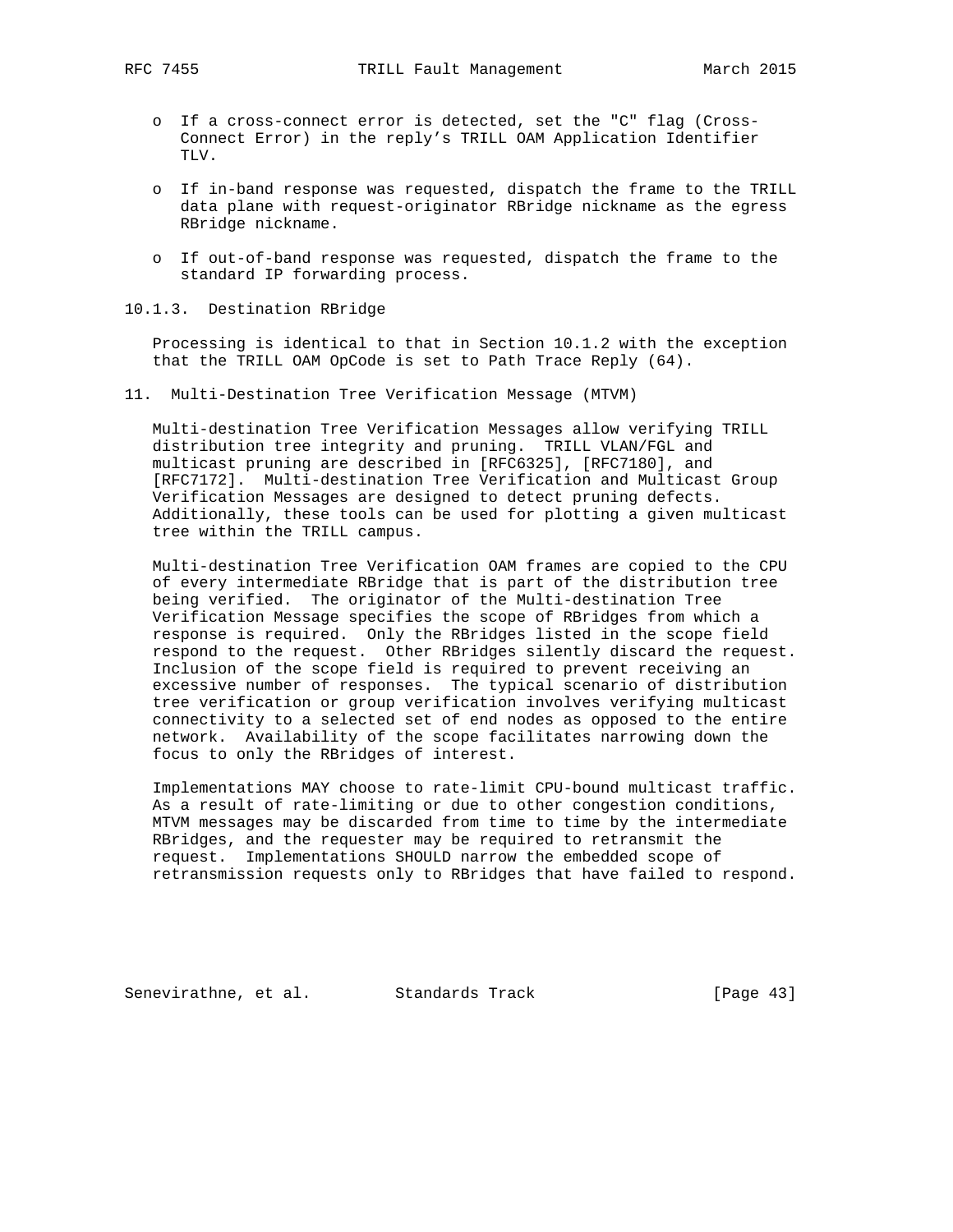# 11.1. MTVM Format

 The format of MTVM is identical to the Loopback Message format defined in Section 9 with the exception that the OpCode used is 67.

- 11.2. Theory of Operation
- 11.2.1. Actions by Originator RBridge

 The user is required, at a minimum, to specify either the distribution trees that need to be verified, the Multicast MAC address and VLAN/FGL, or the VLAN/FGL and Multicast Destination IP address. Alternatively, for more specific multicast flow verification, the user MAY specify more information, e.g., source MAC address, VLAN/FGL, and Destination and Source IP addresses. Implementations, at a minimum, must allow the user to specify a choice of distribution trees, Destination Multicast MAC address, and VLAN/FGL that needs to be verified. Although it is not mandatory, it is highly desired to provide an option to specify the scope. It should be noted that the source MAC address and some other parameters may not be specified if the backwards-compatibility method in Appendix A is used to identify the OAM frames.

 Default parameters MUST be used for unspecified parameters. Flow Entropy is constructed based on user-specified parameters and/or default parameters.

 Based on user specified parameters, the originating RBridge does the following:

- o Identifies the nickname that represents the multicast tree.
- o Obtains the applicable Hop Count value for the selected multicast tree.
- o Constructs TRILL OAM message header and includes the Session Identification number. The Session Identification Number facilitates the originator mapping the response to the correct request.
- o Includes the TRILL OAM Application Identifier TLV, which MUST be included.
- o Includes the OpCode Multicast Tree Verification Message (67).
- o Includes RBridge Scope TLV (68).

Senevirathne, et al. Standards Track [Page 44]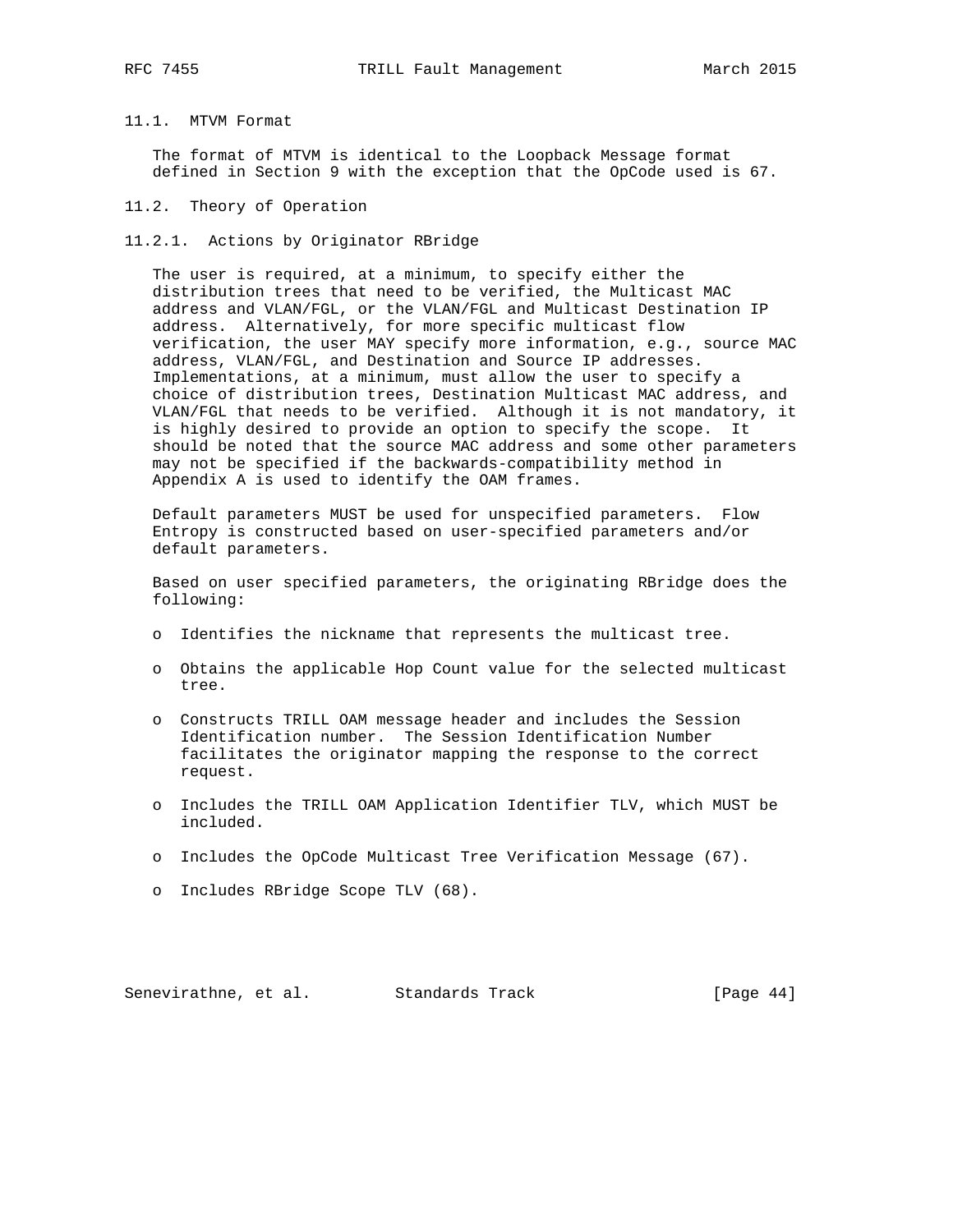- o Optionally, includes the following TLVs, where applicable:
	- Out-of-Band IP Address TLV (65)
	- Diagnostic Label TLV (66)
	- Sender ID TLV (1)
- o Specifies the Hop Count of the TRILL Data frame per user specification or alternatively utilizes the applicable Hop Count value if the TRILL Hop Count is not being specified by the user.
- o Dispatches the OAM frame to the TRILL data plane to be ingressed for transmission.

 The RBridge may continue to retransmit the request at a periodic interval until either a response is received or the retransmission count expires. At each new retransmission, the Session Identification Number MUST be incremented. At each retransmission, the RBridge may further reduce the scope to the RBridges that it has not received a response from.

11.2.2. Receiving RBridge

 Receiving RBridges identify multicast verification frames per the procedure explained in Section 3.2.

 The RBridge validates the frame and analyzes the scope RBridge list. If the RBridge Scope TLV is present and the local RBridge nickname is not specified in the scope list, it will silently discard the frame. If the local RBridge is specified in the scope list OR the RBridge Scope TLV is absent, the receiving RBridge proceeds with further processing as defined in Section 11.2.3.

11.2.3. In-Scope RBridges

Construction of the TRILL OAM response:

- o The TRILL OAM application encodes the received TRILL Header and Flow Entropy in the Original Data Payload TLV and includes them in the OAM message.
- o Set the Return Code to zero (0) and Return Sub-code to zero (0). Update the TRILL OAM OpCode to 66 (Multi-destination Tree Verification Reply).

Senevirathne, et al. Standards Track [Page 45]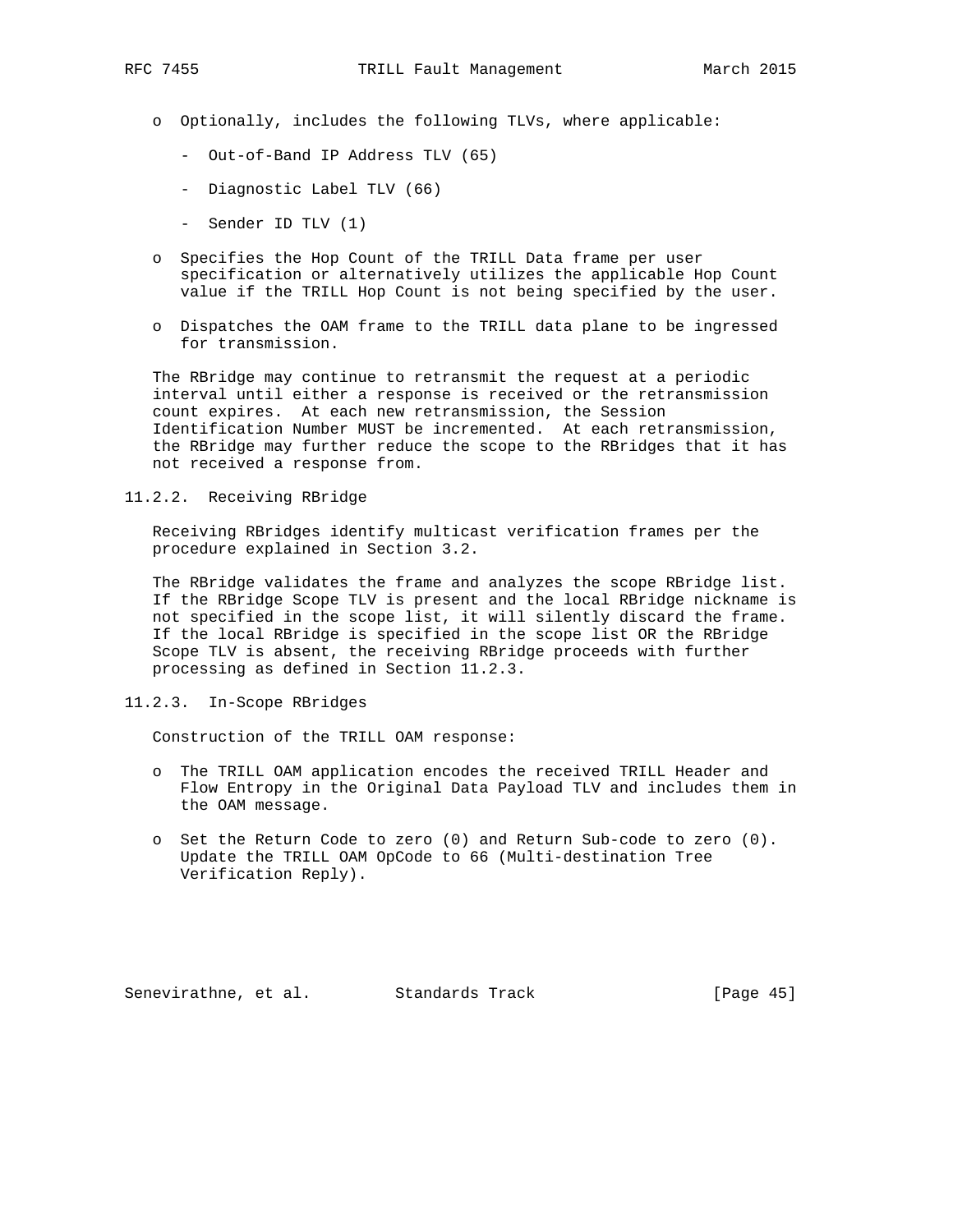- o Include following TLVs:
	- Previous RBridge Nickname TLV (69)
	- Reply Ingress TLV (5)
	- Interface Status TLV (4)
	- Next-Hop RBridge List TLV (70)
	- Sender ID TLV (1)
	- Multicast Receiver Port Count TLV (71)
- o If a VLAN/FGL cross-connect error is detected, set the "C" flag (Cross-Connect Error) in the TRILL OAM Application Identifier TLV.
- o If in-band response was requested, dispatch the frame to the TRILL data plane with request-originator RBridge nickname as the egress RBridge nickname.
- o If out-of-band response was requested, dispatch the frame to the standard IP forwarding process.
- 12. Application of Continuity Check Message (CCM) in TRILL

 Section 7 provides an overview of CCM Messages defined in [8021Q] and how they can be used within TRILL OAM. This section presents the application and theory of operations of CCM within the TRILL OAM framework. Readers are referred to [8021Q] for CCM message format and applicable TLV definitions and usages. Only the TRILL-specific aspects are explained below.

 In TRILL, between any two given MEPs, there can be multiple potential paths. Whereas in [8021Q], there is always a single path between any two MEPs at any given time. [RFC6905] requires solutions to have the ability to monitor continuity over one or more paths.

 CCM Messages are uni-directional, such that there is no explicit response to a received CCM message. Connectivity status is indicated by setting the applicable flags (e.g., RDI) of the CCM messages transmitted by a MEP.

 It is important that the solution presented in this document accomplishes the requirements specified in [RFC6905] within the framework of [8021Q] in a straightforward manner and with minimum changes. Section 8 defines multiple flows within the CCM object,

Senevirathne, et al. Standards Track [Page 46]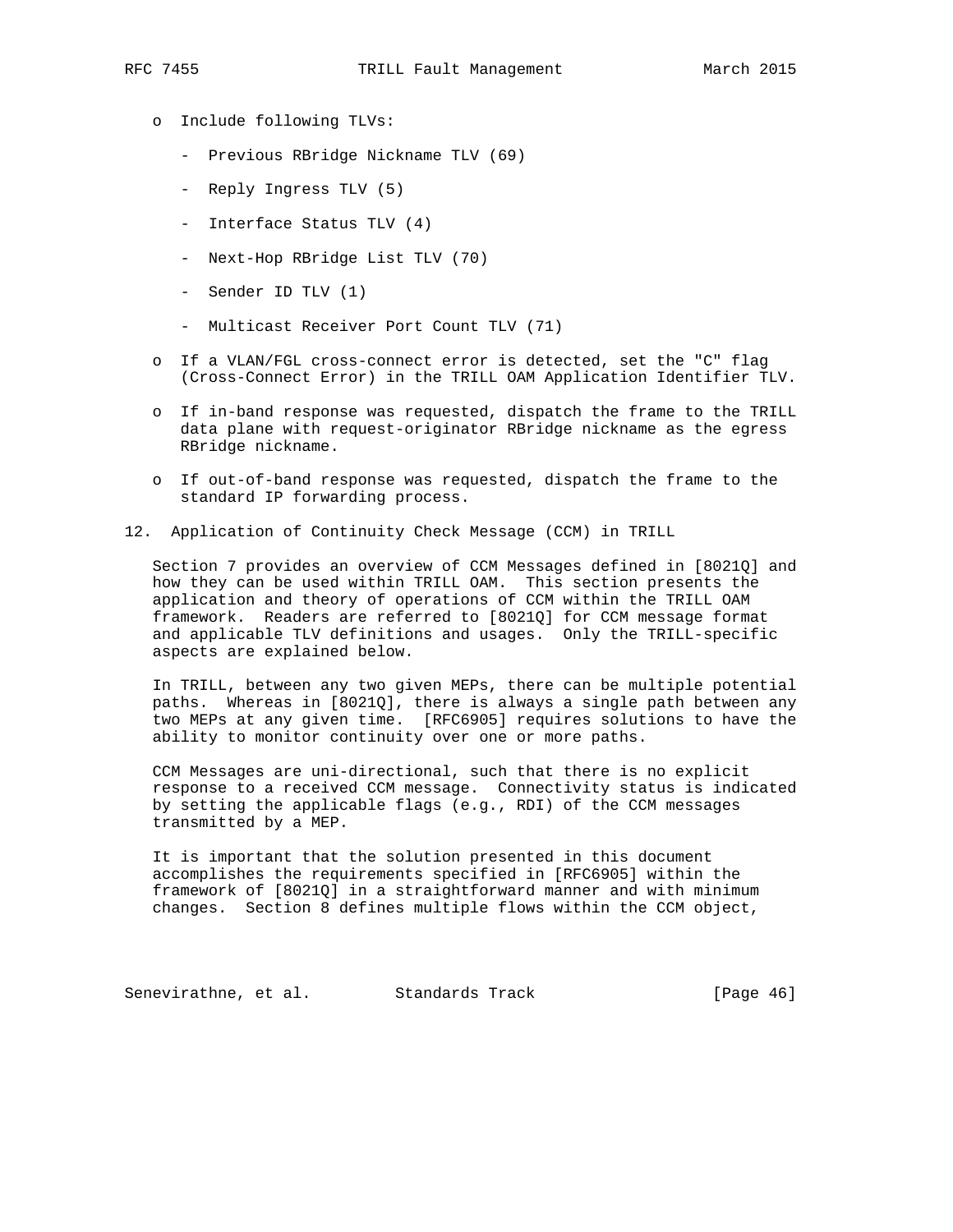each corresponding to a flow that a given MEP wishes to monitor. Hence, CCM, in multipath environments like TRILL, monitors per-flow connectivity and cross-connect errors.

 Receiving MEPs do not cross-check whether a received CCM belongs to a specific flow from the originating RBridge. Any attempt to track status of individual flows may explode the amount of state information that any given RBridge has to maintain.

 The obvious question arises: how does the originating RBridge know which flow or flows are at fault?

 This is accomplished with a combination of the RDI flag in the CCM header, Flow Identifier TLV, and SNMP Notifications (Traps). Section 12.1 discusses the procedure.

12.1. CCM Error Notification

 Each MEP transmits four CCM messages per each flow. ([8021Q] detects CCM fault when three consecutive CCM messages are lost). Each CCM message has a unique sequence number (Session ID) and unique flow identifier. The flow-identifier is included in the OAM message via the Flow Identifier TLV.

 When a MEP notices a CCM timeout from a remote MEP (MEP-A), it sets the RDI flag on the next CCM message it generates. Additionally, it logs and sends an SNMP notification that contains the remote MEP Identification, flow-identifier, and the sequence number of the last CCM message it received, and, if available, the flow-identifier and the sequence number of the first CCM message it received after the failure. Each MEP maintains a unique flow-identifier per each flow; hence, the operator can easily identify flows that correspond to the specific flow-identifier.

The following example illustrates the above.

Assume there are two MEPs: MEP-A and MEP-B.

Assume there are three flows between MEP-A and MEP-B.

Let's assume MEP-A allocates sequence numbers as follows:

Flow-1 Sequence= $\{1, 2, 3, 4, 13, 14, 15, 16, \dots\}$  flow-identifier=(1)

 $Flow-2 Sequence={5,6,7,8,17,18,19,20,... } flow-identifier=(2)$ 

Flow-3 Sequence= $\{9, 10, 12, 11, 21, 22, 23, 24, ...\}$  flow-identifier=(3)

Senevirathne, et al. Standards Track [Page 47]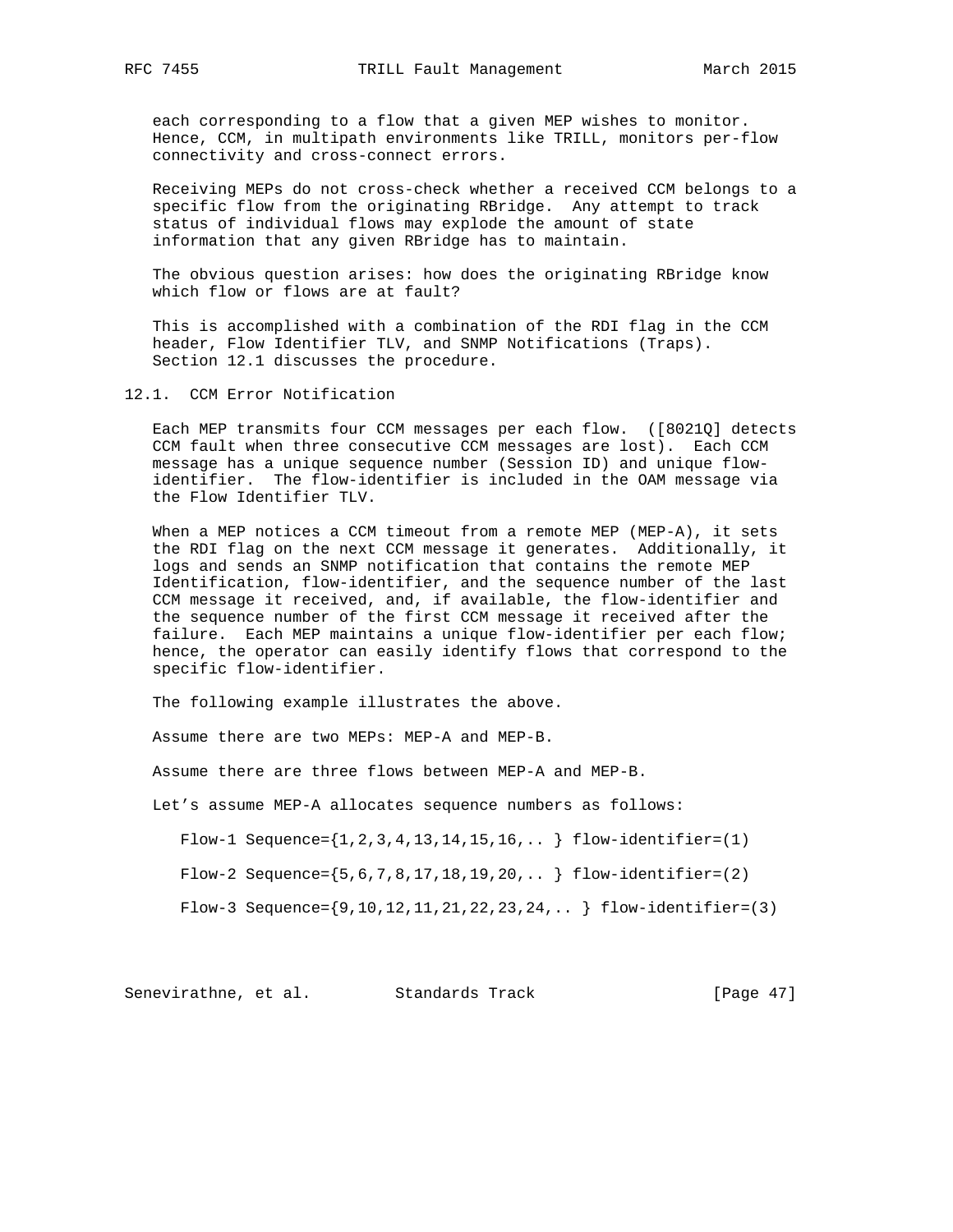Let's assume Flow-2 is at fault.

 MEP-B receives CCM from MEP-A with sequence numbers 1, 2, 3, and 4 but did not receive 5, 6, 7, and 8. CCM timeout is set to three CCM intervals in [8021Q]. Hence, MEP-B detects the error at the 8th CCM message. At this time, the sequence number of the last good CCM message MEP-B has received from MEP-A is 4, and the flow-identifier of the last good CCM Message is (1). Hence, MEP-B will generate a CCM error SNMP notification with MEP-A, last good flow-identifier (1), and sequence number 4.

 When MEP-A switches to Flow-3 after transmitting Flow-2, MEP-B will start receiving CCM messages. In the foregoing example, it will be a CCM message with sequence numbers 9, 10, 11, 12, and 21 and so on. When in receipt of a new CCM message from a specific MEP, after a CCM timeout, the TRILL OAM will generate an SNMP Notification of CCM resume with remote MEP-ID, the first valid flow-identifier, and the sequence number after the CCM timeout. In the foregoing example, it is MEP-A, flow-identifier (3), and sequence number 9.

 The remote MEP list under the CCM MIB Object is augmented to contain "Last Sequence Number", flow-identifier, and "CCM Timeout" variables. "Last Sequence Number" and flow-identifier are updated every time a CCM is received from a remote MEP. The CCM Timeout variable is set when the CCM timeout occurs and is cleared when a CCM is received.

- 12.2. Theory of Operation
- 12.2.1. Actions by Originator RBridge

The originator RBridge takes the following actions:

- o Derives the Flow Entropy field based on flow-entropy information specified in the CCM Management object.
- o Constructs the TRILL CCM OAM header as specified in [8021Q].
- o The TRILL OAM Application Identifier TLV MUST be included as the first TLV with the flags set to applicable values.
- o Includes other TLVs specified in [8021Q].
- o Includes the following optional TLV, where applicable:
	- Sender ID TLV (1)
- o Specifies the Hop Count of the TRILL Data frame per user specification or utilize an applicable Hop Count value.

Senevirathne, et al. Standards Track [Page 48]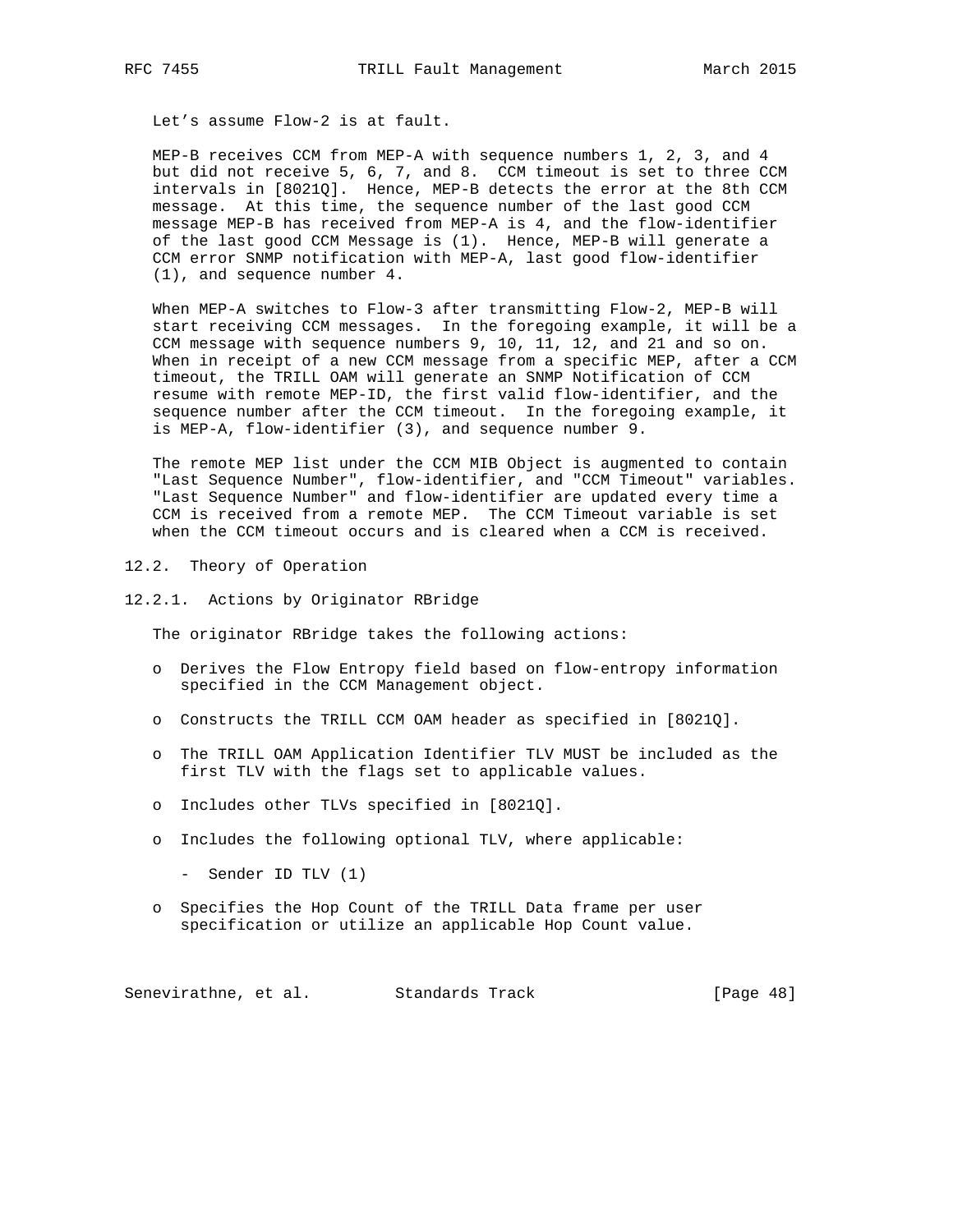o Dispatches the OAM frame to the TRILL data plane for transmission.

 An RBridge transmits a total of four requests, each at CCM retransmission interval. At each transmission, the Session Identification number MUST be incremented by one.

 At the 5th retransmission interval, the Flow Entropy of the CCM packet is updated to the next flow-entropy information specified in the CCM Management object. If the current Flow Entropy is the last Flow Entropy specified, move to the first Flow Entropy specified and continue the process.

12.2.2. Intermediate RBridge

 Intermediate RBridges forward the frame as a normal data frame; no special handling is required.

12.2.3. Destination RBridge

 If the CCM Message is addressed to the local RBridge or multicast and satisfies the OAM identification methods specified in Section 3.2, then the RBridge data plane forwards the message to the CPU for further processing.

 The TRILL OAM application layer further validates the received OAM frame by examining the presence of OAM Ethertype at the end of the Flow Entropy. Frames that do not contain OAM Ethertype at the end of the Flow Entropy MUST be discarded.

 The TRILL OAM application layer then validates the MD-Level and pass the packet to the OpCode demultiplexer. The OpCode demultiplexer delivers CCM packets to the CCM process.

The CCM process performs the processing specified in [8021Q].

 Additionally, the CCM process updates the CCM Management object with the sequence number of the received CCM packet. Note: The last received CCM sequence number and CCM timeout are tracked per each remote MEP.

 If the CCM timeout is true for the sending remote MEP, then clear the CCM timeout in the CCM Management object and generate the SNMP notification as specified above.

Senevirathne, et al. Standards Track [Page 49]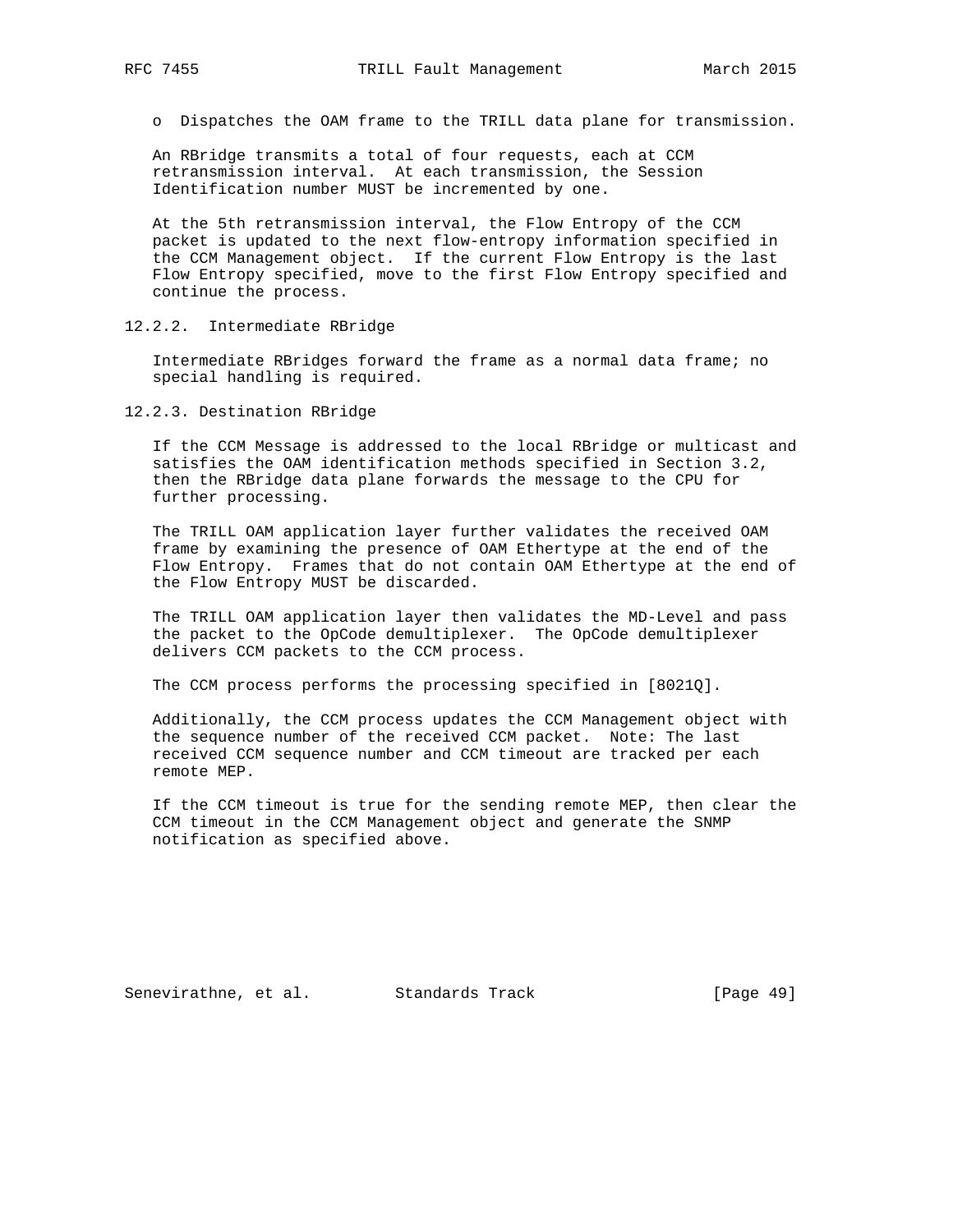### 13. Fragmented Reply

 TRILL OAM allows fragmented reply messages. In case of fragmented replies, all parts of the reply MUST follow the procedure defined in this section.

 The same Session Identification Number MUST be included in all related fragments of the same message.

 The TRILL OAM Application Identifier TLV MUST be included, with the Fragment-ID field monotonically increasing with each fragment transmitted with the appropriate Final flag field. The Final flag MUST only be equal to one on the final fragment of the reply.

 On the receiver, the process MUST order the fragments based on the Fragment-ID. Any fragments received after the final fragment MUST be discarded. Messages with incomplete fragments (i.e., messages with one or missing fragments after the receipt of the fragment with the final flag set) MUST be discarded as well.

 If the number of fragments exceeds the maximum supported fragments (255), then the Return Code of the reply message MUST be set to 1 (Reply message), and the Return Sub-code MUST be set to 1 (Fragment limit exceeded).

## 14. Security Considerations

 Forged OAM packets could cause false error or failure indications, mask actual errors or failures, or be used for denial of service. Source addresses for messages can be forged and the out-of-band reply facility (see Section 8.4.4) provides for explicitly supplying the address for replies. For protection against forged OAM packets, the Authentication TLV (see Section 8.4.13) can be used in an OAM message in TRILL. This TLV is virtually identical to the IS-IS Authentication TLV specified in [IS-IS] and depends on IS-IS keying material and the current state of IS-IS keying as discussed in [KARPISIS] and [RFC5310]. In particular, there is currently no standardized IS-IS automated key management.

 Of course, authentication is ineffective unless verified and ineffective against senders who have the keying material needed to produce OAM messages that will pass authentication checks. Implementations MUST implement rate-limiting functionality to protect against exploitation of OAM messages as a means of denial-of-service attacks. Aggressive rate-limiting may trigger false positive errors against CCM and LBM-based session monitoring.

Senevirathne, et al. Standards Track [Page 50]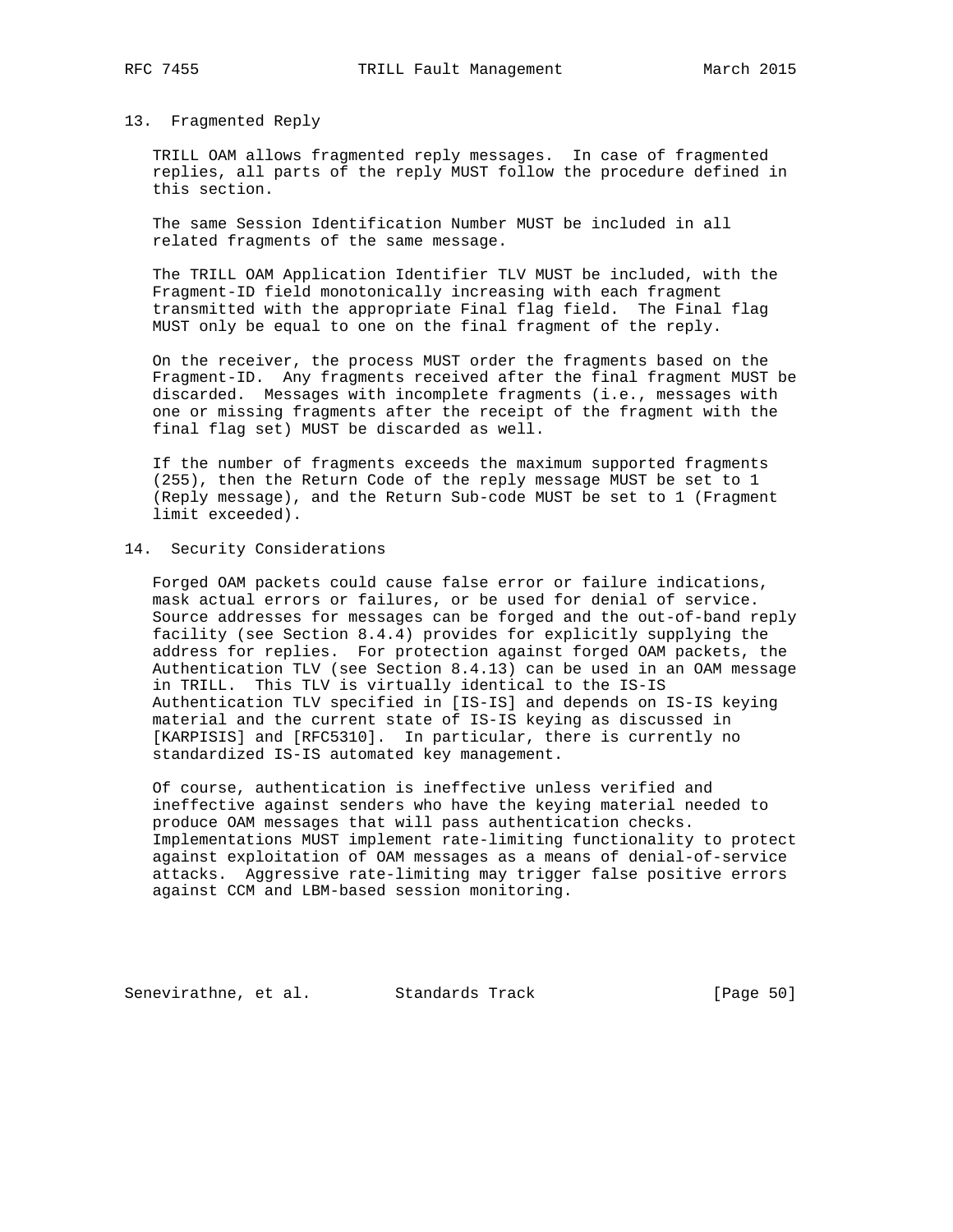Even with authentication, replay of authenticated messages may be possible. There are four types of messages: Continuity Check (CCM), Loopback, Path Trace, and Multi-destination Tree Verification (MTVM). In the case of CCM messages, sequence numbers are required (see Section 12.1) that can protect against replay. In the case of Loopback Messages (see Section 9.1), a Loopback Transaction Identifier is included that, as required by [8021Q], is incremented with each transmission and can detect replays. PTMs (see Section 10) and MTVMs (see Section 11.1) are specified to have the same format as Loopback Messages (although with different OpCodes), so they also have an identifier incremented with each transmission that can detect replays. Thus, all TRILL OAM messages have a field that can be used for replay protection.

 For general TRILL-related security considerations, please refer to [RFC6325].

 [8021Q] requires that the MEP filters or passes through OAM messages based on the MD-Level. The MD-Level is embedded deep in the OAM message. Hence, conventional methods of frame filtering may not be able to filter frames based on the MD-Level. As a result, OAM messages that must be dropped due to MD-Level mismatch may leak into a TRILL domain with a different MD-Level.

 This leaking may not cause any functionality loss. The receiving MEP/MIP is required to validate the MD-level prior to acting on the message. Any frames received with an incorrect MD-Level need to be dropped.

 Generally, a single operator manages each TRILL campus; hence, there is no risk of security exposure. However, in the event of multi operator deployments, operators should be aware of possible exposure of device-specific information, and appropriate measures must be taken.

 It is also important to note that the MPLS OAM framework [RFC4379] does not include the concept of domains and OAM filtering based on operators. It is our opinion that the lack of OAM frame filtering based on domains does not introduce significant functional deficiency or security risk.

 It is possible to mandate requiring different credentials to use different OAM functions or capabilities within a specific OAM function. Implementations may consider grouping users to different security clearance levels and restricting functions and capabilities to different clearance levels. However, exact implementation details of such a framework are outside the scope of this document.

Senevirathne, et al. Standards Track [Page 51]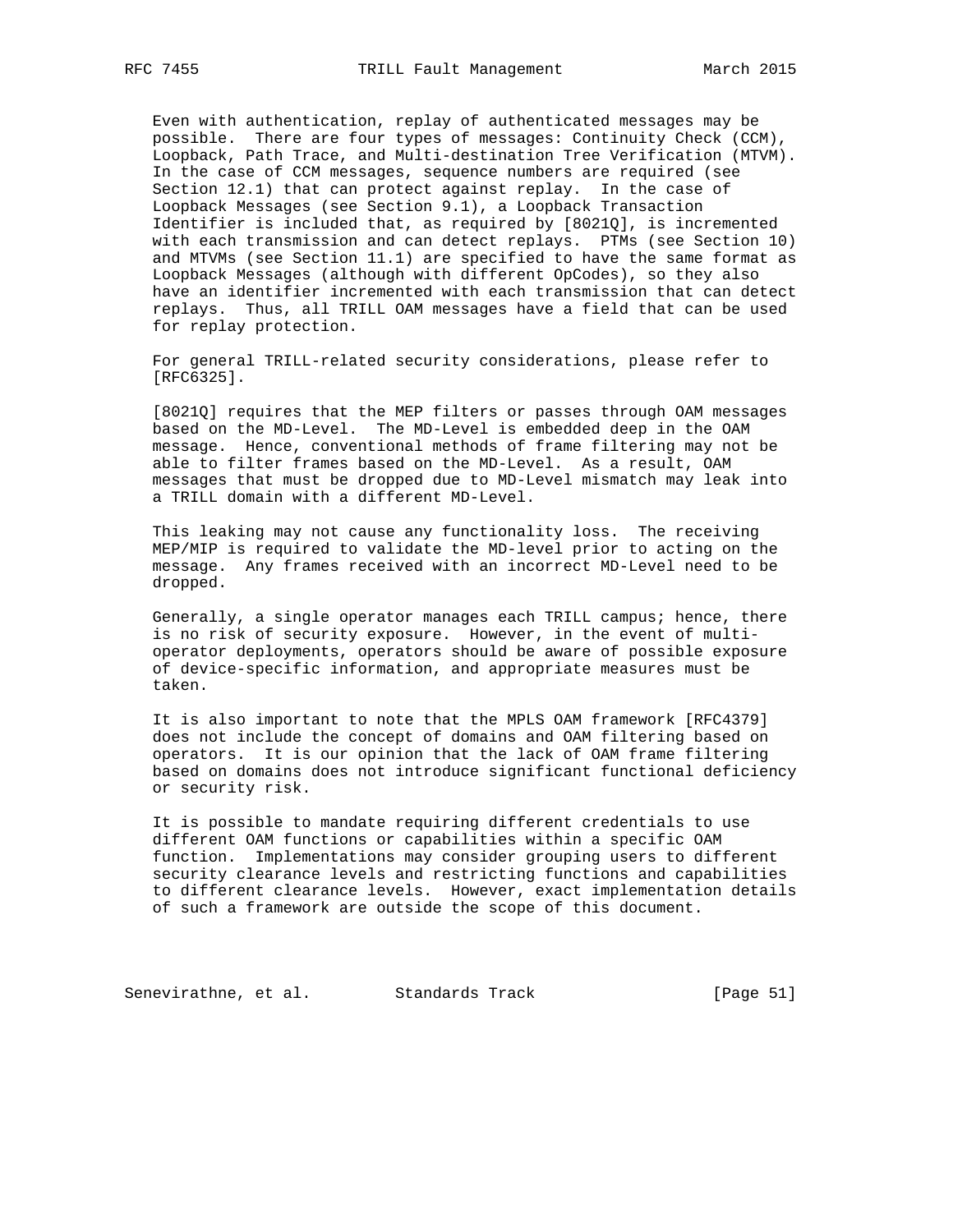# 15. IANA Considerations

IANA has made the assignments described below.

15.1. OAM Capability Flags

 Two TRILL-VER sub-TLV Capability Flags (see Section 3.3) have been assigned as follows:

| Bit. | Description                       | Reference |
|------|-----------------------------------|-----------|
|      |                                   |           |
|      | OAM capable                       | RFC 7455  |
|      | Backwards-compatible OAM RFC 7455 |           |

15.2. CFM Code Points

 Four OpCodes have been assigned from the "CFM OAM IETF OpCodes" sub registry as follows:

| Value | Assignment                                  | Reference |
|-------|---------------------------------------------|-----------|
|       |                                             |           |
| 64    | Path Trace Reply                            | RFC 7455  |
| 65    | Path Trace Message                          | RFC 7455  |
| 66    | Multi-destination Tree Verification Reply   | RFC 7455  |
| 67    | Multi-destination Tree Verification Message | RFC 7455  |

 Eleven TLV Types have been assigned from the "CFM OAM IETF TLV Types" sub-registry as follows:

| Value | Assignment                           | Reference |
|-------|--------------------------------------|-----------|
|       |                                      |           |
| 64    | TRILL OAM Application Identifier TLV | RFC 7455  |
| 65    | Out-of-Band Reply Address TLV        | RFC 7455  |
| 66    | Diagnostic Label TLV                 | RFC 7455  |
| 67    | Original Data Payload TLV            | RFC 7455  |
| 68    | RBridge Scope TLV                    | RFC 7455  |
| 69    | Previous RBridge Nickname TLV        | RFC 7455  |
| 70    | Next-Hop RBridge List TLV            | RFC 7455  |
| 71    | Multicast Receiver Port Count TLV    | RFC 7455  |
| 72    | Flow Identifier TLV                  | RFC 7455  |
| 73    | Reflector Entropy TLV                | RFC 7455  |
| 74    | Authentication TLV                   | RFC 7455  |

Senevirathne, et al. Standards Track [Page 52]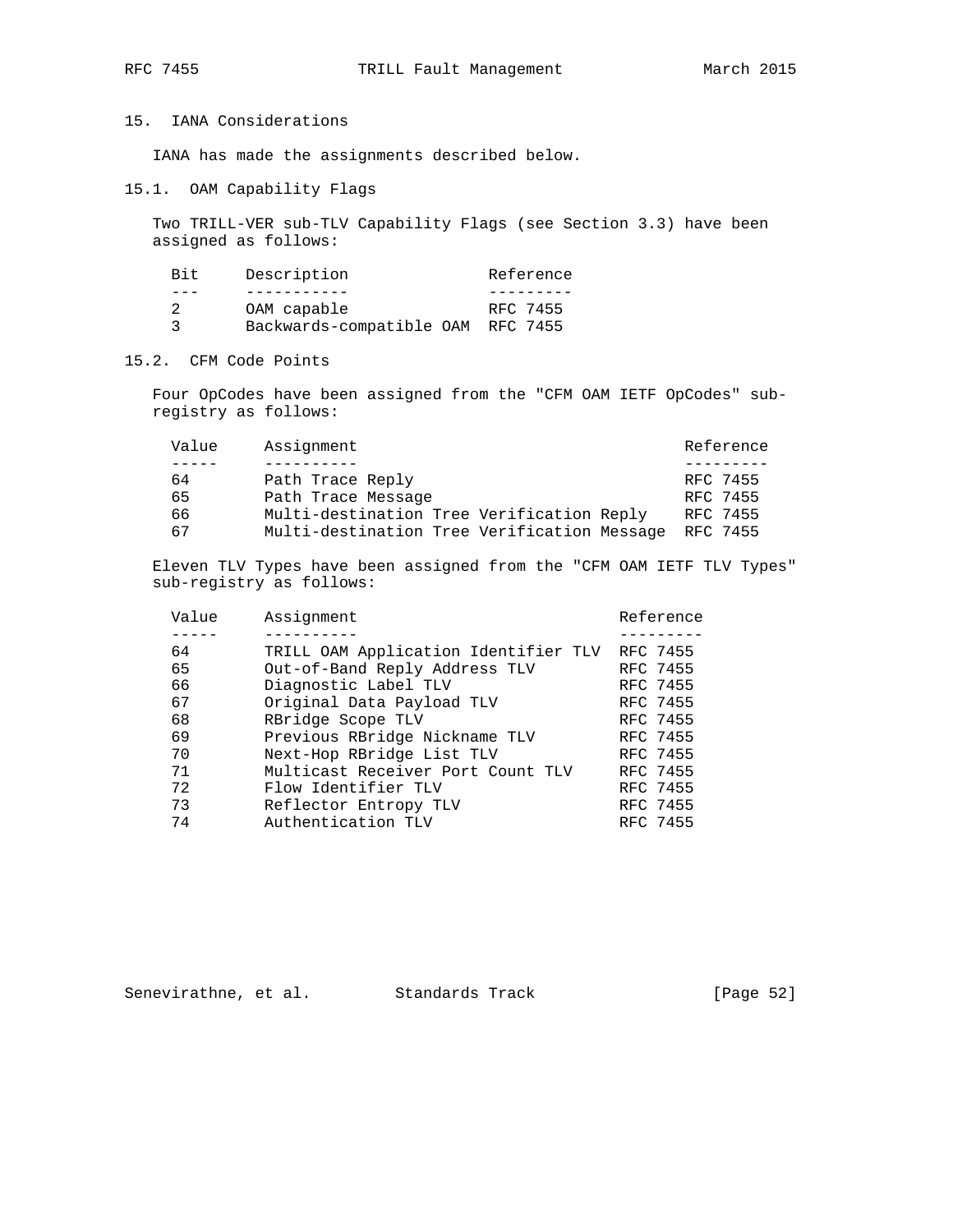15.3. MAC Addresses

 IANA has assigned a unicast and a multicast MAC address under the IANA Organizationally Unique Identifier (OUI) for identification of OAM packets as discussed for the backwards-compatibility method (Appendix A.2) and based on the request template in Appendix C. The assigned addresses are 00-00-5E-90-01-00 (unicast) and 01-00-5E-90-01-00 (multicast).

15.4. Return Codes and Sub-codes

 IANA has created the "TRILL OAM Return Codes" registry within the "Transparent Interconnection of Lots of Links (TRILL) Parameters" registry and a separate sub-code sub-registry for each Return Code as shown below:

Registry: TRILL OAM Return Codes

Registration Procedure: Standards Action

| Return Code | Assignment      | References |
|-------------|-----------------|------------|
|             |                 |            |
|             | Request message | RFC 7455   |
|             | Reply message   | RFC 7455   |
| $2 - 255$   | Unassigned      | RFC 7455   |

Sub-Registry: Sub-codes for TRILL OAM Return Code 0

Registration Procedure: Standards Action

| Sub-code  | Assignment    | References |
|-----------|---------------|------------|
|           |               |            |
|           | Valid request | RFC 7455   |
| $1 - 255$ | Unassigned    | RFC 7455   |

Sub-Registry: Sub-codes for TRILL OAM Return Code 1

Registration Procedure: Standards Action

| Sub-code  | Assignment                       | References |
|-----------|----------------------------------|------------|
|           |                                  |            |
|           | Valid response                   | RFC 7455   |
|           | Fragment limit exceeded RFC 7455 |            |
|           | Intermediate RBridge             | RFC 7455   |
| $3 - 255$ | Unassigned                       | RFC 7455   |

Senevirathne, et al. Standards Track [Page 53]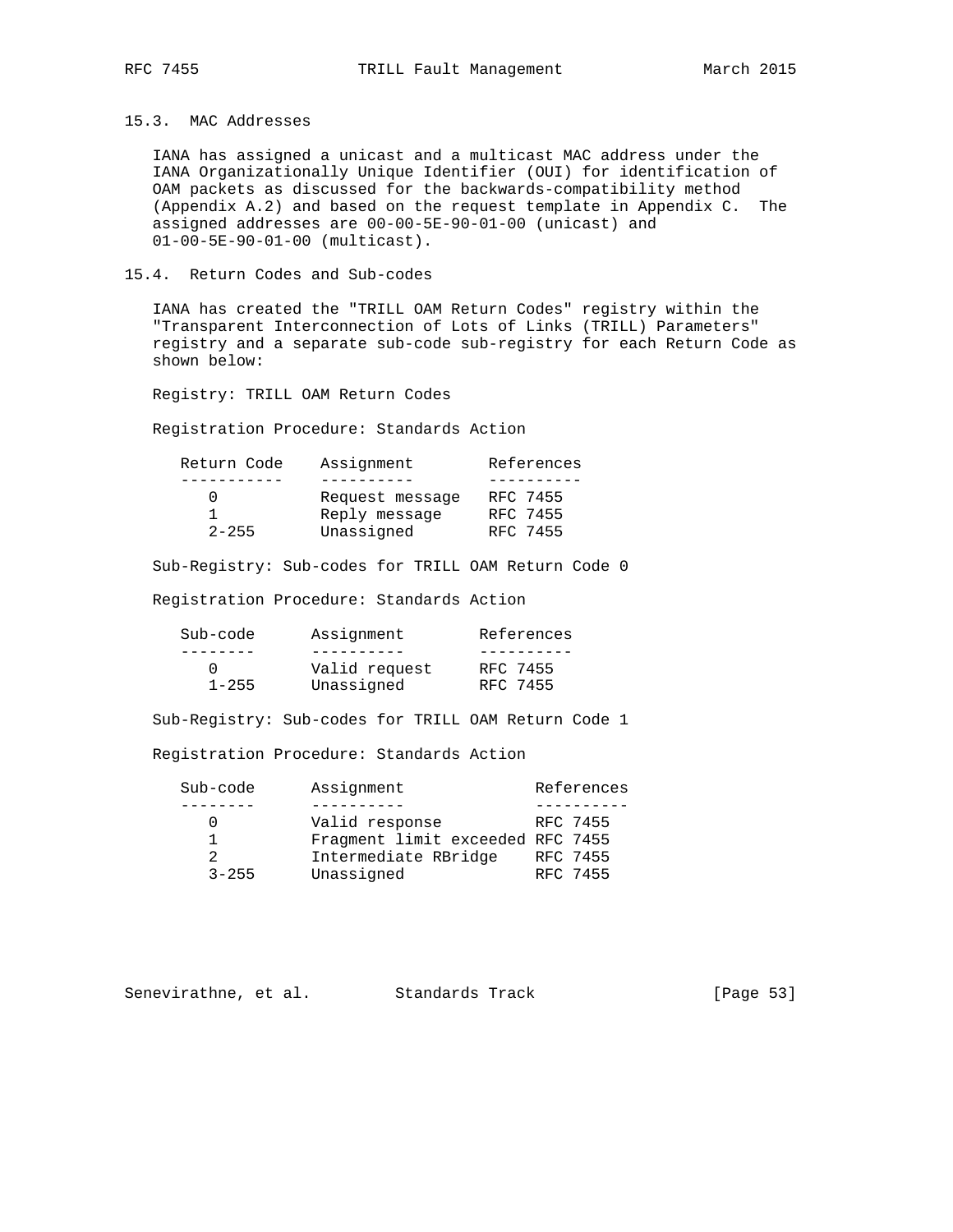15.5. TRILL Nickname Address Family

 IANA has allocated 16396 as the Address Family Number for TRILL nickname.

- 16. References
- 16.1. Normative References
	- [8021Q] IEEE, "IEEE Standard for Local and metropolitan area networks -- Bridges and Bridged Networks", IEEE Std 802.1Q, December 2014.
	- [IS-IS] ISO/IEC, "Information technology -- Telecommunications and information exchange between systems -- Intermediate System to Intermediate System intra-domain routeing information exchange protocol for use in conjunction with the protocol for providing the connectionless-mode network service (ISO 8473)", ISO/IEC 10589:2002, Second Edition, 2002.
	- [RFC2119] Bradner, S., "Key words for use in RFCs to Indicate Requirement Levels", BCP 14, RFC 2119, March 1997, <http://www.rfc-editor.org/info/rfc2119>.
	- [RFC5226] Narten, T. and H. Alvestrand, "Guidelines for Writing an IANA Considerations Section in RFCs", BCP 26, RFC 5226, May 2008, <http://www.rfc-editor.org/info/rfc5226>.
	- [RFC5310] Bhatia, M., Manral, V., Li, T., Atkinson, R., White, R., and M. Fanto, "IS-IS Generic Cryptographic Authentication", RFC 5310, February 2009, <http://www.rfc-editor.org/info/rfc5310>.
	- [RFC6325] Perlman, R., Eastlake 3rd, D., Dutt, D., Gai, S., and A. Ghanwani, "Routing Bridges (RBridges): Base Protocol Specification", RFC 6325, July 2011, <http://www.rfc-editor.org/info/rfc6325>.
	- [RFC7172] Eastlake 3rd, D., Zhang, M., Agarwal, P., Perlman, R., and D. Dutt, "Transparent Interconnection of Lots of Links (TRILL): Fine-Grained Labeling", RFC 7172, May 2014, <http://www.rfc-editor.org/info/rfc7172>.

Senevirathne, et al. Standards Track [Page 54]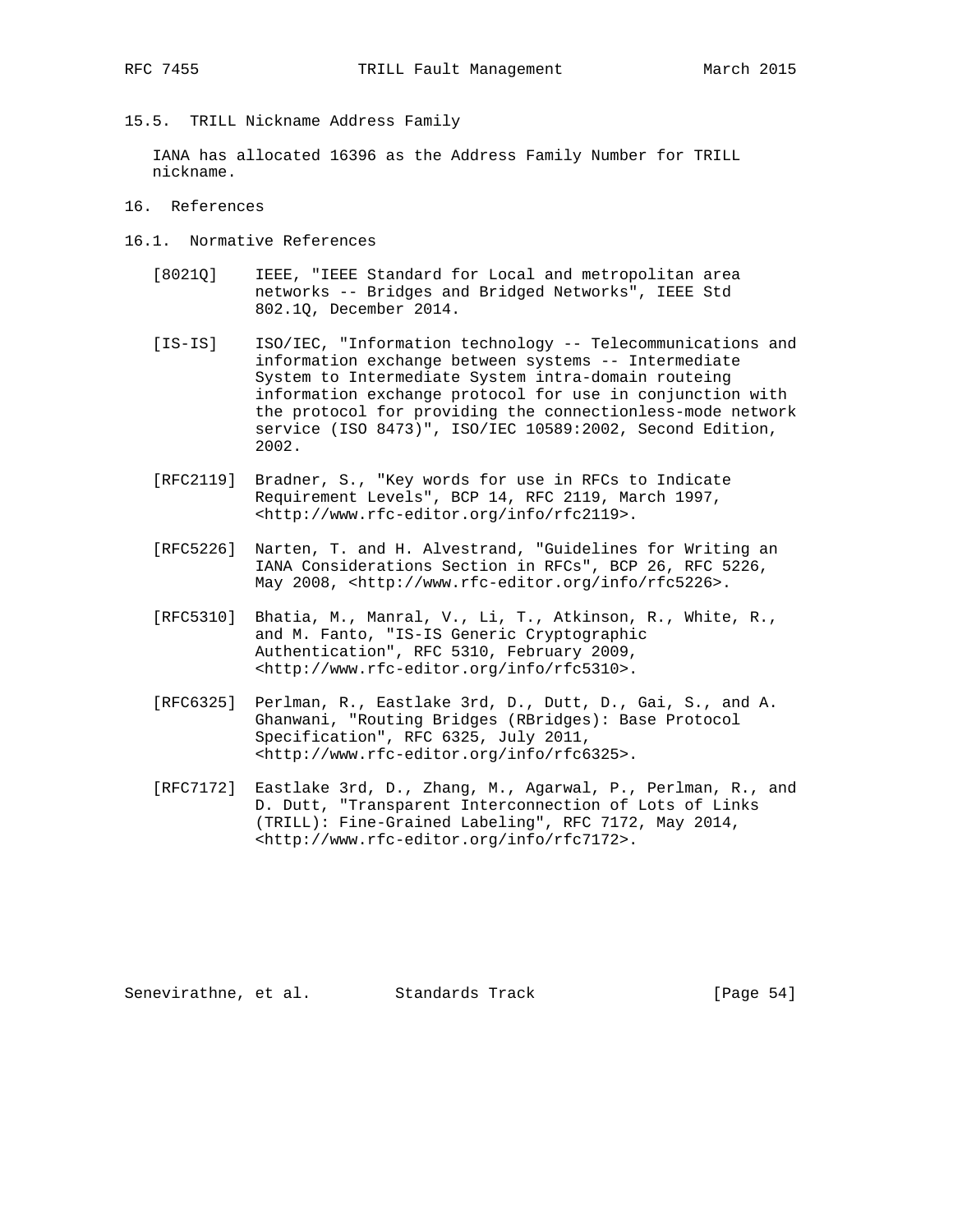# 16.2. Informative References

- [KARPISIS] Chunduri, U., Tian, A., and W. Lu, "KARP IS-IS security analysis", Work in Progress, draft-ietf-karp-isis analysis-04, March 2015.
- [RFC4379] Eronen, P., Ed., and H. Tschofenig, Ed., "Pre-Shared Key Ciphersuites for Transport Layer Security (TLS)", RFC 4279, December 2005, <http://www.rfc-editor.org/info/rfc4279>.
- [RFC6291] Andersson, L., van Helvoort, H., Bonica, R., Romascanu, D., and S. Mansfield, "Guidelines for the Use of the "OAM" Acronym in the IETF", BCP 161, RFC 6291, June 2011, <http://www.rfc-editor.org/info/rfc6291>.
- [RFC6361] Carlson, J. and D. Eastlake 3rd, "PPP Transparent Interconnection of Lots of Links (TRILL) Protocol Control Protocol", RFC 6361, August 2011, <http://www.rfc-editor.org/info/rfc6361>.
- [RFC6905] Senevirathne, T., Bond, D., Aldrin, S., Li, Y., and R. Watve, "Requirements for Operations, Administration, and Maintenance (OAM) in Transparent Interconnection of Lots of Links (TRILL)", RFC 6905, March 2013, <http://www.rfc-editor.org/info/rfc6905>.
- [RFC7174] Salam, S., Senevirathne, T., Aldrin, S., and D. Eastlake 3rd, "Transparent Interconnection of Lots of Links (TRILL) Operations, Administration, and Maintenance (OAM) Framework", RFC 7174, May 2014, <http://www.rfc-editor.org/info/rfc7174>.
- [RFC7176] Eastlake 3rd, D., Senevirathne, T., Ghanwani, A., Dutt, D., and A. Banerjee, "Transparent Interconnection of Lots of Links (TRILL) Use of IS-IS", RFC 7176, May 2014, <http://www.rfc-editor.org/info/rfc7176>.
- [RFC7178] Eastlake 3rd, D., Manral, V., Li, Y., Aldrin, S., and D. Ward, "Transparent Interconnection of Lots of Links (TRILL): RBridge Channel Support", RFC 7178, May 2014, <http://www.rfc-editor.org/info/rfc7178>.
- [RFC7179] Eastlake 3rd, D., Ghanwani, A., Manral, V., Li, Y., and C. Bestler, "Transparent Interconnection of Lots of Links (TRILL): Header Extension", RFC 7179, May 2014, <http://www.rfc-editor.org/info/rfc7179>.

Senevirathne, et al. Standards Track [Page 55]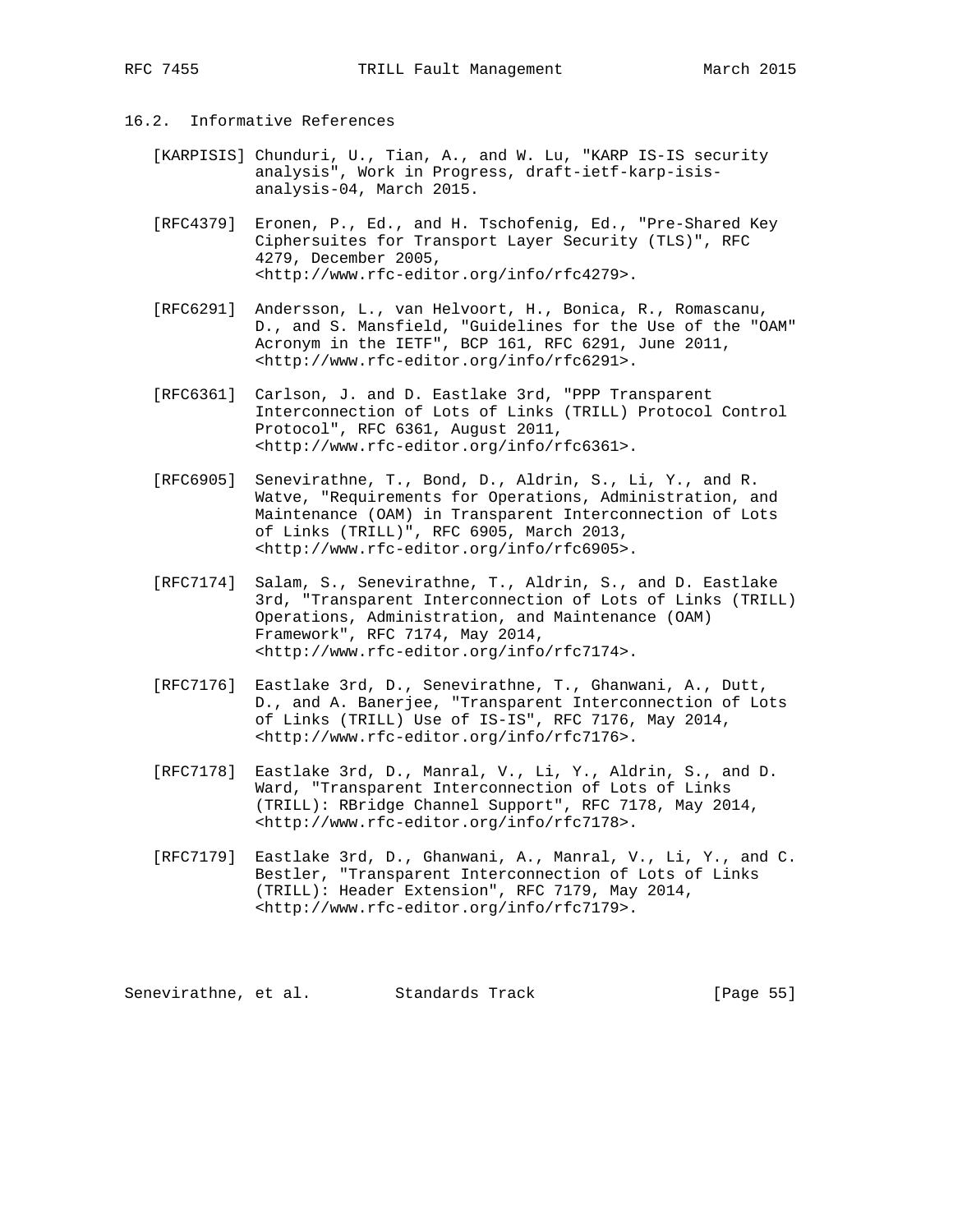- [RFC7180] Eastlake 3rd, D., Zhang, M., Ghanwani, A., Manral, V., and A. Banerjee, "Transparent Interconnection of Lots of Links (TRILL): Clarifications, Corrections, and Updates", RFC 7180, May 2014, <http://www.rfc-editor.org/info/rfc7180>.
- [RFC7456] Mizrahi, T., Senevirathne, T., Salam, S., Kumar, D., and D. Eastlake 3rd, "Loss and Delay Measurement in Transparent Interconnection of Lots of Links (TRILL)", RFC 7456, March 2015, <http://www.rfc-editor.org/info/rfc7456>.
- [TRILLOAMMIB] Kumar, D., Salam, S., and T. Senevirathne, "TRILL OAM MIB", Work in Progress, draft-deepak-trill-oam-mib-01, October 2013.
- [Y1731] ITU-T, "OAM functions and mechanisms for Ethernet based networks", ITU-T Recommendation G.8013/Y.1731, November 2013.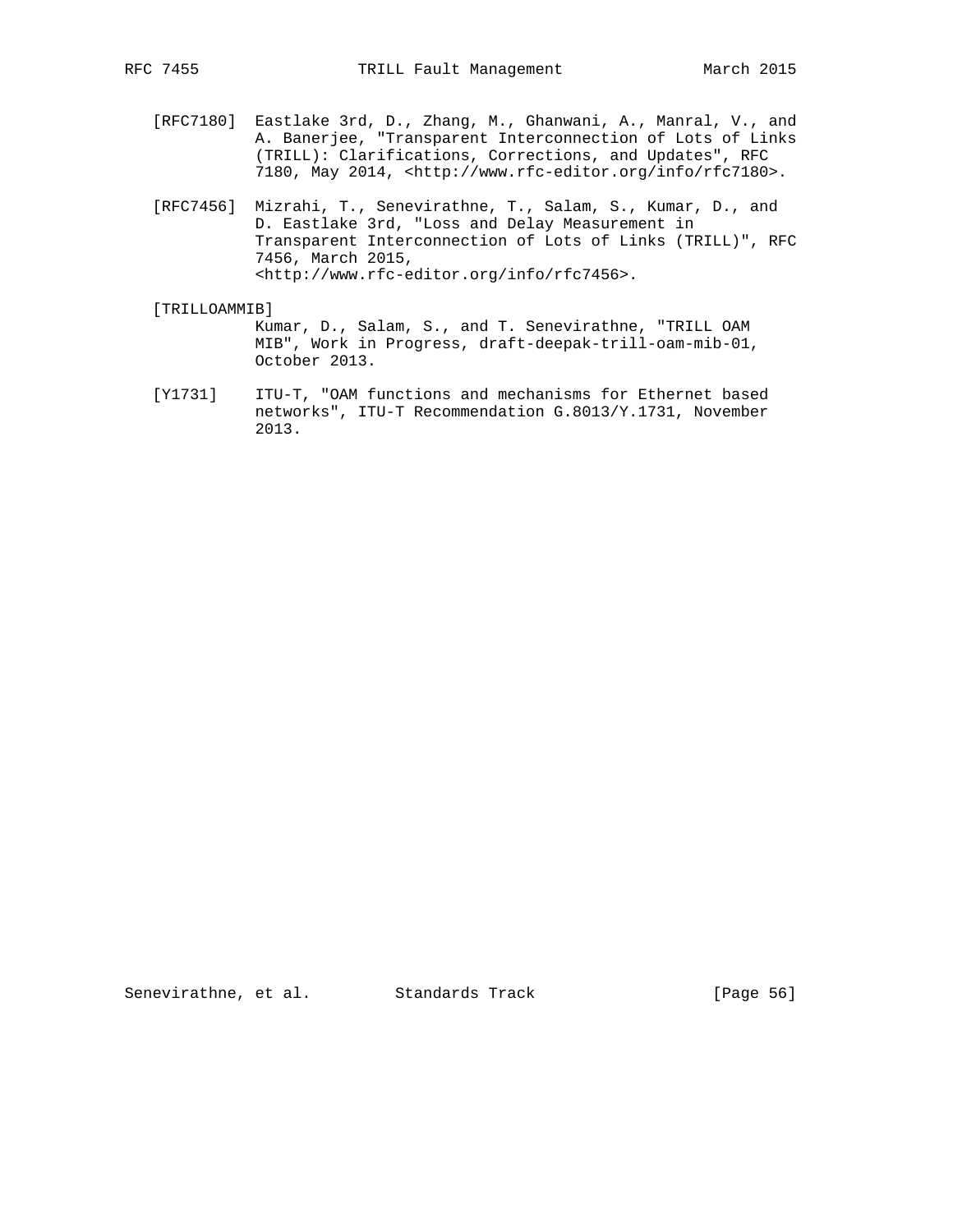Appendix A. Backwards Compatibility

 The methodology presented in this document is in-line with the framework defined in [8021Q] for providing fault management coverage. However, in practice, some TRILL platforms may not have the capabilities to support some of the required techniques. In this appendix, we present a method that allows RBridges, which do not have the required hardware capabilities, to participate in the TRILL OAM solution.

 There are two broad areas to be considered: 1) the Maintenance Point (MEP/MIP) Model and 2) data-plane encoding and frame identification.

A.1. Maintenance Point (MEP/MIP) Model

 For backwards compatibility, MEPs and MIPs are located in the CPU. This will be referred to as the "central brain" model as opposed to "port brain" model.

 In the "central brain" model, an RBridge using either Access Control Lists (ACLs) or some other method forwards qualifying OAM messages to the CPU. The CPU then performs the required processing and multiplexing to the correct MP (Maintenance Point).

 Additionally, RBridges MUST have the capability to prevent the leaking of OAM packets, as specified in [RFC6905].

## A.2. Data-Plane Encoding and Frame Identification

 The backwards-compatibility method presented in this section defines methods to identify OAM frames when implementations do not have capabilities to utilize the TRILL OAM Alert flag presented earlier in this document to identify OAM frames in the hardware.

 It is assumed that ECMP path selection of non-IP flows utilizes MAC DA, MAC SA, and VLAN; IP flows utilize IP DA, IP SA, TCP/UDP port numbers, and other Layer 3 and Layer 4 information. The well-known fields to identify OAM flows are chosen such that they mimic the ECMP selection of the actual data along the path. However, it is important to note that there may be implementations that would utilize these well-known fields for ECMP selections. Hence, implementations that support OAM SHOULD move to utilizing the TRILL Alert flag, as soon as possible, and methods presented here SHOULD be used only as an interim solution.

Senevirathne, et al. Standards Track [Page 57]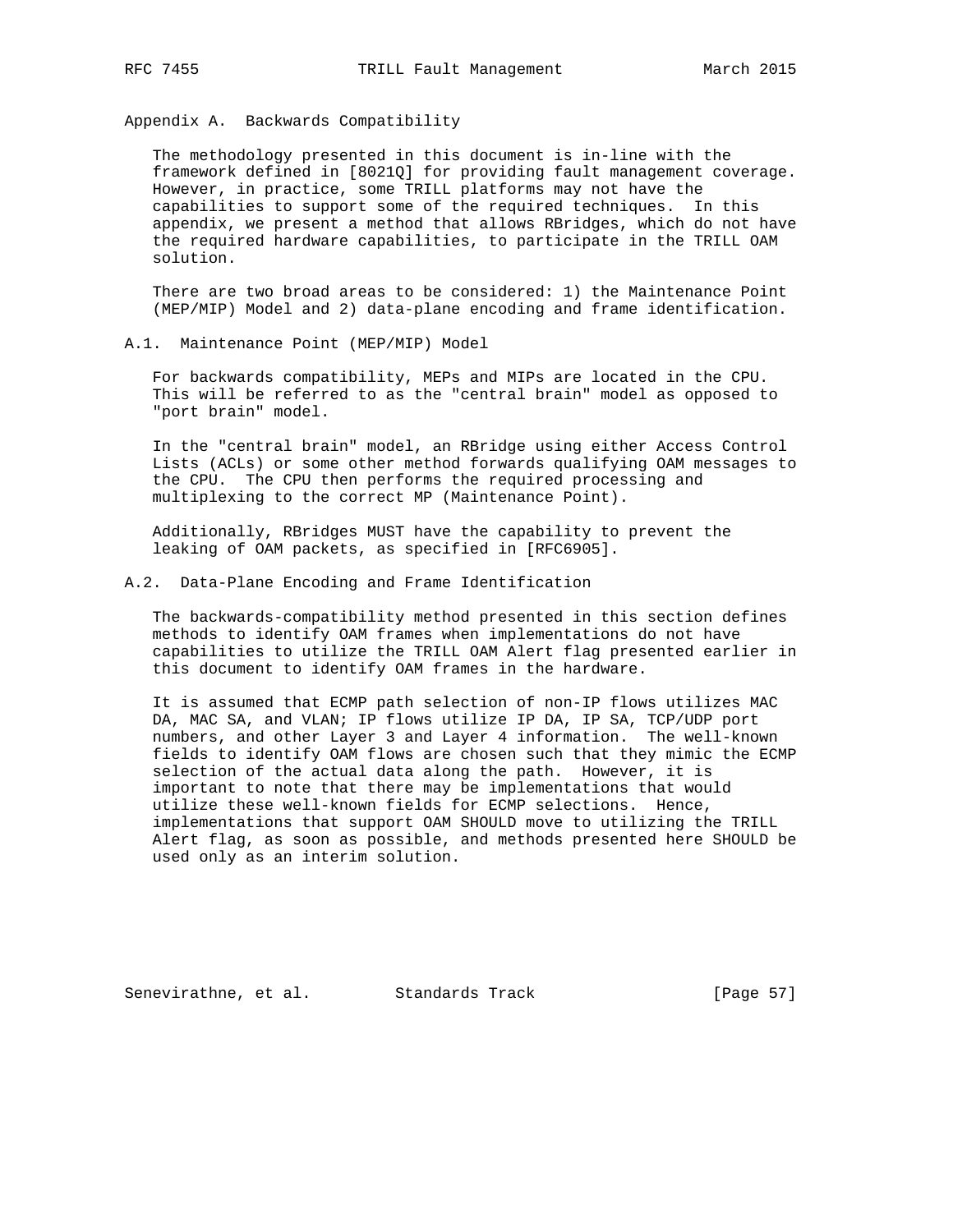Identification methods are divided in to four broader groups:

- 1. Identification of Unicast non-IP OAM Flows,
- 2. Identification of Multicast non-IP OAM Flows,
- 3. Identification of Unicast IP OAM Flows, and
- 4. Identification of Multicast IP OAM Flows.

 As presented in Figure 24, based on the flow type (as defined above), implementations are required to use a well-known value in either the Inner.MacSA field or OAM Ethertype field to identify OAM flows.

 A receiving RBridge identifies OAM flows based on the presence of the well-known values in the specified fields. Additionally, for unicast flows, the egress RBridge nickname of the packet MUST match that of the local RBridge, or for multicast flows, the TRILL Header multicast ("M") flag MUST be set.

 Unicast OAM flows that qualify for local processing MUST be redirected to the OAM process and MUST NOT be forwarded (to prevent leaking of the packet out of the TRILL campus).

 A copy of multicast OAM flows that qualify for local processing MUST be sent to the OAM process, and the packets MUST be forwarded along the normal path. Additionally, methods MUST be in place to prevent multicast packets from leaking out of the TRILL campus.

 Figure 24 summarizes the identification of different OAM frames from data frames.

| Flow Entropy    | Inner.MacSA | OAM Ethertype | Eqress<br>nickname |
|-----------------|-------------|---------------|--------------------|
| Unicast no IP   | N/A         | Match         | Match              |
| Multicast no IP | N/A         | Match         | N/A                |
| Unicast IP      | Match       | N/A           | Match              |
| Multicast IP    | Match       | N/A           | N/A                |

Figure 24: Identification of TRILL OAM Frames

Senevirathne, et al. Standards Track [Page 58]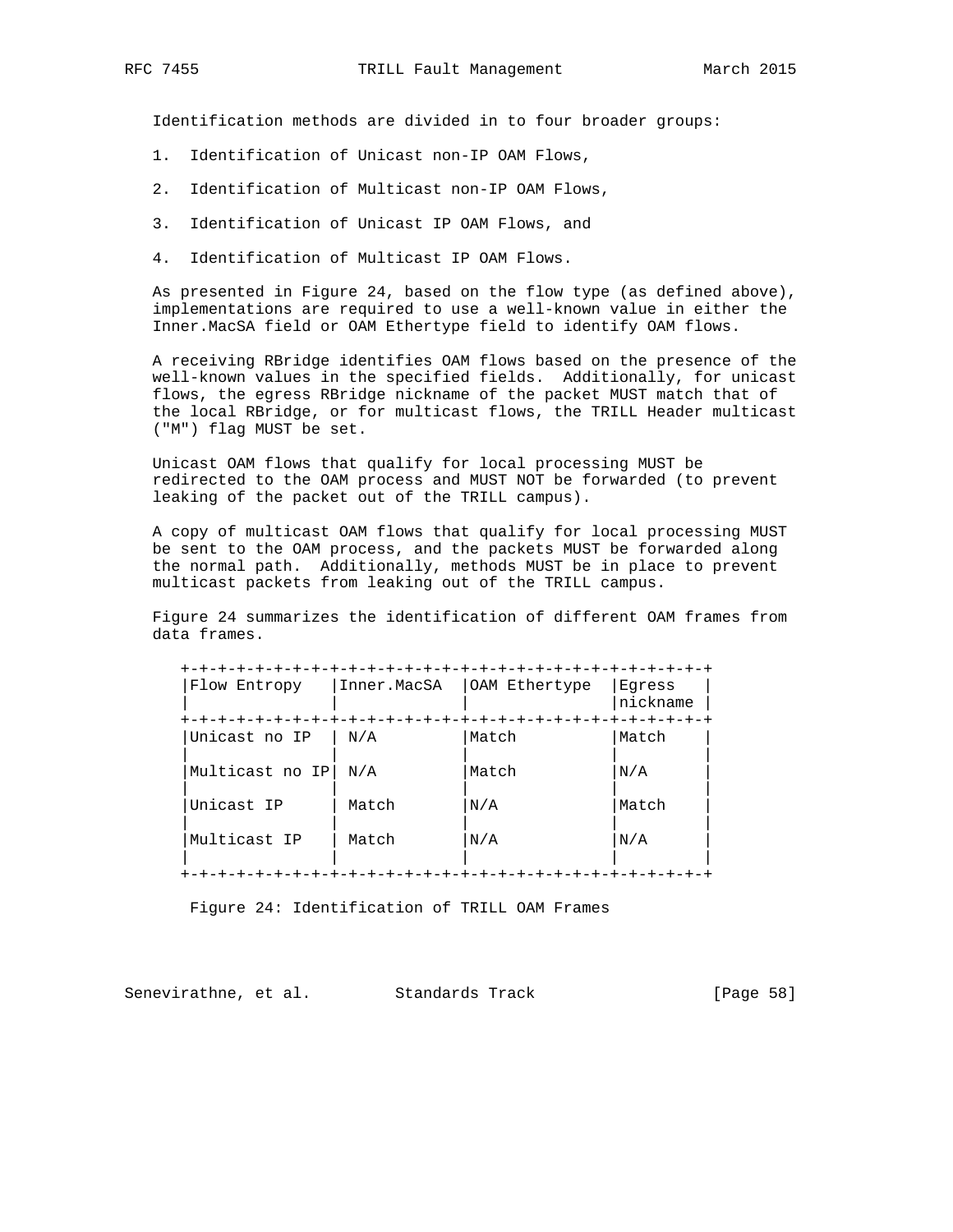The unicast and multicast Inner.MacSAs used for the unicast and multicast IP cases, respectively, are 00-00-5E-90-01-00 and 01-00-5E-90-01-00. These have been assigned per the request in Appendix C.

 It is important to note that all RBridges MUST generate OAM flows with the "A" flag set and CFM Ethertype "0x8902" at the Flow Entropy off-set. However, well-known values MUST be utilized as part of the flow-entropy when generating OAM messages destined for older RBridges that are compliant to the backwards-compatibility method defined in this appendix.

Appendix B. Base Mode for TRILL OAM

 CFM, as defined in [8021Q], requires configuration of several parameters before the protocol can be used. These parameters include MAID, Maintenance Domain Level (MD-Level), and MEP-IDs. The Base Mode for TRILL OAM defined here facilitates ease of use and provides out-of-the-box plug-and-play capabilities, supporting the operational and manageability considerations described in Section 6 of [RFC7174].

 All RBridges that support TRILL OAM MUST support the Base Mode operation.

All RBridges MUST create a default MA with MAID as specified herein.

 MAID [8021Q] has a flexible format and includes two parts: Maintenance Domain Name and Short MA Name. In the Base Mode operation, the value of the Maintenance Domain Name must be the character string "TrillBaseMode" (excluding the quotes). In the Base Mode operation, the Short MA Name format is set to a 2-octet integer format (value 3 in Short MA Format field) and Short MA Name set to 65532 (0xFFFC).

The default MA belongs to MD-Level 3.

 In the Base Mode of operation, each RBridge creates a single UP MEP associated with a virtual OAM port with no physical layer (NULL PHY). The MEP-ID associated with this MEP is the 2-octet RBridge nickname.

 By default, all RBridges operating in Base Mode for TRILL OAM are able to initiate LBM, PTM, and other OAM tools with no configuration.

 Implementations MAY provide default flow-entropy to be included in OAM messages. Content of the default flow-entropy is outside the scope of this document.

Senevirathne, et al. Standards Track [Page 59]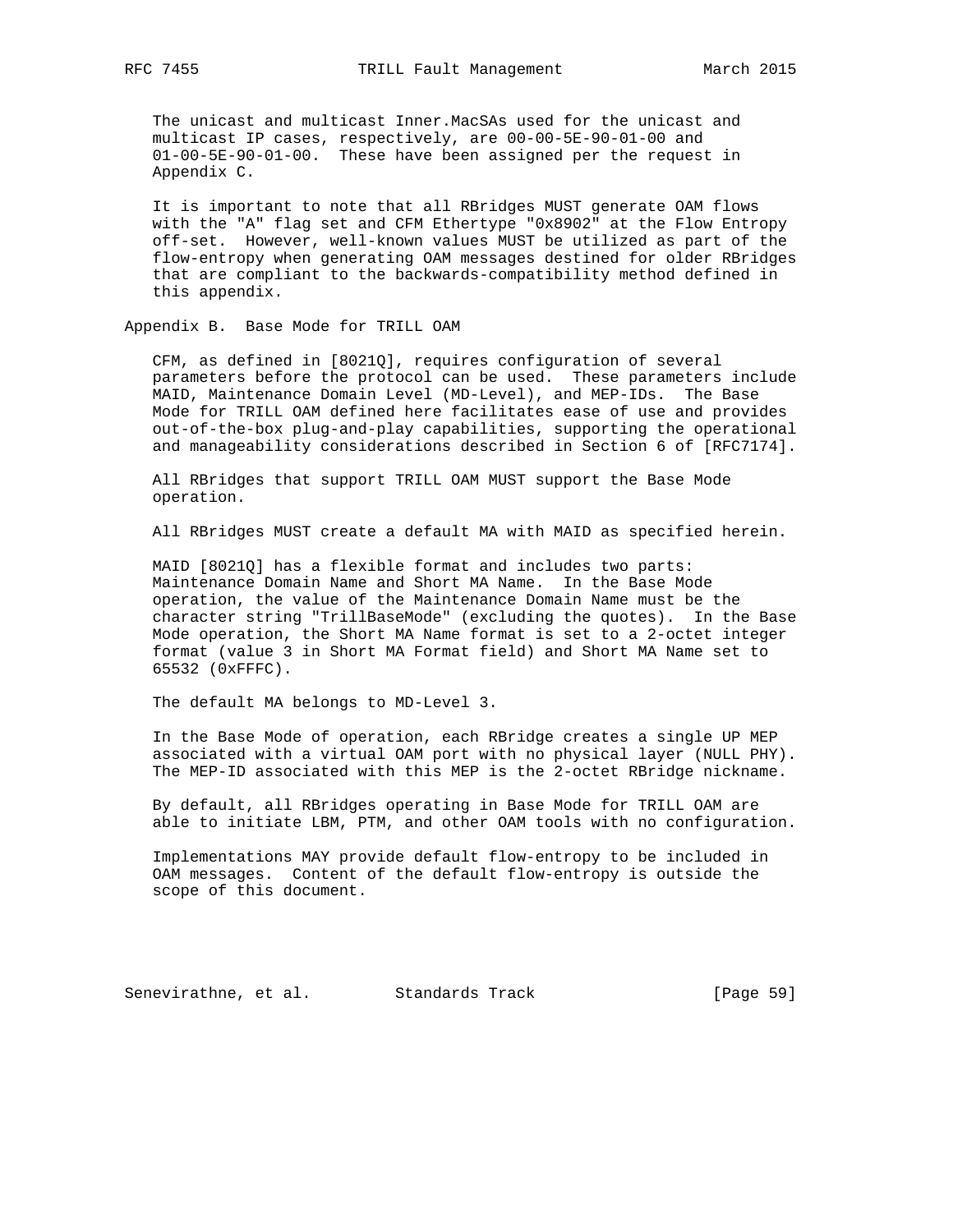Figure 25 depicts encoding of MAID within CCM messages.

```
 +-+-+-+-+-+-+-+-+-+-+-+-+-+
     |Field Name |Size |
| | |
    +-+-+-+-+-+-+-+-+-+-+-+-+-+
    |Maintenance | 1
    |Domain Format | |
     +-+-+-+-+-+-+-+-+-+-+-+-+-+
    |Maintenance | 2
     |Domain Length | |
     +-+-+-+-+-+-+-+-+-+-+-+-+-+
|Maintenance | variable|
|Domain Name | |
     +-+-+-+-+-+-+-+-+-+-+-+-+-+
    |Short MA | 1
    |Name Format | |
    +-+-+-+-+-+-+-+-+-+-+-+-+-+
    |\text{Short MA}| | 2
    |Name Length | |
     +-+-+-+-+-+-+-+-+-+-+-+-+-+
|Short MA | variable|
|Name | |
    +-+-+-+-+-+-+-+-+-+-+-+-+-+
   | Padding | Variable
    +-+-+-+-+-+-+-+-+-+-+-+-+-+
```
 Figure 25: MAID Structure as Defined in [8021Q] Maintenance Domain Name Format: set to value 4 Maintenance Domain Name Length: set to value 13 Maintenance Domain Name: set to TrillBaseMode Short MA Name Format: set to value 3 Short MA Name Length: set to value 2 Short MA Name: set to FFFC Padding: set of zero up to 48 octets of total length of the MAID Please refer to [8021Q] for details.

Senevirathne, et al. Standards Track [Page 60]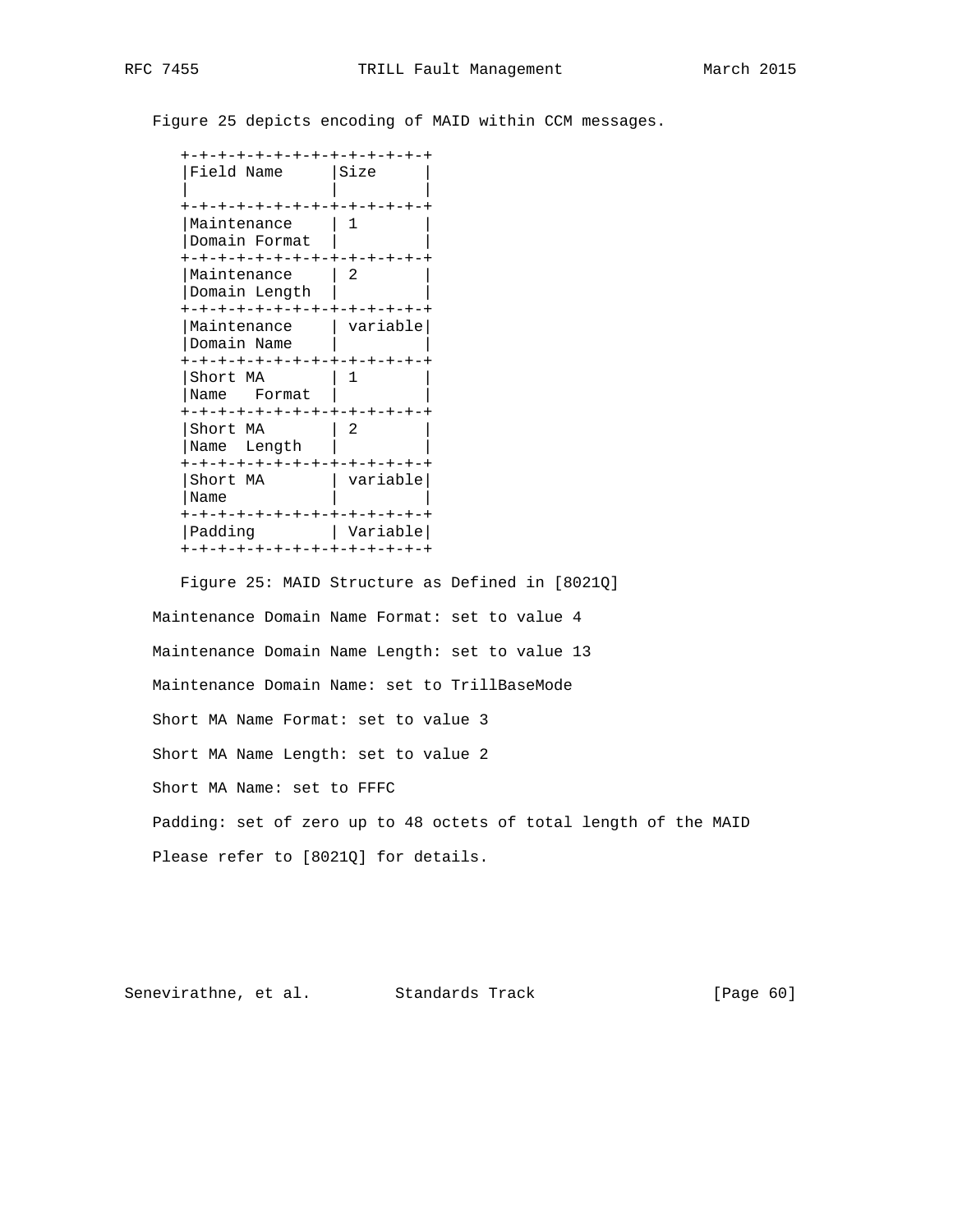Appendix C. MAC Addresses Request Applicant Name: IETF TRILL Working Group Applicant Email: tsenevir@cisco.com Applicant Telephone: +1-408-853-2291 Use Name: TRILL OAM Document: RFC 7455 Specify whether this is an application for EUI-48 or EUI-64 identifiers: EUI-48 Size of Block requested: 1 Specify multicast, unicast, or both: Both

Senevirathne, et al. Standards Track [Page 61]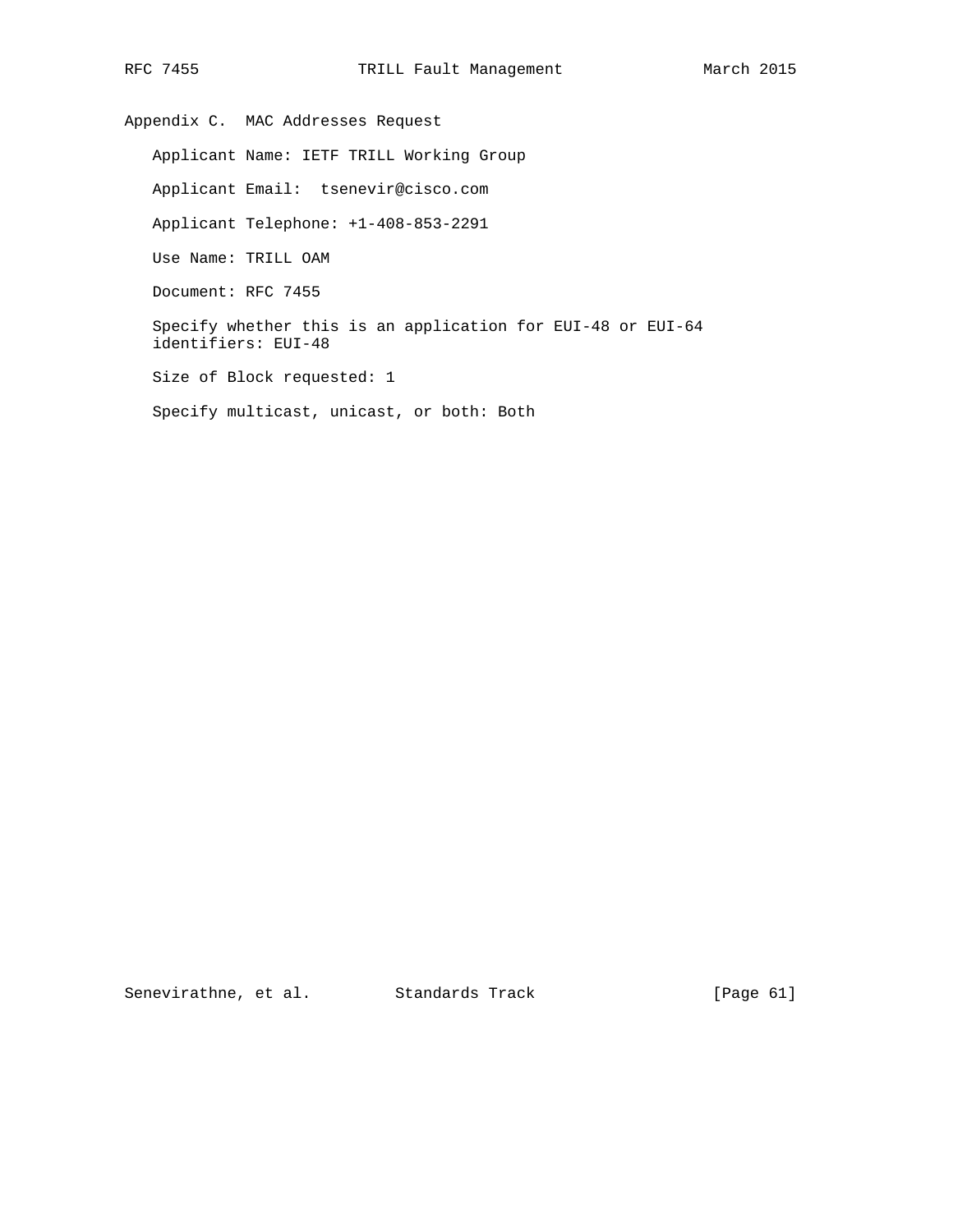Acknowledgments

 Work on this document was largely inspired by the directions provided by Stewart Bryant in finding a common OAM solution between SDOs.

 Acknowledgments are due for many who volunteered to review this document, notably, Jari Arkko, Adrian Farrel, Pete Resnick, Stephen Farrell, Dan Romascanu, Gayle Nobel, and Tal Mizrahi.

 Special appreciation is due to Dinesh Dutt for his support and encouragement, especially during the initial discussion phase of TRILL OAM.

Authors' Addresses

 Tissa Senevirathne Cisco Systems 375 East Tasman Drive San Jose, CA 95134 United States

 Phone: +1 408-853-2291 EMail: tsenevir@cisco.com

 Norman Finn Cisco Systems 510 McCarthy Blvd Milpitas, CA 95035 United States

EMail: nfinn@cisco.com

 Samer Salam Cisco Systems 595 Burrard St., Suite 2123 Vancouver, BC V7X 1J1 Canada

EMail: ssalam@cisco.com

Senevirathne, et al. Standards Track [Page 62]